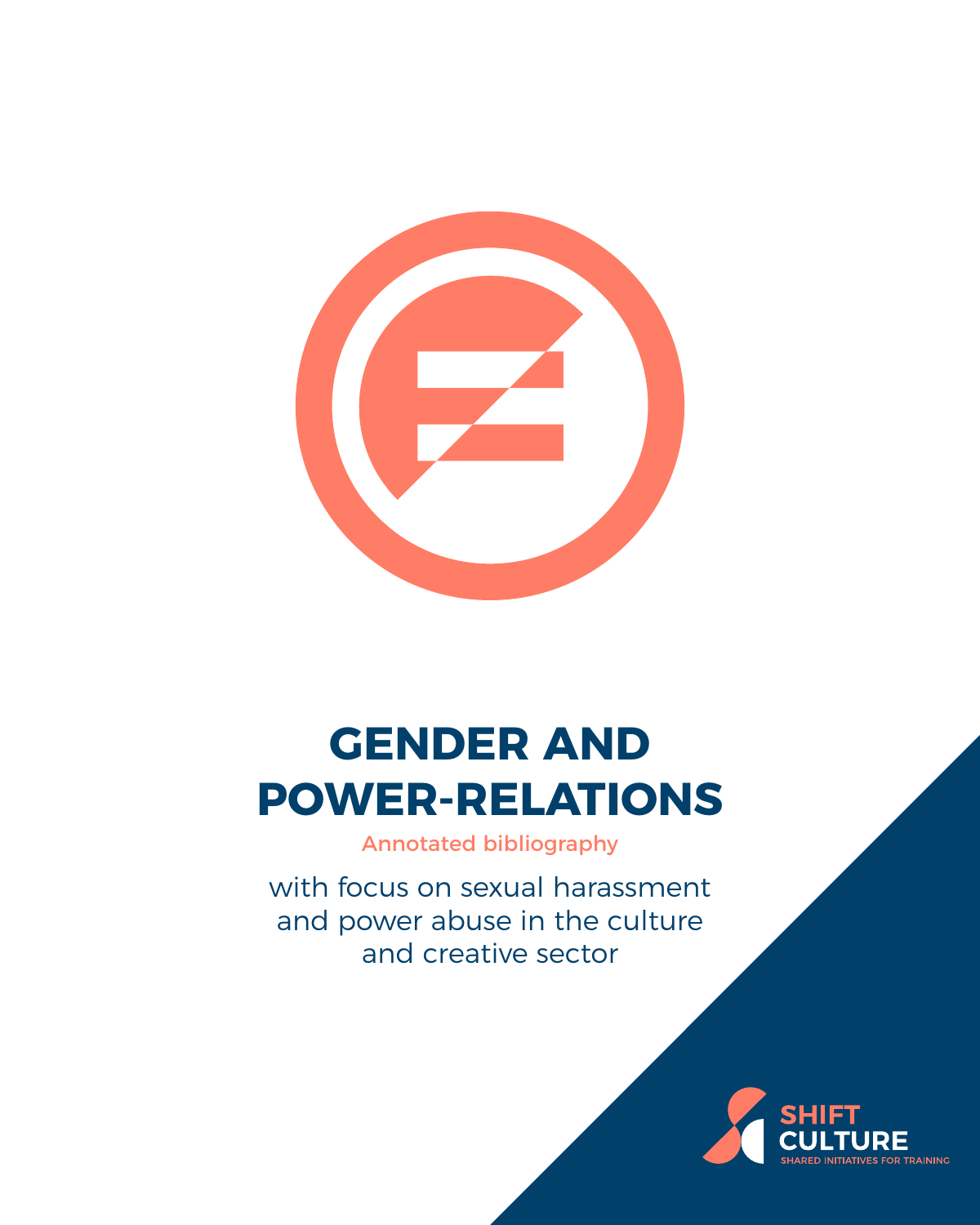# **IMPRINT**

<span id="page-1-0"></span>**PUBLISHED FOR:**



#### **RESEARCH DETAILS:**

**The period of research, compilation, and launch of this guide was January 2020 – August 2021. All references in this guide are correct at the time of completion (August 2021). Any corrections, comments, and feedback can be sent to [info@emc-imc.org](mailto:info%40emc-imc.org?subject=SHIFT%20Environmental%20Sustainability).**

#### **READING SUGGESTIONS:**

**We recommend that you download the guide and open it using a pdf reader. You can then click on the web links and consult the resources. Alternatively, you can also copy and paste with a right click the web links of the resources that interest you in your browser's URL field. As this guide is quite long, we advise you not to print it, especially since all resources are web-based.**

#### **LEADER ON "GENDER AND POWER-RELATIONS" & EDITOR AND RESEARCH COORDINATOR OF ANNOTATED BIBLIOGRAPHY:**

IETM 19 Square Sainctelette 1000 Brussels Belgium ietm@ietm.org *[www.ietm.org/en](https://www.ietm.org/en)*

#### **AUTHORS:**

Yohann Floch, Marie Le Sourd, Marta Keil, Ása Richardsdóttir ,Carolyn Auclair

#### **THE SHIFT PROJECT IS CO-FUNDED BY:**



Co-funded by the Erasmus+ Programme of the European Union

#### **SHIFT PROJECT COORDINATOR:**

European Music Council *[www.emc-imc.org](http://www.emc-imc.org)*

**TOOLS PRODUCED FOR SHIFT FULLY AVAILABLE ONLINE:** *[www.shift-culture.eu](http://www.shift-culture.eu)*

#### **ANNOTATED BIBLIOGRAPHY FULLY AVAILABLE ON THE CULTURAL KNOWLEDGE BASE:**

*[www.artsmetric.com/project-resources/shift](http://www.artsmetric.com/project-resources/shift)*

**DESIGN:** Linus Rudolph *[www.linusfolio.de](http://www.linusfolio.de)*

#### **SHIFT IS A COOPERATION PROJECT OF THE FOLLOWING PARTNERS:**







**FAGE** 









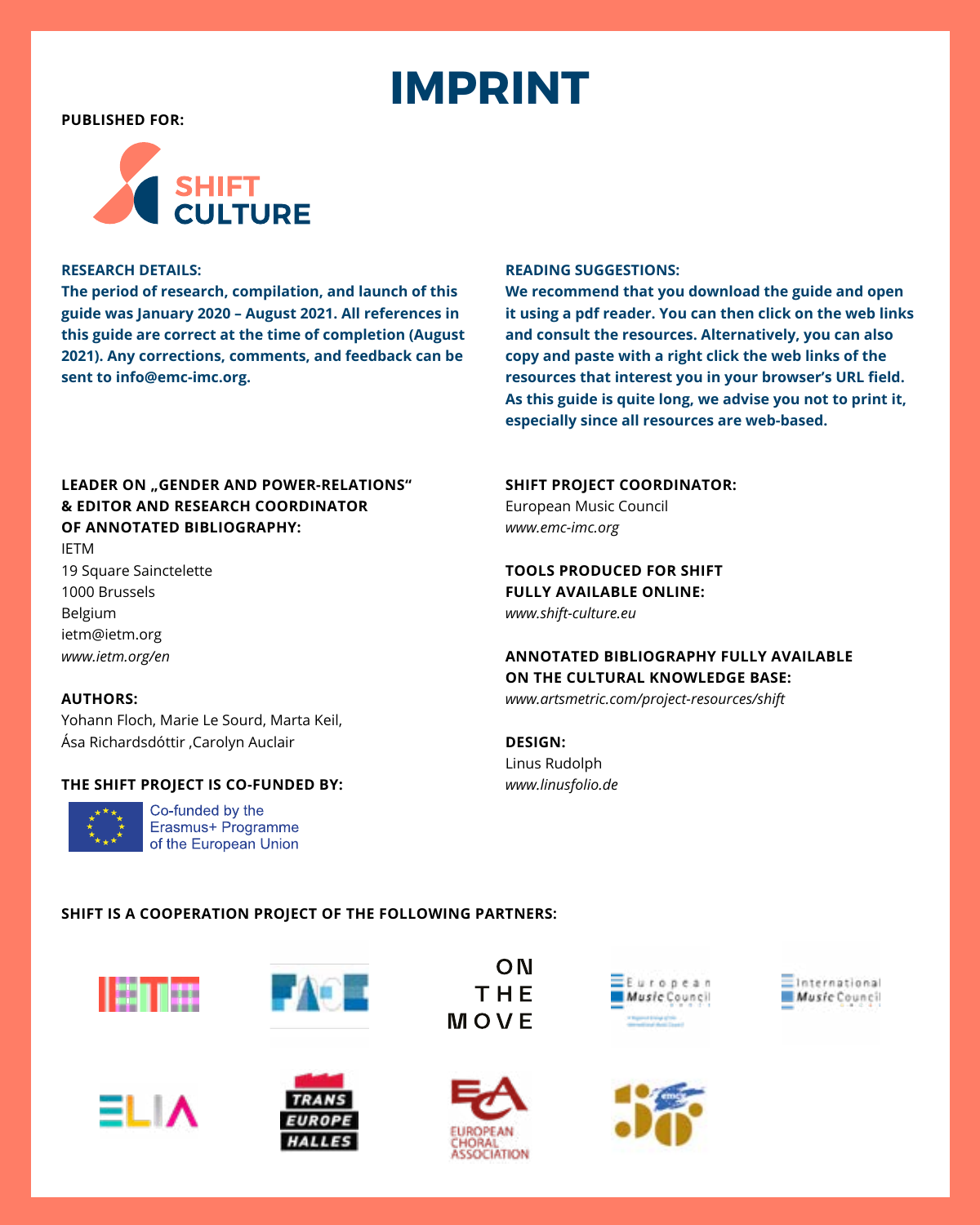<span id="page-2-0"></span>

## **THIS IS SHIFT**

The 17 [Sustainable Development Goals \(SDGs\)](https://www.un.org/sustainabledevelopment/development-agenda/) were adopted by all UN Member States in 2015 and are the 'to-do list' for the entire world until 2030. The aims of these SDGs 'are to end poverty, protect the planet and improve the lives and prospects of everyone, everywhere'. Although culture and arts have not been integrated as an explicit goal, we believe that the cultural and creative sectors have a key role in shaping the transition to more environmentally, socially and economically sustainable societies without leaving anyone behind. Culture and arts are fundamental and transversal in their capacity to support behavioural changes and mobilise collective engagement. As we still demand culture and arts to be integrated in the international agenda post 2030, its role can already be integrated by promoting knowledge to citizens as well as being a tool of the successful implementation of all the 17 SDGs and its targets.

The project SHIFT - Shared Initiatives For Training, co-funded as 'Strategic Partnership' by the Erasmus+ Programme of the European Union, was initiated by nine cultural networks:

- European Choral Association Europa Cantat ECA-EC;
- ELIA globally connected European network for higher arts education
- European Music Council EMC;
- European Union of Music Competitions for Youth EMCY;
- Fresh Arts Coalition Europe FACE;
- IETM International network for contemporary performing arts;
- International Music Council IMC;
- On the Move OTM;
- Trans Europe Halles TEH.

These networks recognised the need to join forces to work on the global agenda of the 17 UN Sustainable Development Goals and its leaders wished to improve their capacity for giving guidance to their teams, organisations, and members.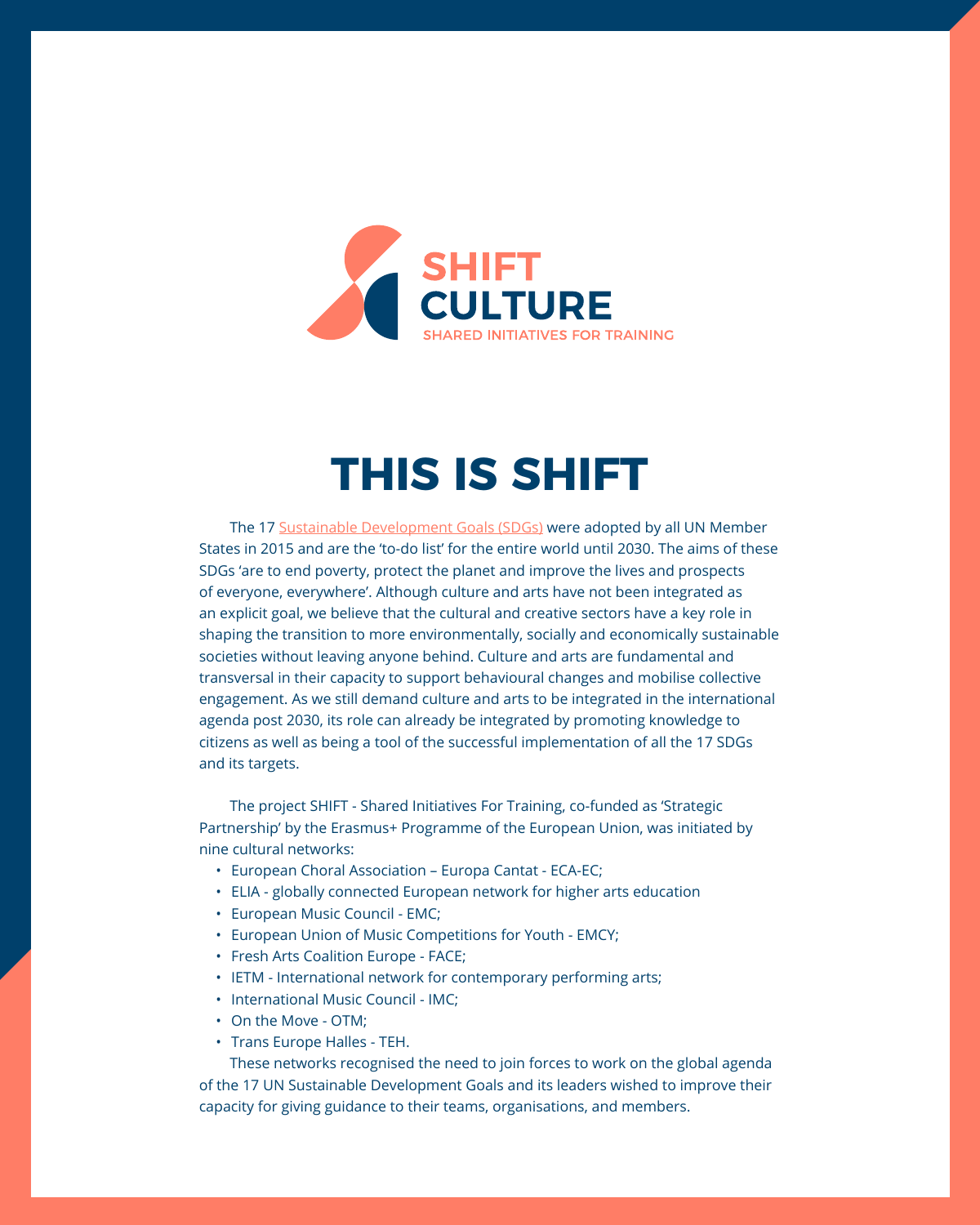It was asked how to tackle the global challenges recognised in the SDGs such as climate change, gender equality, and inclusion of minorities.

Although these challenges are not new and have been part of the work of the SHIFT partners for a long time, it was agreed by the participating organisations that these topics were not yet taken from a leadership point of view. Three SDGs have been selected as starting points to activate change and increase the cultural sectors' awareness on the sustainable goals:

- SDG 5: Gender Equality
- SDG 10: Reduced Inequalities
- SDG 13: Climate Action

Even though the partners have decided to focus on three SDGs, there is a clear connection between these SDGs. Working on achieving one goal will have a positive impact on others such as good health and well-being (3), decent work and economic growth (8), sustainable cities and communities (11), life below water and on land (14 and 15)...

At the same time, the partners are aware that there might be conflicting recommendations to achieve the different goals. To give a very simple but vivid example: One graphic style might be particularly eco-friendly because it would use a very small amount of ink and be produced with less energy, but the same style might not be barrier-free and might be difficult to read for people with visual impairments. All the recommendations therefore have to be contextualised and used with high sensitivity.

The overarching work on cultural leadership has enabled the partners to develop and discover various ways of leading and supporting change to achieve these goals. It was crucial to give tools to leaders to be able to weigh out values and find a path making sense for their organisation, at the time of taking the decision while being aware of different other paths possible.

The partners are happy to share with you the researched and developed material on the four themes of SHIFT: cultural leadership, environmental sustainability, gender and power-relations, and inclusion. **Enjoy!**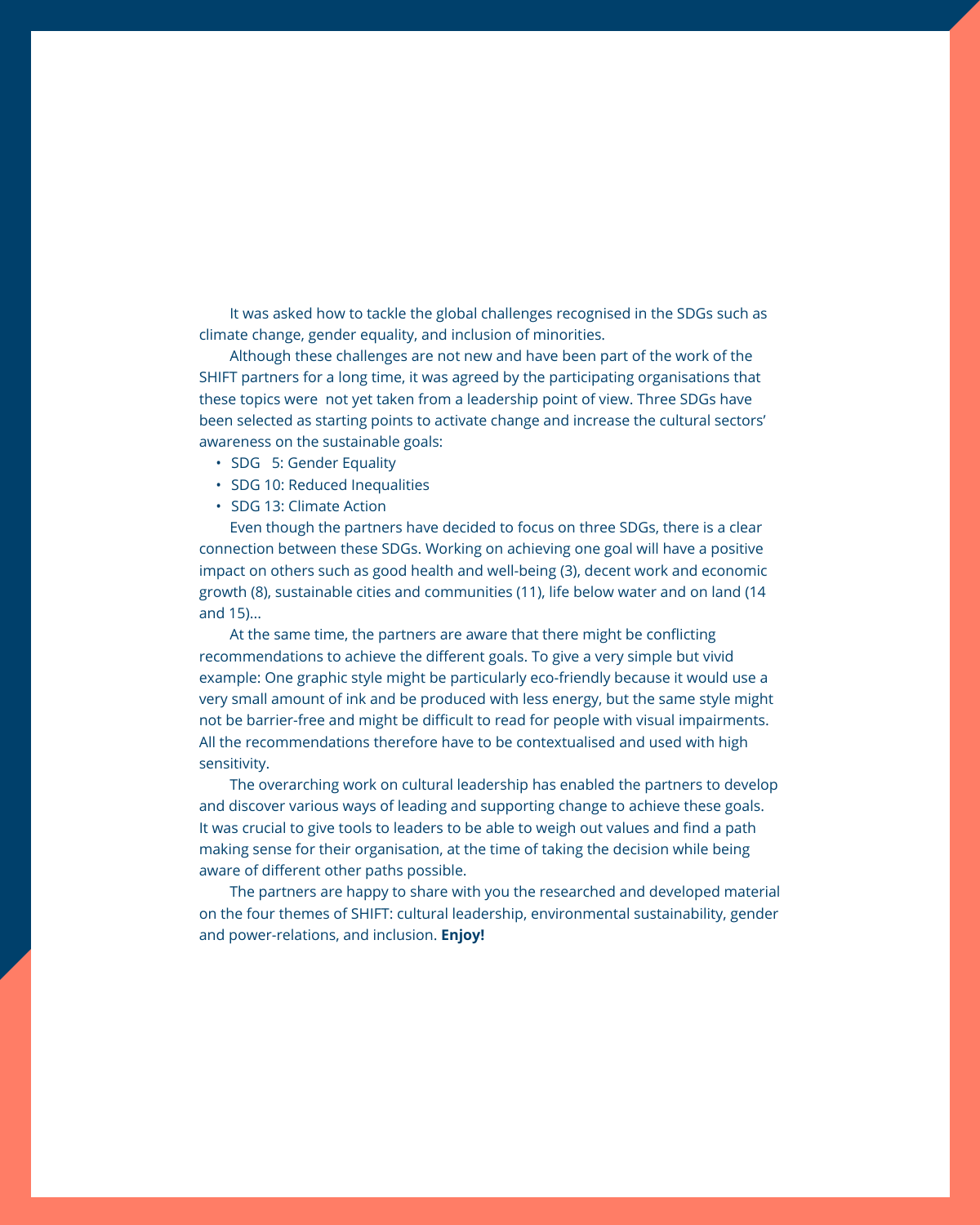**This publication is part of the gender and power-relations package which encompasses a lot of complex issues, both in society and more specifically in the cultural sector, hence the common decision to focus on sexual harassment in the culture and creative sectors. The global movement of #METOO, which started in 2017, increased awareness and empowered employees and professionals across the globe to report sexual harassment and other inequalities in the workplace. #METOO brought to the surface the vulnerability and a lack of effective protection mechanisms of anyone facing power abuse, regardless of age, class and gender.**

**It still remains to be seen whether the wave of empowerment brought by #METOO will have a lasting impact on professional and societal culture. For that to happen, the leaders of the SHIFT Cultural Networks believe focus needs to shift away from victims to structures.** 

**Through a compendium, a research publication, toolkit and this annotated bibliography the partners of SHIFT aim to support organisations to create safe working spaces and equip them with tools, solutions and ideas to fight power abuses and harassment.**

 **A large number of resources exist on the issue even if they can be unequal in terms of contents, accessibility and number depending on the covered countries, sub-sectors and languages in focus. This annotated bibliography does not claim to be fully comprehensive on the subject but tries to introduce on specific entries (policies, campaigns, codes of conduct etc.) accessible online resources that can help end-users to find documents, tools, inspiration, etc. and to design further their own ways to act on the subject depending on their needs and the context they are evolving.** 

**The focus is mostly on Europe with a few international references. In complementarity with this bibliography, the research and recommendations produced within the scope of this work package will also help to delve further in less visible countries and contexts in Europe.** 

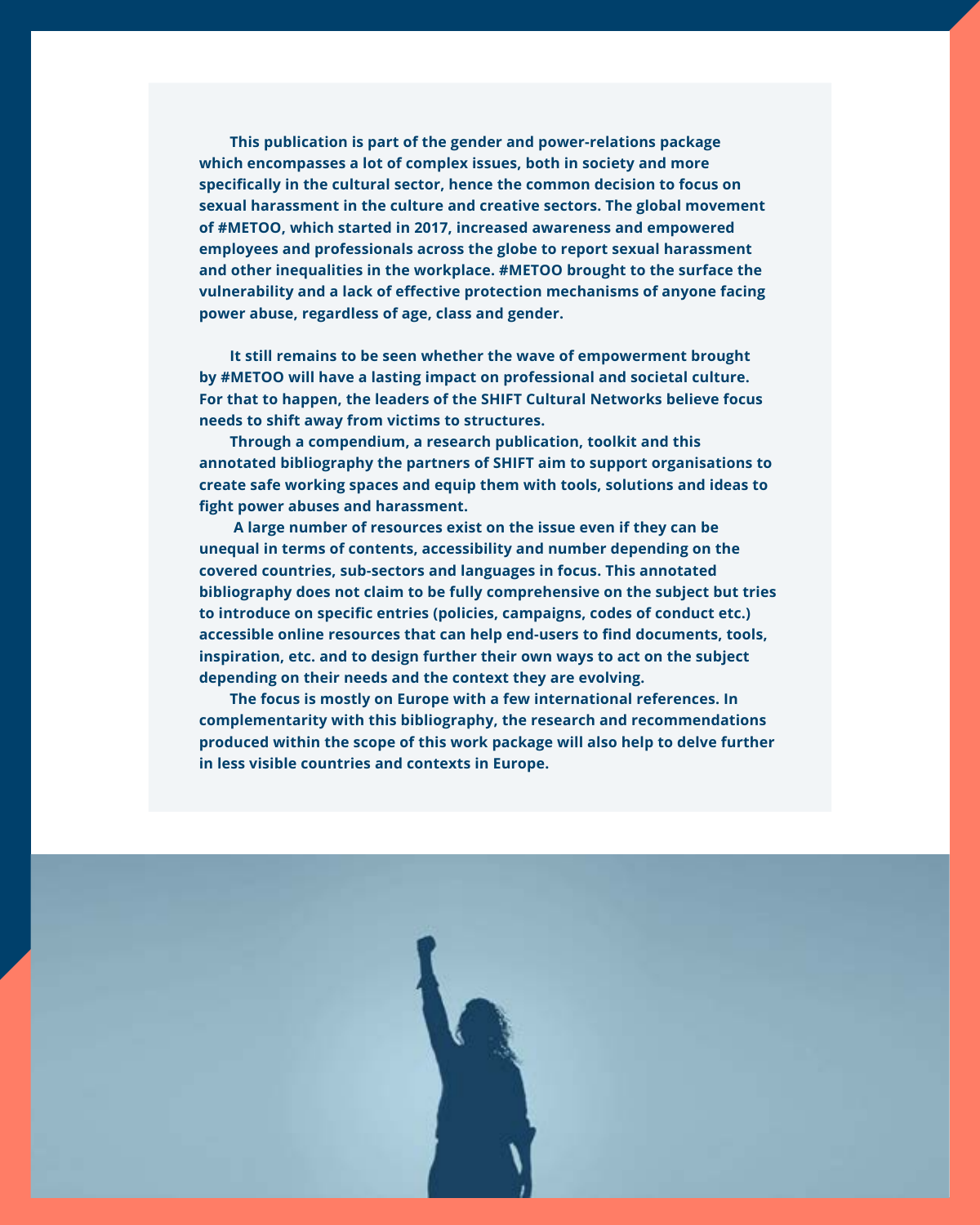# **TABLE OF CONTENTS**

| Т |                                                                                                                                                                                       |  |  |  |  |
|---|---------------------------------------------------------------------------------------------------------------------------------------------------------------------------------------|--|--|--|--|
|   |                                                                                                                                                                                       |  |  |  |  |
|   | Gender Equality: Gender Balance in the Cultural and Creative Sectors. Brainstorming Report 11                                                                                         |  |  |  |  |
|   | Re   Shaping Cultural Policies 2020: Strengthening Gender Equality and Cultural Diversity  12                                                                                         |  |  |  |  |
|   | Beijing Declaration and Platform for Action / Beijing+5 Political Declaration and Outcome  12                                                                                         |  |  |  |  |
|   | Communication From the Commission to the European Parliament, the Council, the European<br>Economic and Social Committee and the Committee of the Regions - A Union of Equality: Gen- |  |  |  |  |
|   |                                                                                                                                                                                       |  |  |  |  |
|   |                                                                                                                                                                                       |  |  |  |  |
|   |                                                                                                                                                                                       |  |  |  |  |
|   |                                                                                                                                                                                       |  |  |  |  |
|   |                                                                                                                                                                                       |  |  |  |  |
|   |                                                                                                                                                                                       |  |  |  |  |
|   | Sexual Harassment in the Research and Higher Education Sector - National Policies and Measu-                                                                                          |  |  |  |  |
|   | Convention on Preventing and Combating Violence Against Women and Domestic Violence  17                                                                                               |  |  |  |  |
|   |                                                                                                                                                                                       |  |  |  |  |
|   | Ending Violence and Harassment Against Women and Men in the Wolrd of Work  18                                                                                                         |  |  |  |  |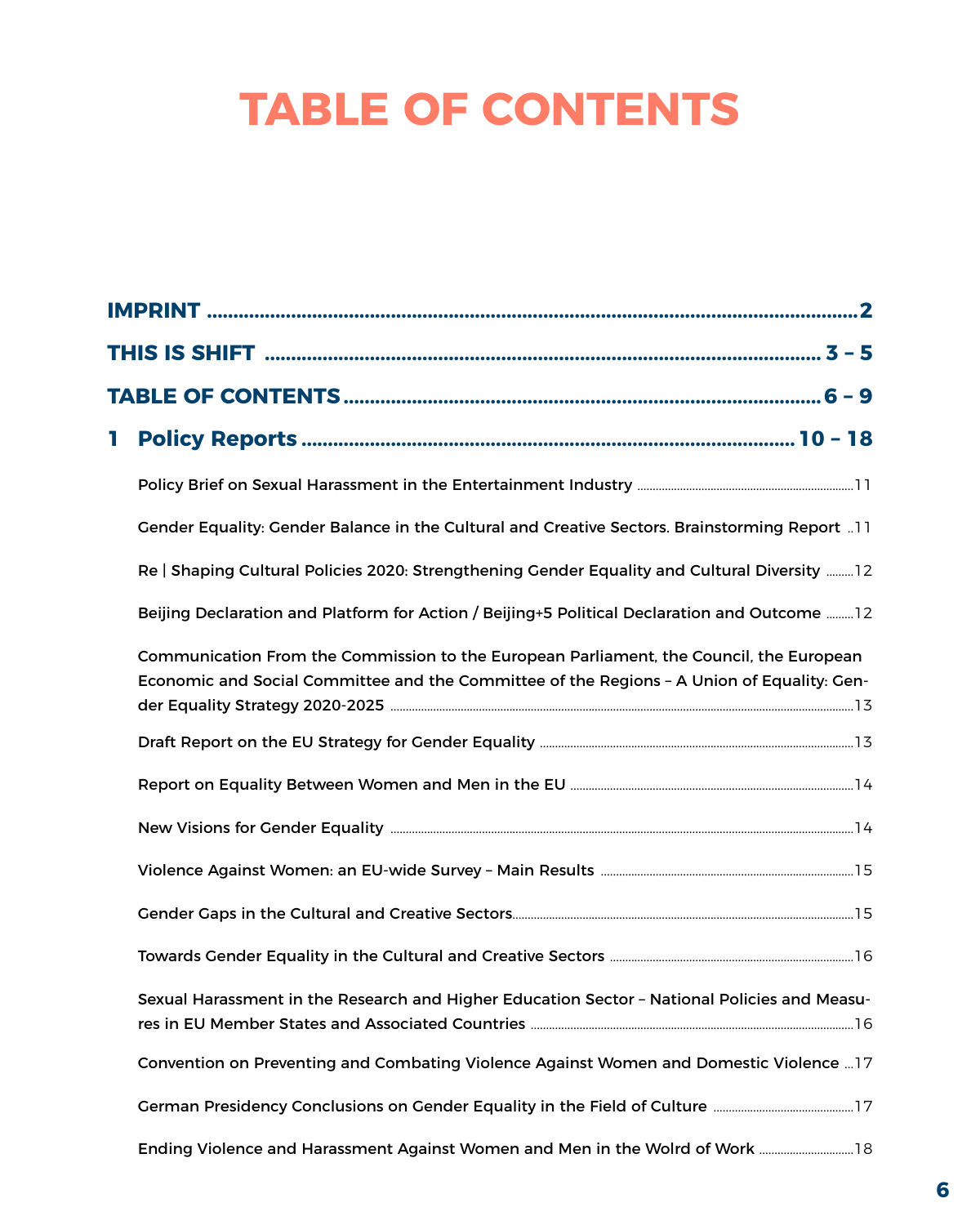| 3 |  |
|---|--|
|   |  |

Protocole, Proposition d'Accompagnement des Acteurs du Secteur Musical dans la Lutte contre le Harcèlement Sexiste et les Violences Sexuelles / Protocol, Proposal to Support Players in the Music Sector in the Fight Against Gender-based Harassment and Sexual Violence ............................28

| Handbook of Good Practices to Combat Gender Stereotypes and Promote Equal Opportunities |
|-----------------------------------------------------------------------------------------|
|                                                                                         |
|                                                                                         |

Achieving Gender Equality and Promoting Diversity in the European Audiovisual Sector ................29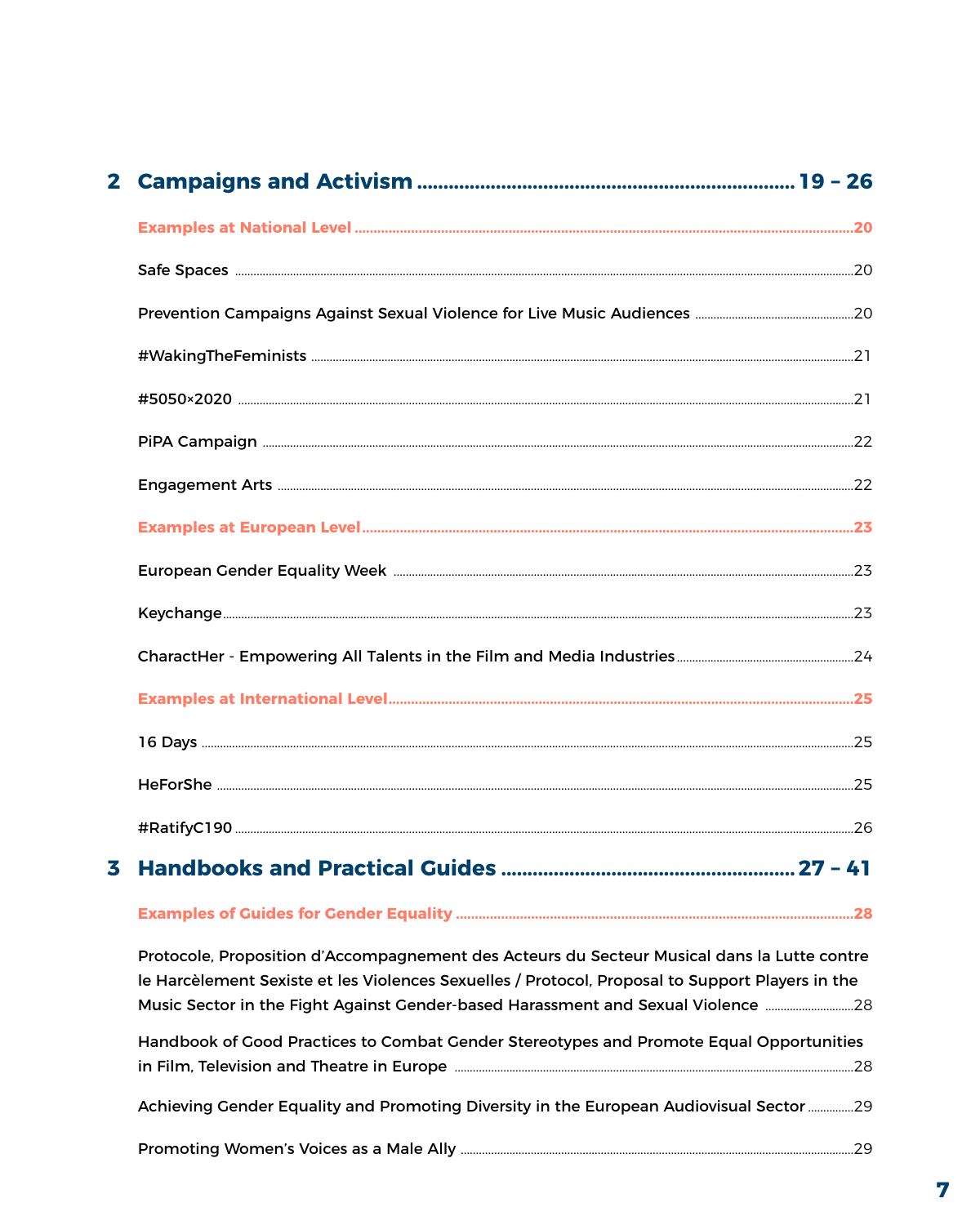| Guidelines for a Balanced Gender Approach in Audiovisual Training and Education 30         |  |
|--------------------------------------------------------------------------------------------|--|
|                                                                                            |  |
| The Silencing Effect: Digital Gender-based Violence Against Women in Leadership 31         |  |
|                                                                                            |  |
| La Question du Genre dans les Rencontres Interculturelles de Jeunes /                      |  |
|                                                                                            |  |
| It Stops Now. Ending Sexual Violence and Harassment in Third-Level Education 33            |  |
|                                                                                            |  |
| Sexual Harassment, Groping and Assault at Gigs and Concerts What We Can Do About It 34     |  |
|                                                                                            |  |
| It's Not That Grey. How to Identify the Grey Area, a Practical Guide for the Twilight Zone |  |
|                                                                                            |  |
|                                                                                            |  |
|                                                                                            |  |
| Resources, Inspiration and Recommended Practices among Performer Unions                    |  |
|                                                                                            |  |
|                                                                                            |  |
|                                                                                            |  |
|                                                                                            |  |
|                                                                                            |  |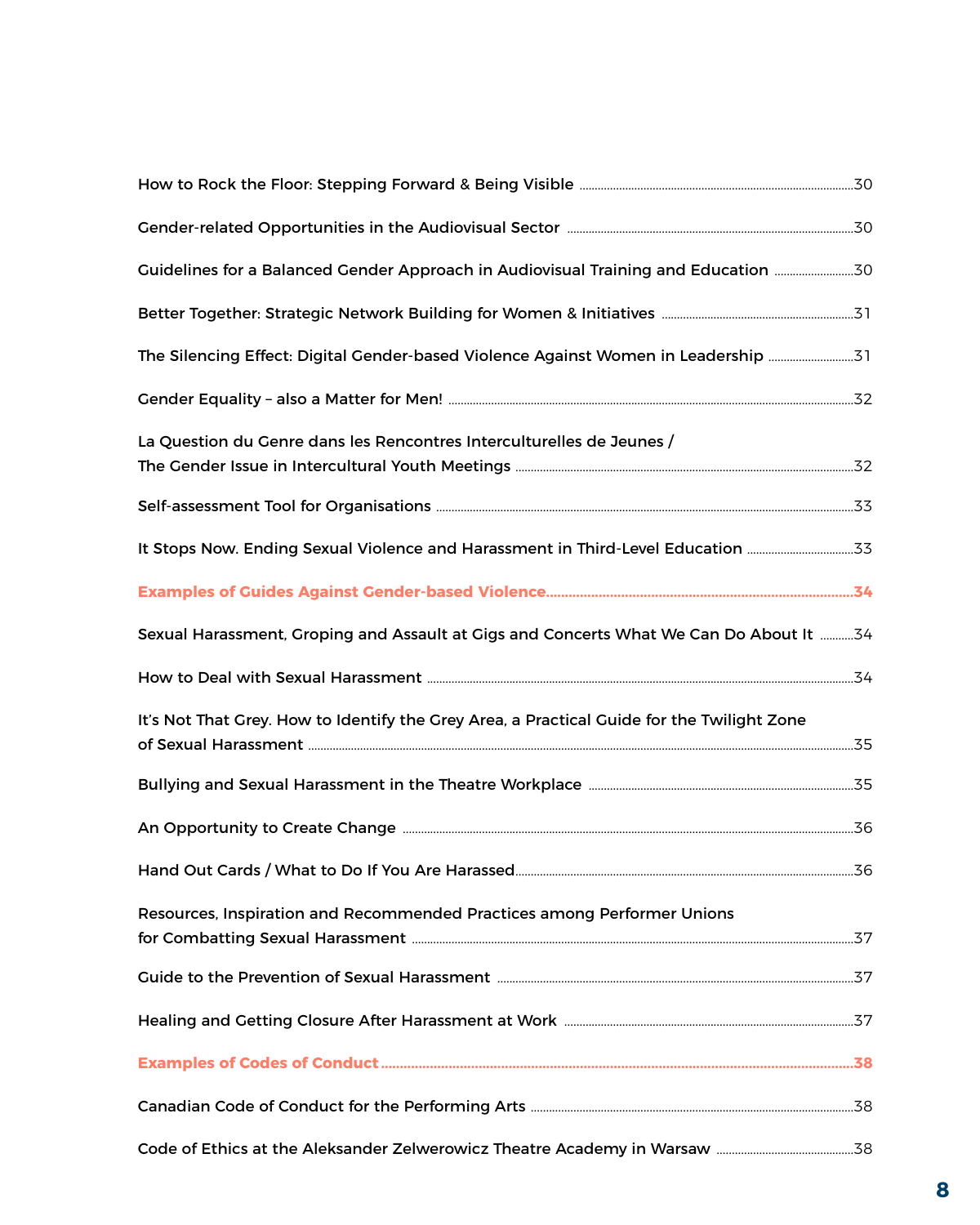|   | Fair Practice Code: The Code of Conduct for Entrepreneurship and Working in Art,                                                                                                                                                                                                        |  |
|---|-----------------------------------------------------------------------------------------------------------------------------------------------------------------------------------------------------------------------------------------------------------------------------------------|--|
|   |                                                                                                                                                                                                                                                                                         |  |
|   |                                                                                                                                                                                                                                                                                         |  |
|   | Kit pour Agir Contre le Sexisme, Trois Outils Pour le Monde du Travail /                                                                                                                                                                                                                |  |
|   |                                                                                                                                                                                                                                                                                         |  |
|   | Hinweise zum Einsatz von Empfehlungen für Verhaltensregeln für Sportvereine zum Schutz vor<br>sexualisierter Gewalt gegen Kinder und Jugendliche / Notes on the Use of Recommendations<br>for Codes of Conduct for Sports Clubs to Protect Against Sexual Violence Against Children and |  |
| 4 |                                                                                                                                                                                                                                                                                         |  |
|   | 170 Best Practice & Initiativen, 60 Netzwerke / 170 Best Practice & Initiatives, 60 Networks 43                                                                                                                                                                                         |  |
|   |                                                                                                                                                                                                                                                                                         |  |
|   |                                                                                                                                                                                                                                                                                         |  |
|   | Sexism, Sexual Harassment and Abuse of Power in the Arts. A Suggestion Towards                                                                                                                                                                                                          |  |
|   | Understanding the #METOO Movement: A Sexual Harassment Awareness Guide45                                                                                                                                                                                                                |  |
|   |                                                                                                                                                                                                                                                                                         |  |
|   |                                                                                                                                                                                                                                                                                         |  |
|   | Návrh Genderové Reformy Na Akademii Výtvarných Umění V Praze /                                                                                                                                                                                                                          |  |
|   |                                                                                                                                                                                                                                                                                         |  |
|   |                                                                                                                                                                                                                                                                                         |  |
|   |                                                                                                                                                                                                                                                                                         |  |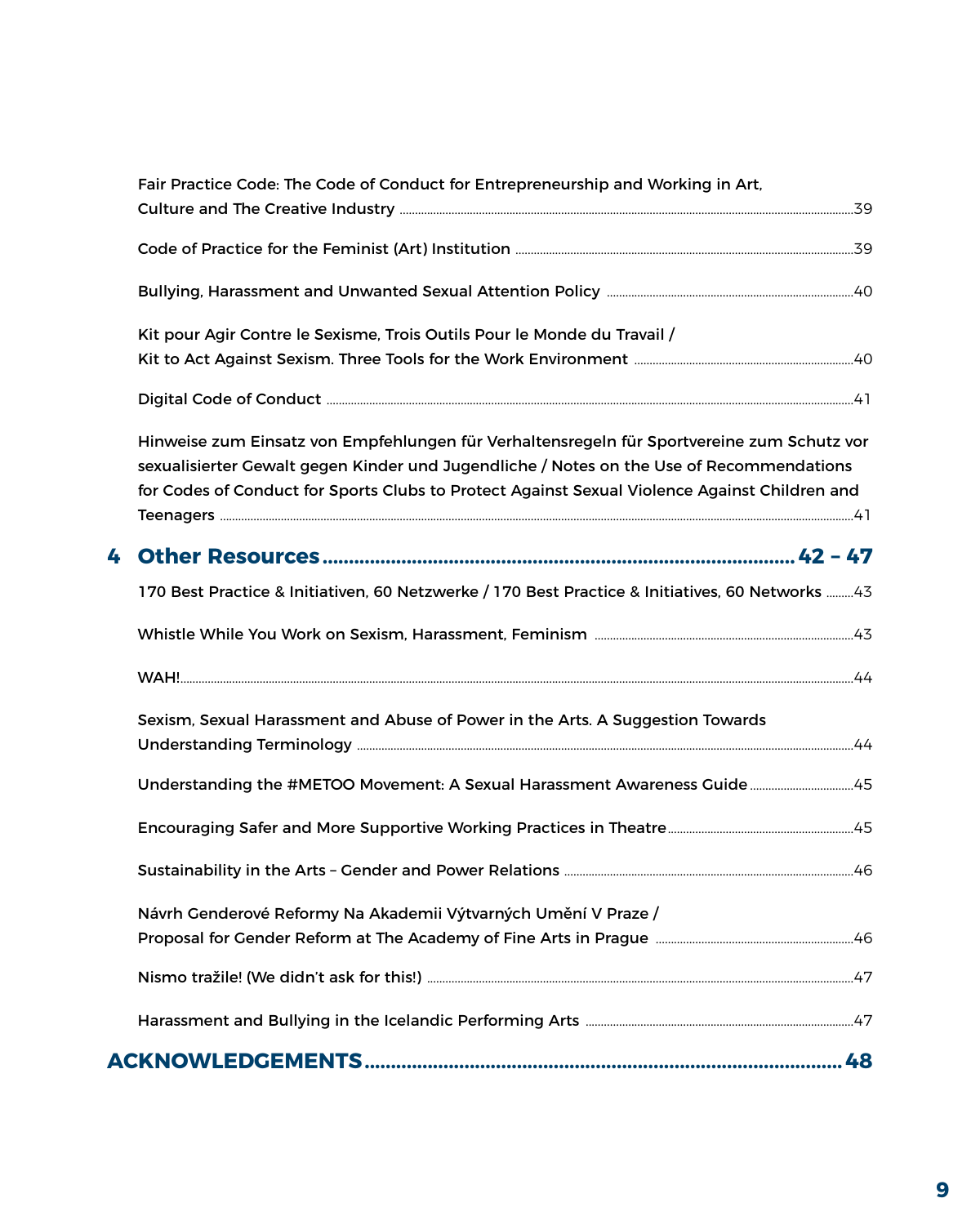<span id="page-9-0"></span>

# POLICY REPORTS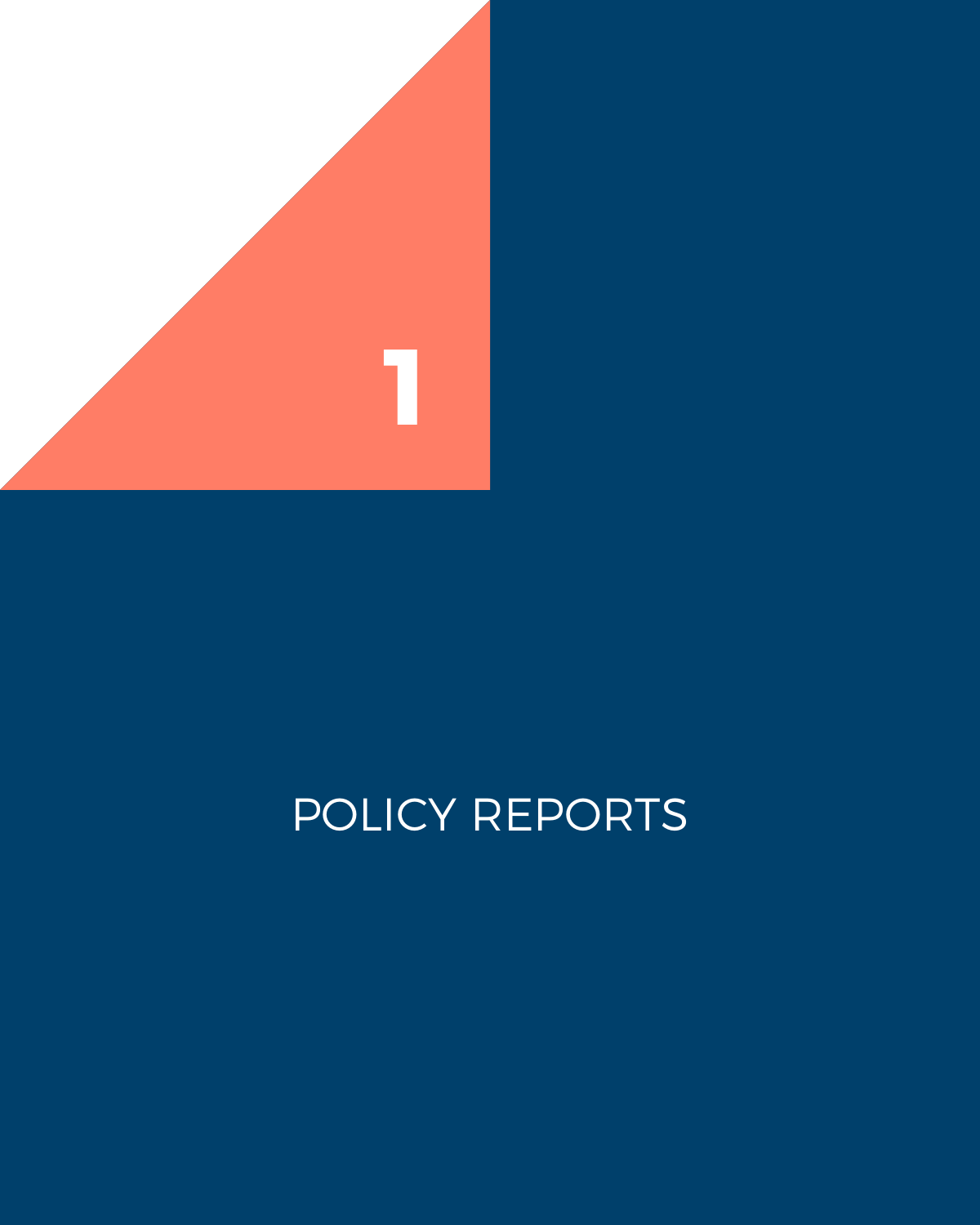### <span id="page-10-0"></span>**Policy Brief on Sexual Harassment in the Entertainment Industry** (2020)

**Author(s):** International Labour Organization **Type of resource:** Report **Language:** English **Keywords:** Violence, Equality, Global **[Web link here](https://www.ilo.org/wcmsp5/groups/public/---ed_dialogue/---actrav/documents/publication/wcms_761947.pdf) O** 

The document provides an overview of the trends and patterns around sexual harassment in the entertainment industry, and its gender dimensions. It also looks at the legal and political landscape around sexual harassment

and protection and coverage of workers in the industry. The briefing also explores policy options and develop considerations for expanding and promoting the prevention of sexual harassment in the industry.

#### **Gender Equality: Gender Balance in the Cultural and Creative Sectors. Brainstorming Report** (2019)

**Author(s):** Voices of Culture, Structured Dialogue between the European Commission and the Cultural Sector **Type of resource:** Report **Language:** English **Keywords:** Europe, Equality, Discrimination **[Web link here](https://voicesofculture.eu/wp-content/uploads/2019/11/VoC-Brainstorming-Report-Gender-Balance-in-the-Cultural-and-Creative-Sectors.pdf)**  $\Omega$ 

The report is the end result of a brainstorming session which took place in Prague on 4-5 September 2019 as part of the Voices of Culture event focusing on Gender Equality: Gender Balance in the cultural and creative sectors. A group of pre-selected European stakeholders came together to discuss the relevant issues and jointly brainstorm about gender inequality and discrimination in all cultural fields

as well as specific means of addressing existing gaps, barriers and issues. Participants identified four priority areas: Equal access for women to the labour market and leadership positions; Gender stereotypes, representation and role models; An end to sexual violence; Systemic gender discrimination.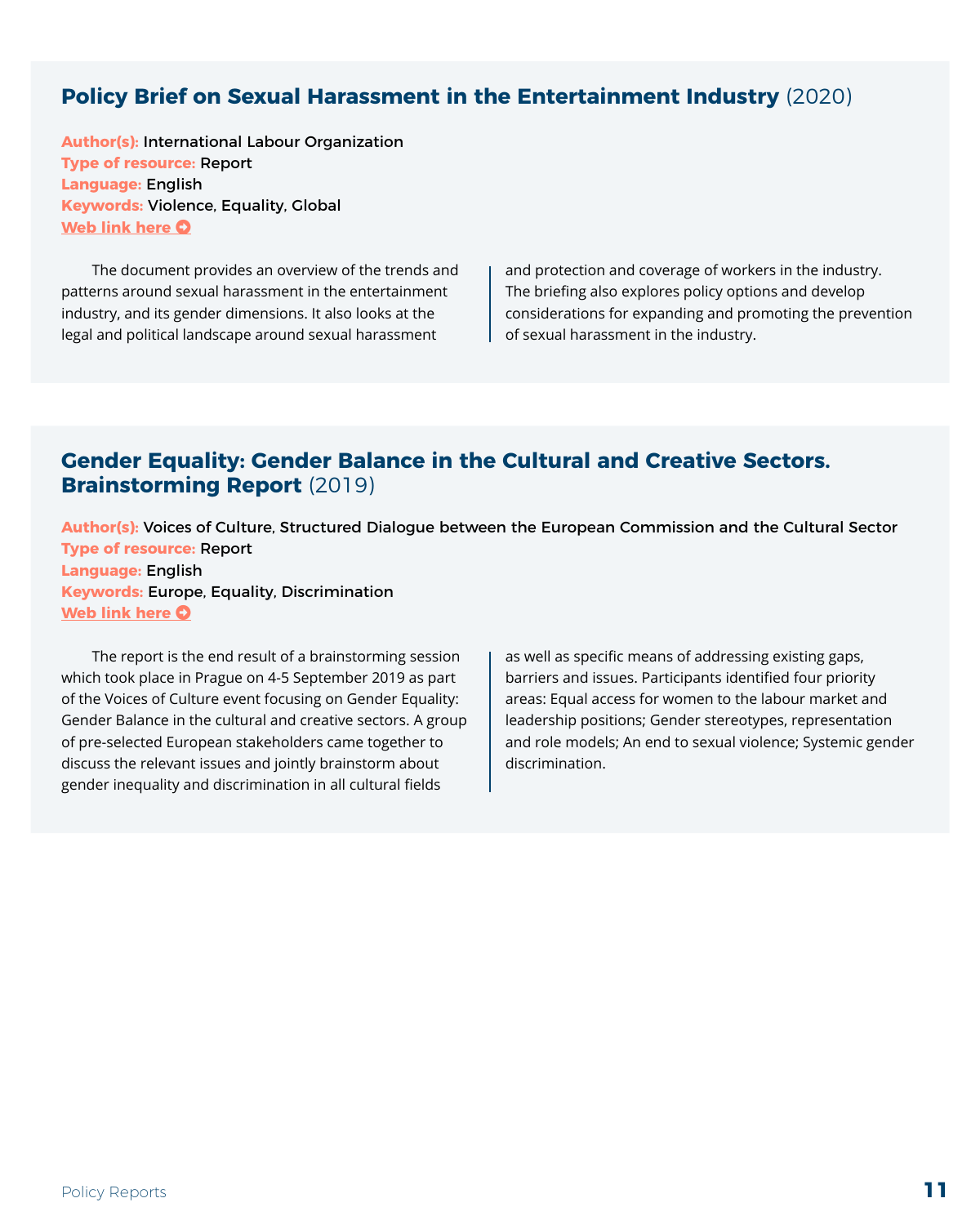#### <span id="page-11-0"></span>**Re | Shaping Cultural Policies 2020: Strengthening Gender Equality and Cultural Diversity** (2020)

**Author(s):** German UNESCO Commission **Type of resource:** Report **Language:** German, English **Keywords:** Policy, Equality, Global **[Web link here](https://kulturland.rlp.de/fileadmin/kulturland/Engl._Version_Cultural_Policies_2020_Strengthening_Gender_Equality_and_Cultural_diversity_2019.pdf) O** 

The document gathering approaches, strategies and good practice examples in international politics is the result of an international technical discussion that took place in Bonn on 5 December 2019 at the invitation of the German Commission for UNESCO. Experts from Europe,

Latin America and Africa as well as leading employees of UNESCO discussed challenges and strategies for transformative action in favour of gender equality in the cultural and creative industries, among others, during the one-day expert discussion.

#### **Beijing Declaration and Platform for Action / Beijing+5 Political Declaration and Outcome** (1994, 2005)

**Author(s):** UN WOMEN **Type of resource:** Report **Language:** English **Keywords:** Policy, Global **[Web link here](https://beijing20.unwomen.org/~/media/headquarters/attachments/sections/csw/pfa_e_final_web.pdf#page=161) O** 

Considered the most progressive blueprint ever for advancing women's rights, the Beijing Declaration and Platform for Action has been reprinted in this special edition, which also includes a copy of the political declaration

reached at the 23rd special session of the General Assembly in 2000, which reviewed progress towards the Platform for Action five years after its adoption.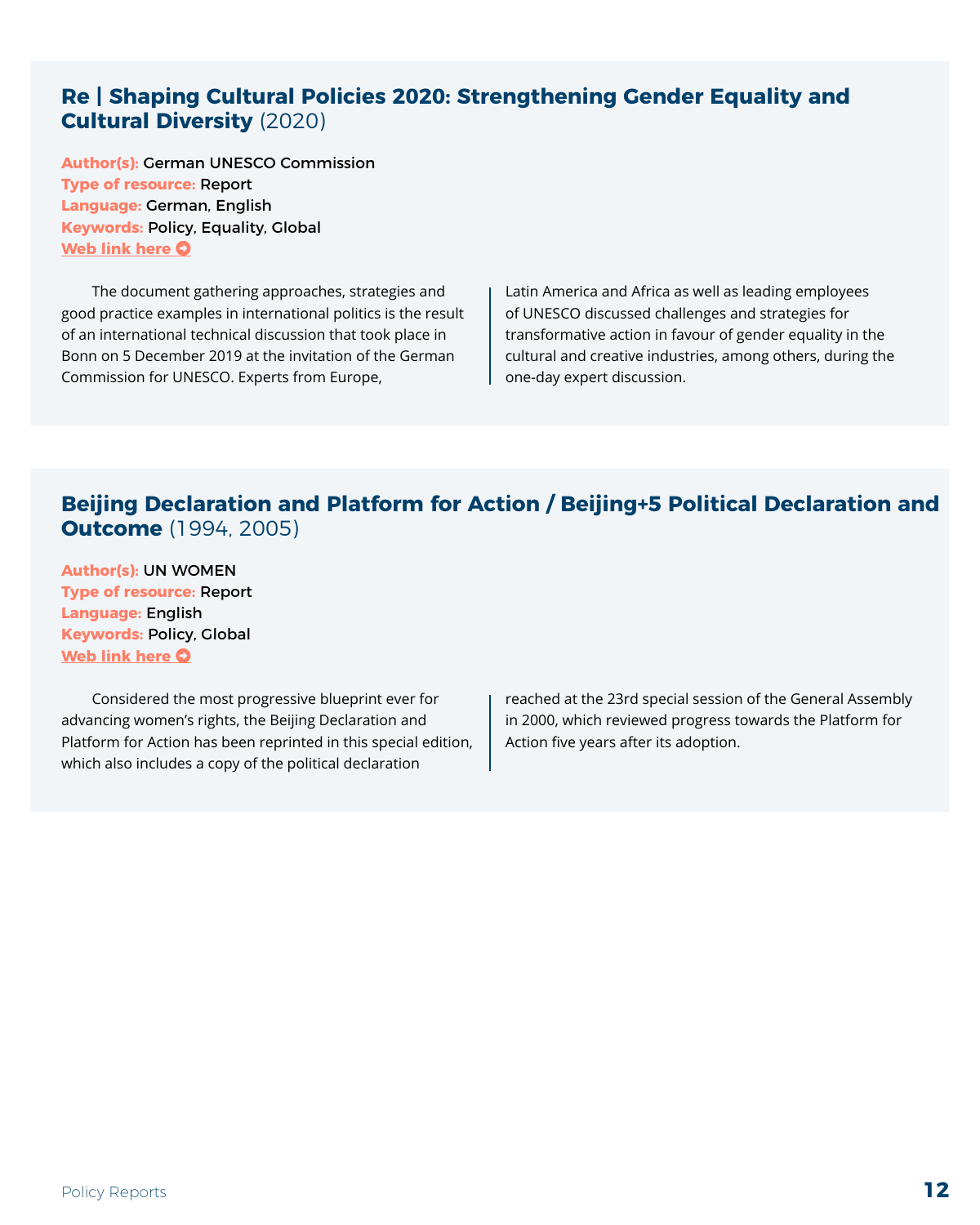#### <span id="page-12-0"></span>**Communication From the Commission to the European Parliament, the Council, the European Economic and Social Committee and the Committee of the Regions – A Union of Equality: Gender Equality Strategy 2020-2025** (2020)

**Author(s):** European Commission **Type of resource:** Report **Language:** BG, ES, CS, DA, DE, ET, EL, EN, FR, GA, HR, IT, LV, LT, HU, MT, NL, PL, PT, RO, SK, SL, FI, SV **Keywords:** Equality, Europe **[Web link here](https://eur-lex.europa.eu/legal-content/EN/TXT/?uri=CELEX:52020DC0152) O** 

This Gender Equality Strategy frames the European Commission's work on gender equality and sets out the policy objectives and key actions for the 2020-2025 period. It aims at achieving a gender equal Europe where gender-based violence, sex discrimination and structural inequality between women and men are a thing of the past. The implementation of this strategy is based on the dual approach of targeted measures to achieve gender equality,

combined with strengthened gender mainstreaming. The Commission aims to enhance gender mainstreaming by systematically including a gender perspective in all stages of policy design in all EU policy areas, internal and external. The strategy is to be implemented using intersectionality – the combination of gender with other personal characteristics or identities, and how these intersections contribute to unique experiences of discrimination – as a cross-cutting principle.

### **Draft Report on the EU Strategy for Gender Equality** (2019)

**Author(s):** Committee on Women's Rights and Gender Equality, European Parliament (Rapporteur: Maria Noichl)

**Type of resource:** Report **Language:** BG, ES, CS, DA, DE, ET, EL, EN, FR, GA, HR, IT, LV, LT, HU, MT, NL, PL, PT, RO, SK, SL, FI, SV **Keywords:** Europe, Policy, Equality **[Web link here](https://www.europarl.europa.eu/doceo/document/FEMM-PR-650408_EN.pdf) O** 

This motion for a European Parliament resolution dedicated to the EU Strategy for Gender Equality answers the European Commission communication entitled 'A Union of Equality: Gender Equality Strategy 2020-2025', detailing the political engagement for European gender equality policies and the policy framework safeguarding women's rights and gender equality. It covers several key issues

such as the elimination of stereotypes, gender biases and discrimination; eliminating violence against women; digital policies for gender equality; gender mainstreaming in all EU policies and funding of gender equality policies; countering backlashes against gender equality; gender equality through external relations.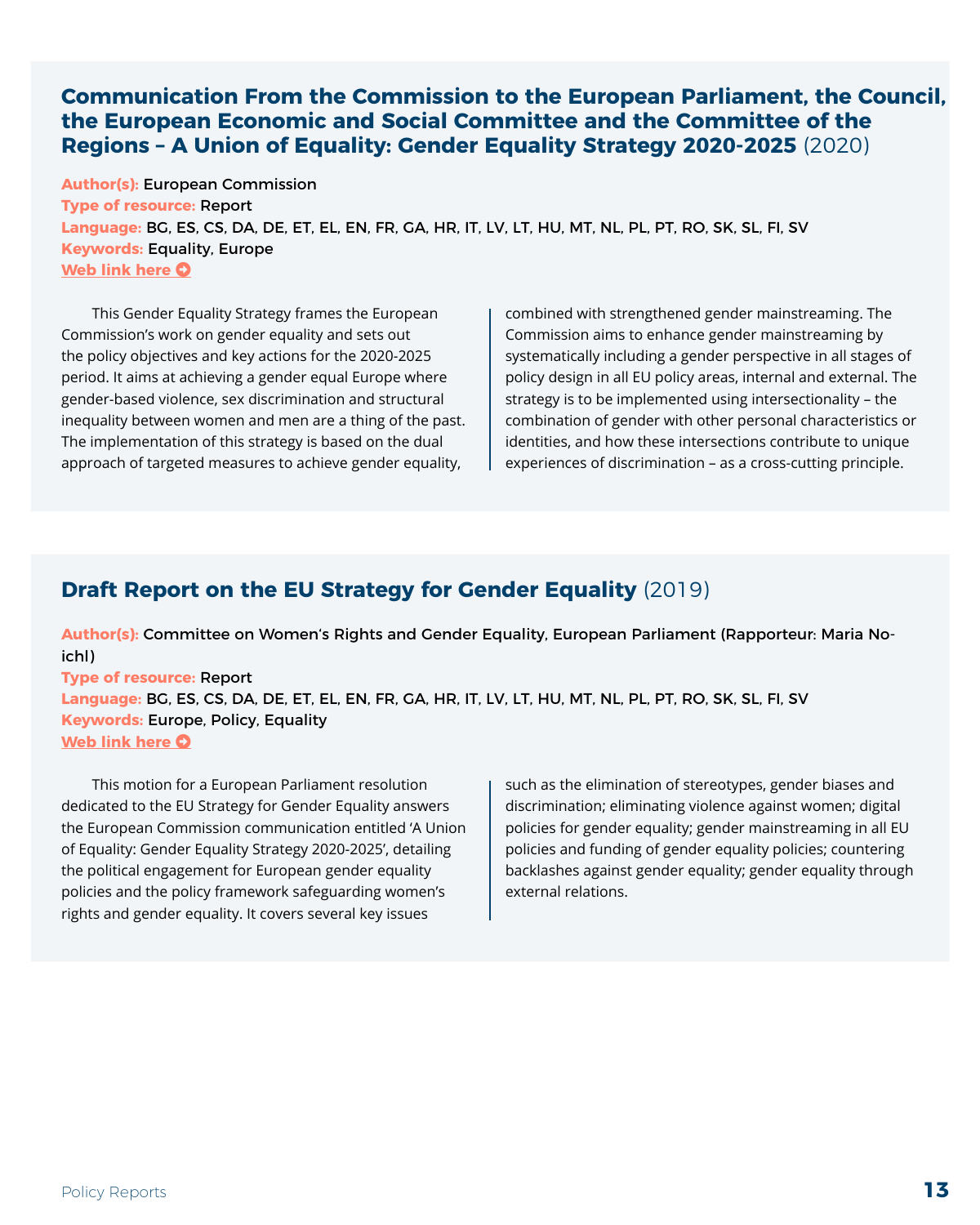#### <span id="page-13-0"></span>**Report on Equality Between Women and Men in the EU** (2019)

**Author(s):** European Commission **Type of resource:** Report **Language:** English **Keywords:** Policy, Europe, Evaluation, Cross-sectoral **[Web link here](https://ec.europa.eu/info/sites/default/files/aid_development_cooperation_fundamental_rights/annual_report_ge_2019_en_1.pdf) O** 

This report is the last monitoring exercise by the European Commission on its Strategic engagement for gender equality 2016-2019 that set the framework for EU action to promote one of the Union's fundamental values of equality between women and men. The report took stock

of the main initiatives launched or completed in 2018 and paved the way for the current strategy. With gender equality issues becoming more prominent in the international debates and a clearly enhanced engagement for gender equality on the political scene.

### **New Visions for Gender Equality** (2019)

**Author(s):** Scientific Analysis and Advice on Gender Equality (SAAGE) / Fondazione Giacomo Brodolini for the European Commission, Directorate-General for Justice and Consumers, Unit D2 'Gender Equality' **Type of resource:** Report **Language:** English **Keywords:** Power Relations, Business, Equality, Europe **[Web link here](https://ec.europa.eu/info/sites/default/files/saage_report-new_visions_for_gender_equality-2019.pdf) O** 

This report has been published at the end of the timeframe of the European Commission's Strategic Engagement for Gender Equality 2016-2019. Evaluating the work programme and drawing preliminary conclusions on how to best build on the achievements to date. The document re-examines the priorities pursued in relation to gender equality, through various thematic areas: work-life balance, not a women's affair; inequalities, discrimination and welfare; and power relations in society. The report aims to stimulate further policy innovation and ambition in the search for a gender equal society, and targets policymakers in the field of gender equality and beyond.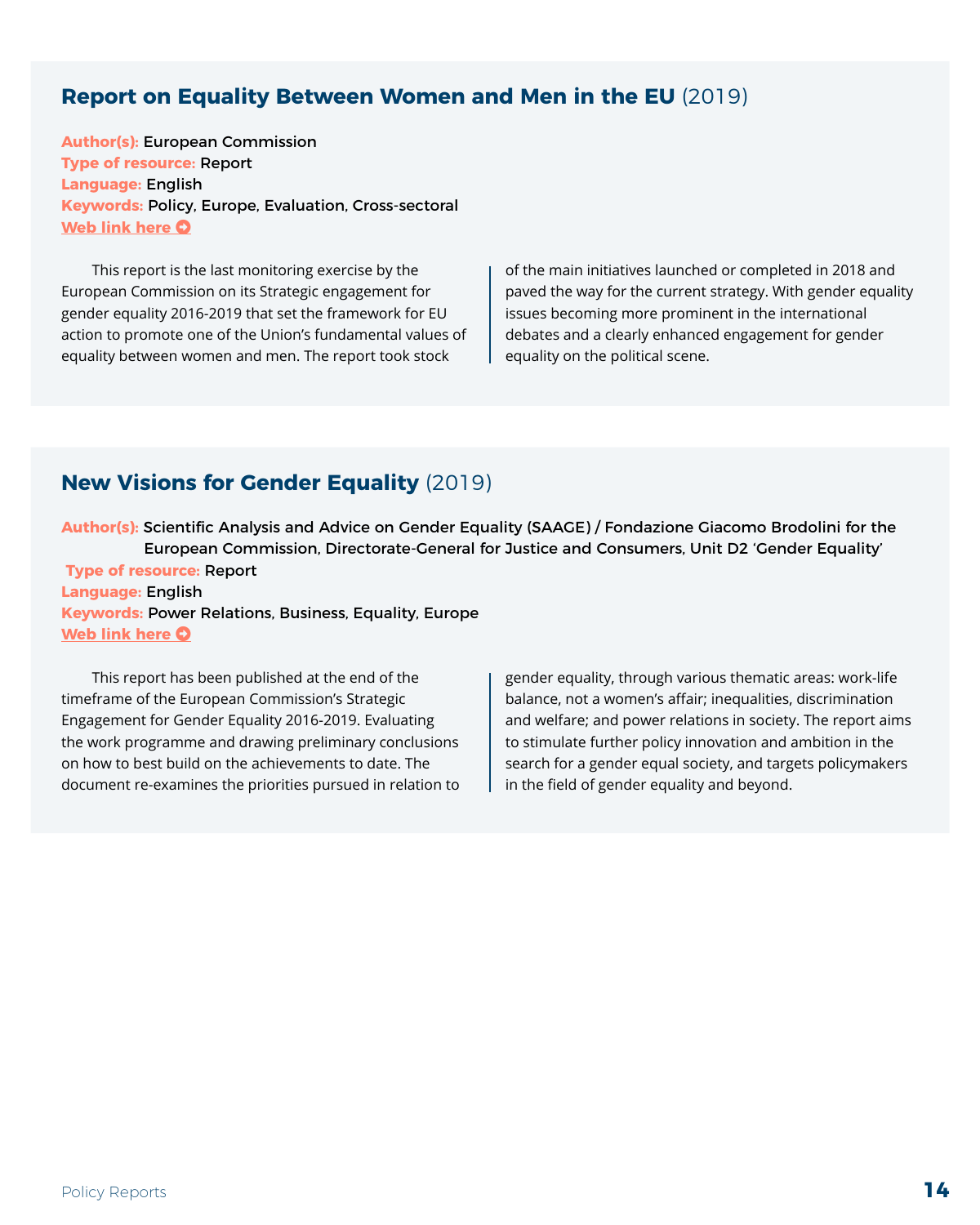#### <span id="page-14-0"></span>**Violence Against Women: an EU-wide Survey – Main Results** (2014)

**Author(s):** European Union Agency for Fundamental Rights **Type of resource:** Report **Language:** English **Keywords:** Violence, Europe, Cross-sectoral **[Web link here](https://fra.europa.eu/sites/default/files/fra_uploads/fra-2014-vaw-survey-main-results-apr14_en.pdf) O** 

This report is based on interviews with 42,000 women across the 28 Member States of the European Union. It shows that violence against women, and specifically genderbased violence that disproportionately affects women, is an extensive human rights abuse. It presents the first results from the most comprehensive survey to date at the level of the EU (and worldwide) on women's diverse experiences of violence. The survey results provide ample support for EU Member States to ratify the Council of Europe Convention

on preventing and combating violence against women and domestic violence (Istanbul Convention), and for the EU to explore the possibility of accession to the convention. The findings further reinforce the need to ensure implementation of existing EU measures for victims of crime, most notably through the EU Victims' Directive. They also serve to underline the importance of targeted EU legislation and policies addressing violence against women.

#### **Gender Gaps in the Cultural and Creative Sectors** (updated 2020)

**Author(s):** European Expert Network on Culture and Audiovisual (EENCA) **Type of resource:** Report **Language:** English **Keywords:** Equality, Europe **[Web link here](http://www.eenca.com/index.cfm/publications/gender-gaps-in-the-cultural-and-creative-sectors/) O** 

The Work Plan for Culture 2019-2022 selects gender equality as one of the five sectoral priorities for EU action. The purpose of this study is to provide background information and context on the specific challenges faced by women in the cultural and creative sectors for the OMC (Open Method of Coordination) Working Group. The report summarises the main policy developments and recommendations made regarding cultural and creative sectors (CCSs). The main focus of the report is

on understanding the current state of affairs concerning women in the CCSs, the gender gaps at work, and the underlying drivers of those gender gaps. The report provides an overall analysis of gender gaps in the CCSs as a whole and presents examples of the types of initiatives which have been implemented to address these gender gaps. The report culminates in a series of conclusions and recommendations for the reflection of the OMC Working Group.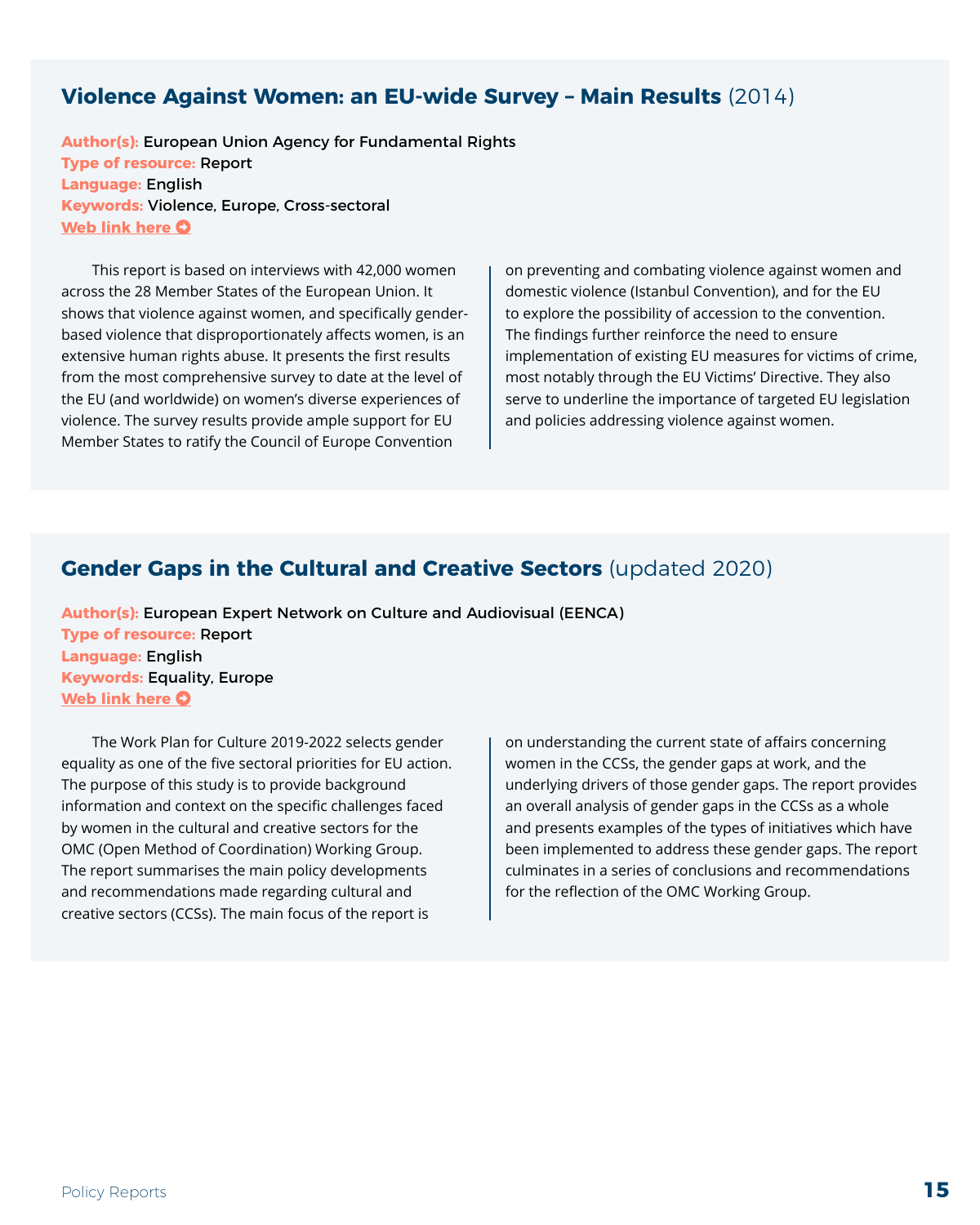#### <span id="page-15-0"></span>**Towards Gender Equality in the Cultural and Creative Sectors** (2021)

**Author(s):** Directorate-General for Education, Youth, Sport and Culture, European Commission **Type of resource:** Report **Language:** English **Keywords:** Equality, Europe **[Web link here](https://op.europa.eu/en/publication-detail/-/publication/36e9028b-c73b-11eb-a925-01aa75ed71a1/language-en) O** 

The document was established by the Working Group of Member States' Experts as part of the European Agenda for Culture, Work Plan for Culture 2019-2022. This report focuses on the role that culture plays in promoting gender equality and, more importantly, how to achieve gender equality within the cultural and creative sectors (CCS). The EU Member States identified gender equality for the first time as a priority for action in the Work Plan for Culture 2019-

2022. Indeed, there are many reasons that this topic should receive the attention it deserves. Gender equality is a core value of the EU fundamental rights and a key principle of the European Pillar of Social Rights. It is also a precondition for cultural diversity. The promotion of gender equality and the fight against gender discrimination are twin goals of the EU, including in culture.

#### **Sexual Harassment in the Research and Higher Education Sector – National Policies and Measures in EU Member States and Associated Countries** (2020)

**Author(s):** European Research Area and Innovation Committee (ERAC), Standing Working Group on Gender in Research and Innovation, European Union **Type of resource:** Report **Language:** English **Keywords:** Violence, Education, Europe **[Web link here](https://genderaction.eu/wp-content/uploads/2020/06/SWGGRI_Sexual-Harassment-in-the-Research-Higher-Ed.-National-Policies-Measures.pdf) O** 

The report explores gender-based violence at all levels of higher education and research and in all disciplines. It underlines the destructive consequences for individuals and institutions as well as for the quality of research and education. The ERAC Standing Working Group on Gender in Research and Innovation conducted a survey in Member States and Associated Countries that covered

the policies, strategies, actions, and measures taken at the national and EU level to address gender-based violence in higher education and research. The survey's focus was on strategies, measures, and actions at the national level, not the university/institutional level. This is an important limitation that guides both the reading of the material, the analysis, and the recommendations in the report.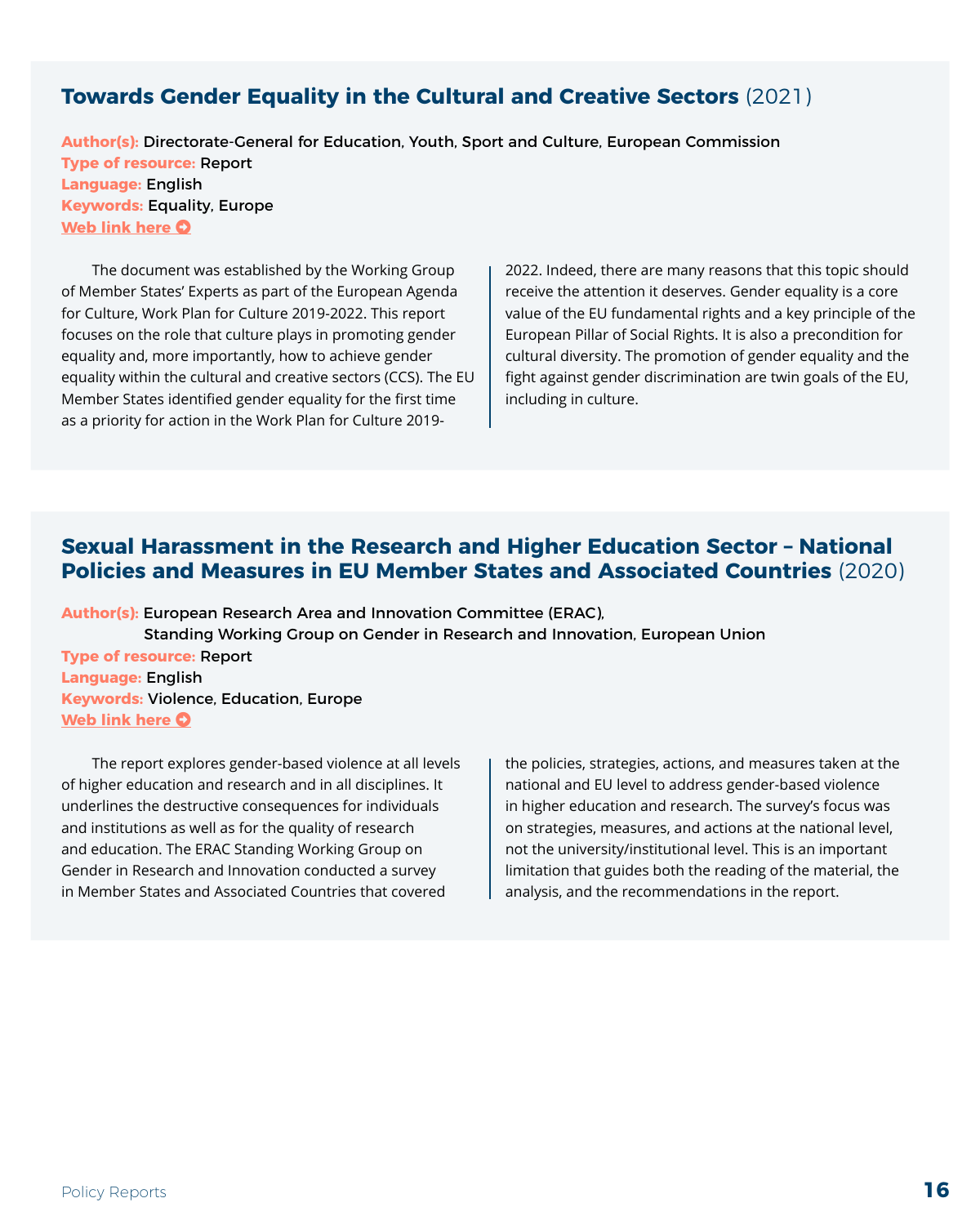#### <span id="page-16-0"></span>**Convention on Preventing and Combating Violence Against Women and Domestic Violence** (2011)

**Author(s):** Council of Europe **Type of resource:** Convention **Language:** French, English, German, Italian, Russian **Keywords:** Violence, Education, Europe **[Web link here](https://rm.coe.int/168008482e) O** 

This treaty of the Council of Europe opened the path for creating a legal framework at pan-European level to protect women against all forms of violence, and prevent, prosecute and eliminate violence against women and

domestic violence. The Convention also established a specific monitoring mechanism ("GREVIO") in order to ensure effective implementation.

#### **German Presidency Conclusions on Gender Equality in the Field of Culture**  (2020)

**Author(s):** Council of the European Union **Type of resource:** Policy **Language:** English **Keywords:** Violence, Education, Europe **[Web link here](https://data.consilium.europa.eu/doc/document/ST-13097-2020-INIT/en/pdf) O** 

Despite the impossibility to reach a consensus on the draft conclusions, the German Presidency was in a position to conclude that 24 delegations supported the text, reminding of European values and inviting all parties to foster gender equality. The conclusions encourage the

development of research and data collection, evidencebased policies and support schemes, measures to improve work practices and professional trajectories. They highlight the potential of culture and creative sectors to challenge gender stereotypes and inequalities.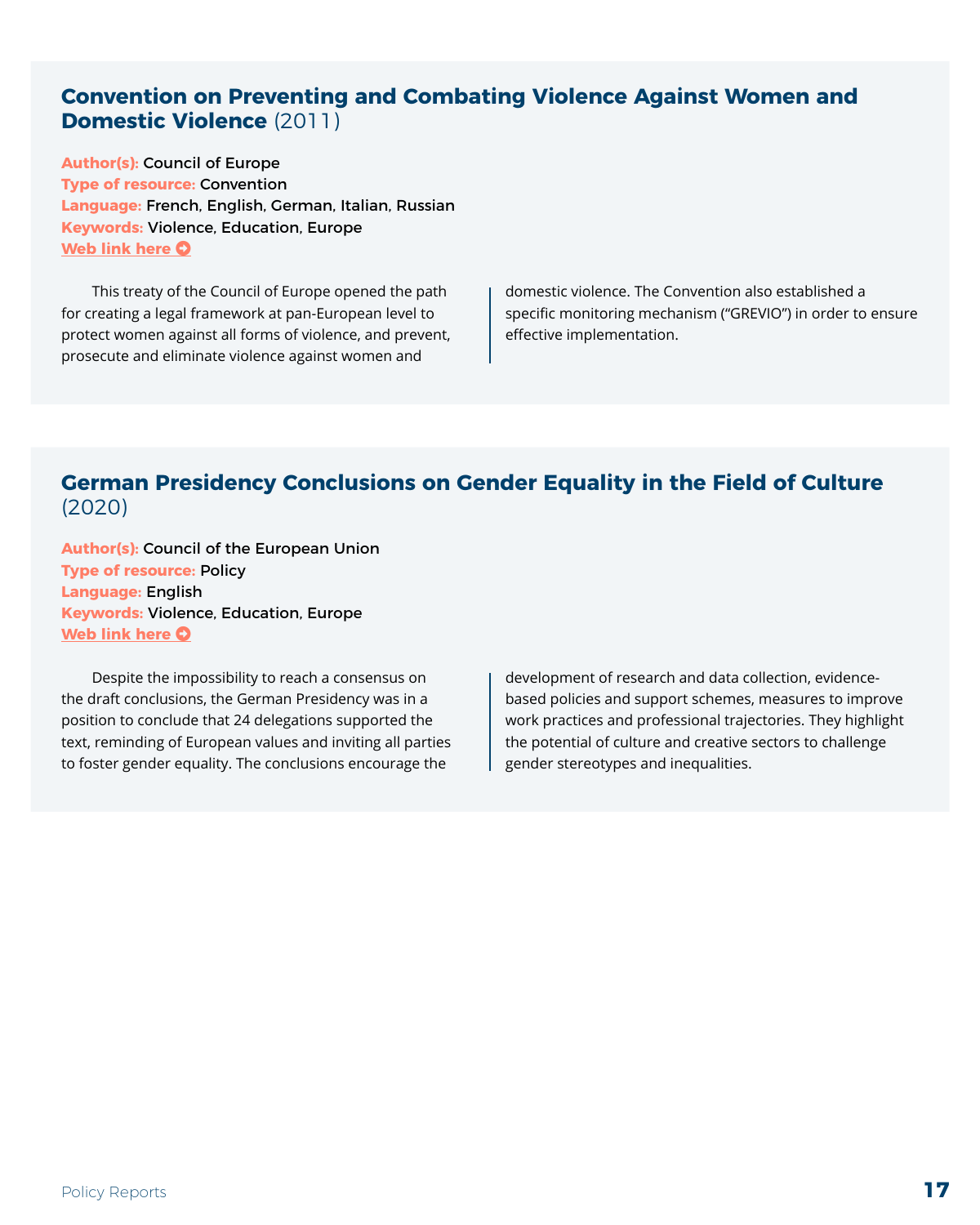#### <span id="page-17-0"></span>**Ending Violence and Harassment Against Women and Men in the Wolrd of Work** (2017)

**Author(s):** International Labour Organization **Type of resource:** Report **Language:** English, Deutsch, Spanish, Arabic, French, Portuguese, Russian, Chinese **Keywords:** Harassment, Violence, Global **[Web link here](https://www.ilo.org/ilc/ILCSessions/previous-sessions/107/reports/reports-to-the-conference/WCMS_553577/lang--en/index.htm) O** 

This report was intended to facilitate the standardsetting discussion of violence and harassment against women and men in the world of work at the 2018 Internal Labour Conference. The conference paper provides information on law and practice across the world from the perspective of rights, protection and prevention for all. As violence and harassment in the world of work affects all occupations and sectors of economic activity around the world, including the private and public sectors and the

formal and informal economies, the report also takes into account the diverse experiences of workers and sectors affected. The report focuses on the types of violence and harassment in the world of work where international standards are absent or limited, particularly on: work-related physical violence, such as assault; psychological violence, such as mobbing, bullying and harassment; and sexual violence, such as sexual harassment.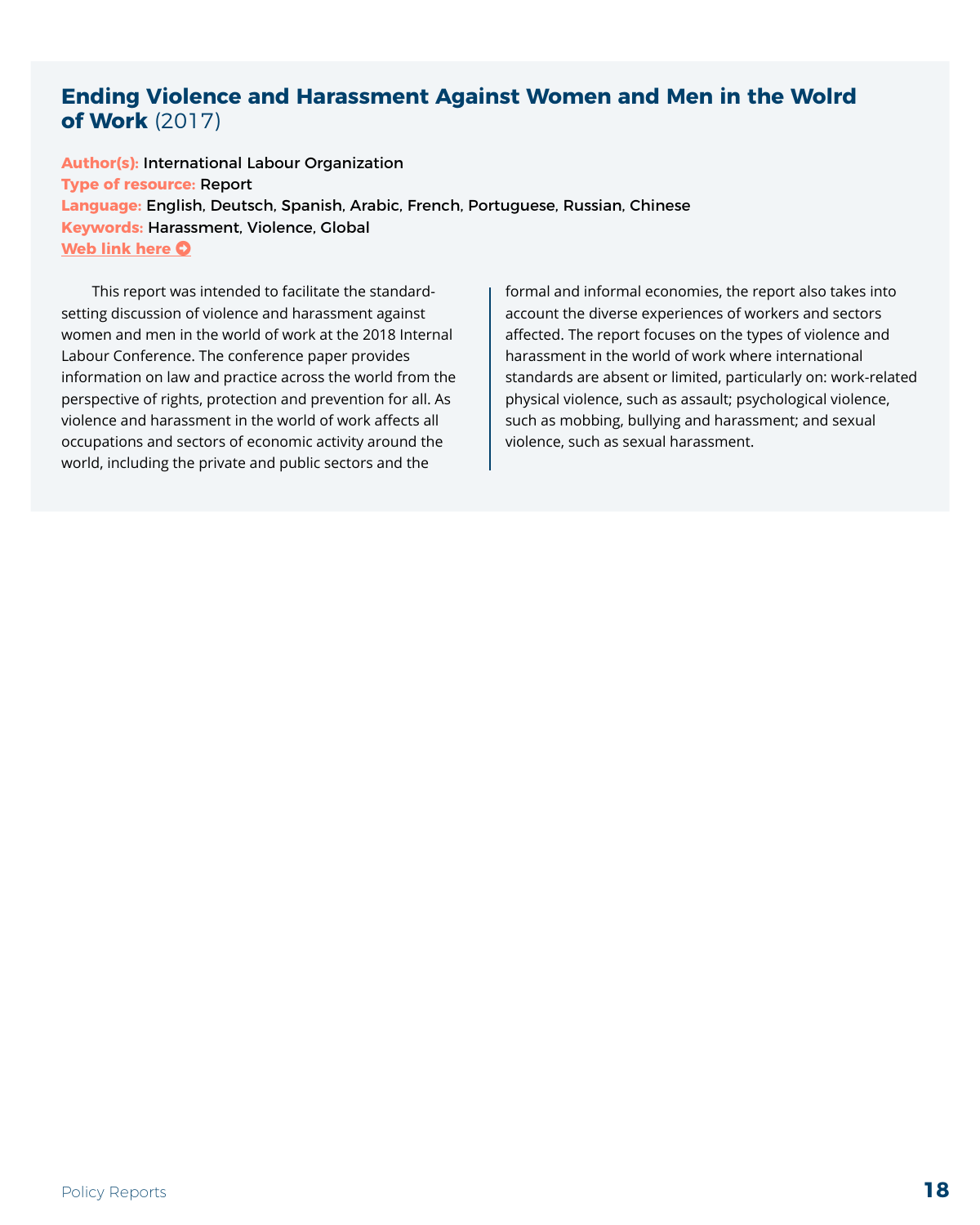<span id="page-18-0"></span>

# CAMPAIGNS AND ACTIVISM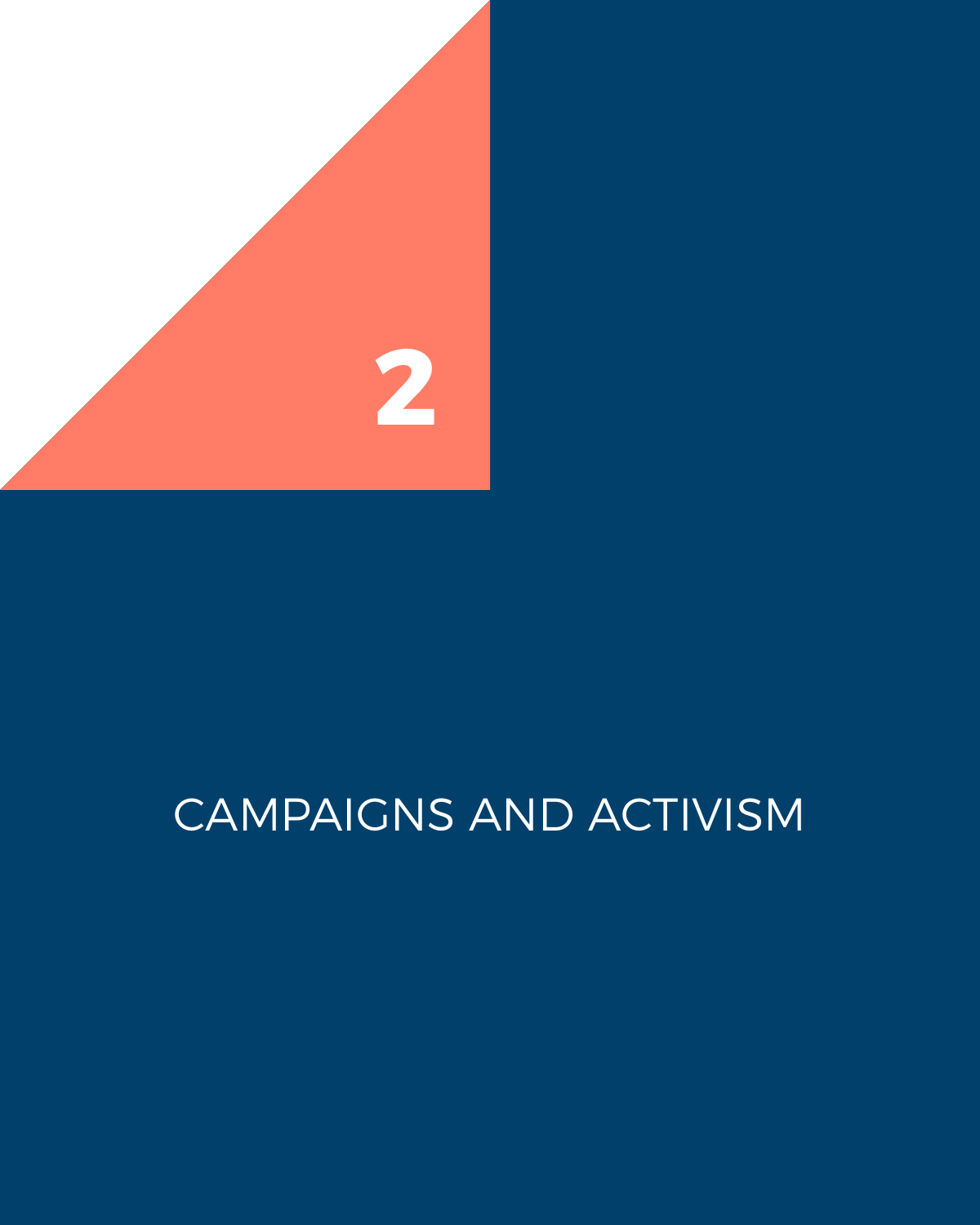# <span id="page-19-0"></span>EXAMPLES AT NATIONAL LEVEL

## **Safe Spaces** (since 2017)

**Author(s):** Equity UK **Type of resource:** Portal **Language:** English **Keywords:** Campaign, Violence **[Web link here](https://www.equity.org.uk/getting-involved/campaigns/safe-spaces/) O** 

A membership organisation, gathering more than 47,000 performers and creative practitioners, formed a Safe Spaces working group in 2017 in the wake of #METOO and the disturbing spate of revelations. The campaign aimed to address the performing arts' sexual harassment

crisis and support Equity members to challenge and report harassment and inappropriate behaviour. The campaign led to the development of guidance for victims of stalking, dedicated podcasts and a hotline with a specialist staff member.

#### **Prevention Campaigns Against Sexual Violence for Live Music Audiences** (2019)

**Author(s):** Live DMA **Type of resource:** Article **Language:** English **Keywords:** Campaign, Violence **[Web link here](https://www.live-dma.eu/prevention-campaigns-against-sexual-violence-for-live-music-audiences/) O** 

Live DMA, representing more than 3,000 music venues, clubs and festivals from 17 countries, is a European nongovernmental network working to support and to promote the conditions of the live music sector. It published an article aiming at explaining what sexual violence is, where it comes from and why it is crucial that the live music sector grasps these issues. It includes some inspiring prevention campaigns led by network members at national level like in the Netherlands, in Sweden, or in France.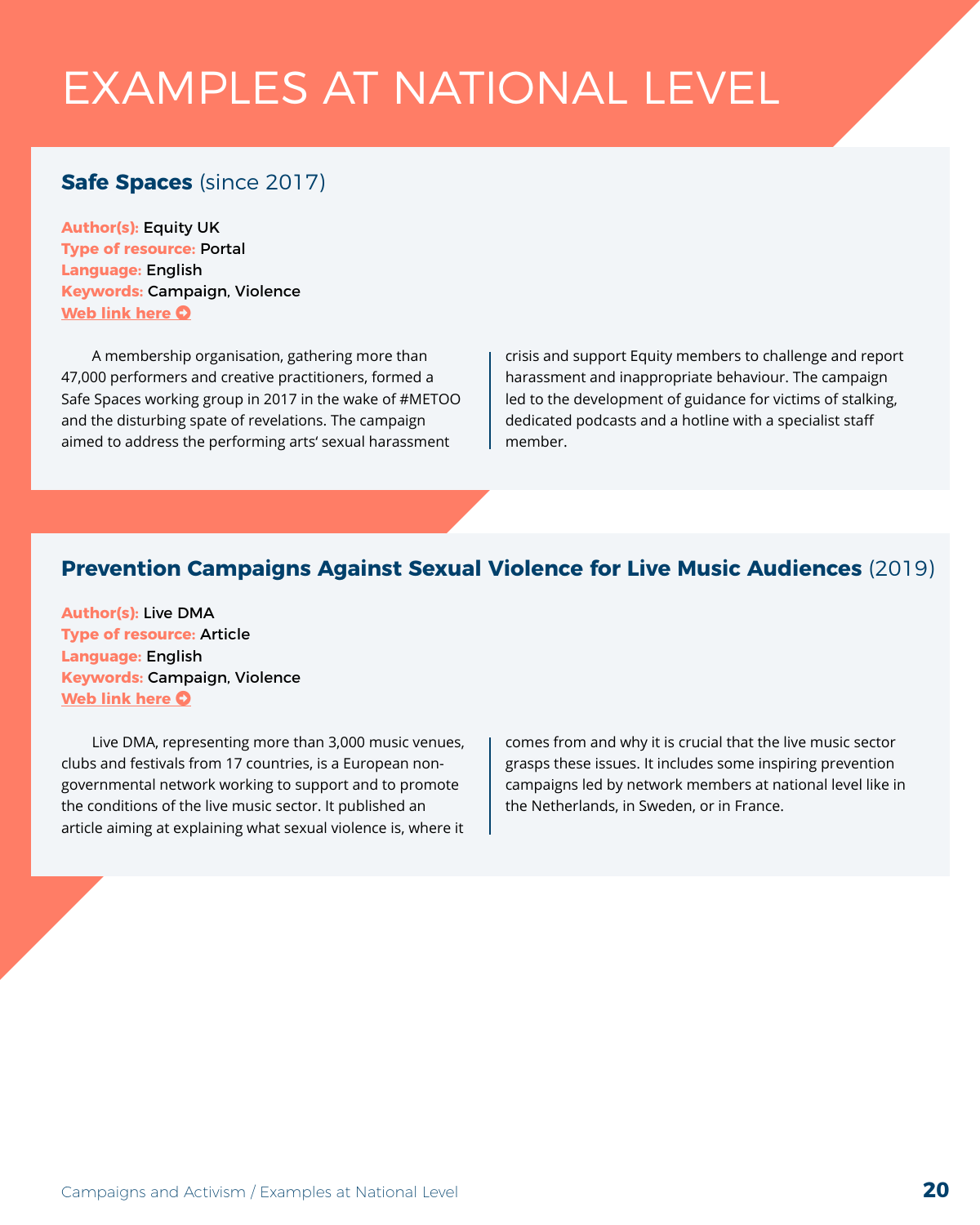#### <span id="page-20-0"></span>**#WakingTheFeminists** (November 2015-November 2016)

**Organiser(s):** Writers, directors, managers, actors, designers, choreographers, technicians, programmers,

producers, artists and audience members

**Type of resource:** Portal **Language:** English **Keywords:** Equality, Representation **[Web link here](http://www.wakingthefeminists.org/) O** 

#WakingTheFeminists, formed in protest against the male-dominated line-up at the Abbey in Dublin for its 2016 centenary programme. The campaign has mobilised women in the arts, the media and beyond to publicly question and expose the mechanisms by which they have been excluded and marginalised. As a result of #WakingTheFeminists

and the discussion it launched, the Minister of Arts asked all National Cultural Institutions to have gender policies in place by 2018, to ensure that those who shape our national cultural identity must make sure women are fairly represented.

#### **#5050×2020** (May 2016)

**Organiser(s):** Swedish Film Institute **Type of resource:** Posters, Speeches **Language:** English, French, Swedish **Keywords:** Equality, Representation **[Web link here](https://en.wikipedia.org/wiki/5050x2020) O** 

The campaign #5050×2020 was launched at the 2016 Cannes Film Festival, when the Swedish Film Institute hosted an event titled FiftyFifty by 2020. Featured speakers were Sweden's Minister for Culture and Democracy, Alice Bah Kuhnke, and France's Minister for Culture, Audrey Auzoulay,

alongside Roberto Olla, the Executive Director of Eurimages, and Anna Serner, CEO of the Swedish Film Institute. Additional participants included Oscar-nominated director Ruben Östlund, producer Emilie Lesclaux, producer Chiara Tilesi, and director Alexandra-Therese Keining.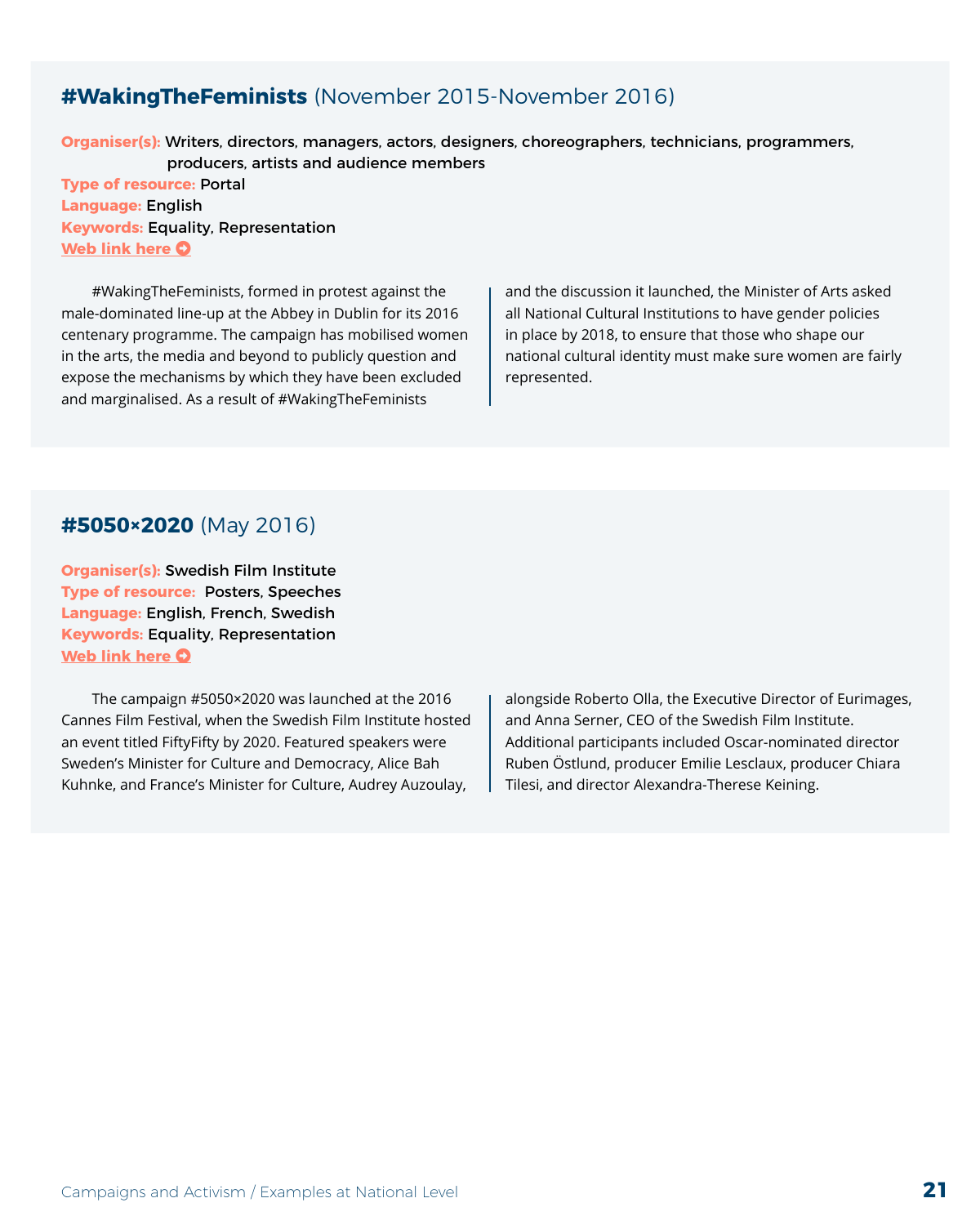### <span id="page-21-0"></span>**PiPA Campaign** (since 2015)

**Organiser(s):** Parents and Carers in Performing Arts Campaign **Type of resource:** Portal **Language:** English **Keywords:** Equality, Parenting **[Web link here](http://www.pipacampaign.com/) O** 

PiPA was created by Actor Cassie Raine and Director Anna Ehnold-Danailov in 2015, to address a lack of provision for parents and carers in the performing arts. Leaders across the arts have responded rapidly and with enthusiasm to new ideas, integrating PiPA into new working structures and approaches.

This support and collaboration has seen PiPA grow exponentially, reflecting an increasingly urgent need for representation and change. They have expanded beyond their roots in theatre, to work with dance, opera and music organisations across the whole of the UK. As a result, a dynamic national company is achieving real change, creating new opportunities across the performing arts.

#### **Engagement Arts** (since 2017)

**Organiser(s):** Engagement Arts **Type of resource:** Portal **Language:** English, Dutch, French **Keywords:** Work Environment, Violence **[Web link here](https://www.engagementarts.be/en/tools) O** 

ENGAGEMENT is an artist-led movement tackling sexual harassment, sexism and abuse of power in the Belgian arts field. The movement was formed in the wake of #METOO after countless instances of sexual harassment came to light in the Belgian dance community. Since then, ENGAGEMENT

has transformed into an organised platform active across all artistic disciplines, doing work in the professional as well as the educational sphere. Following the campaign, several tools for artists, institutions, spectators and educators were developed and made available online.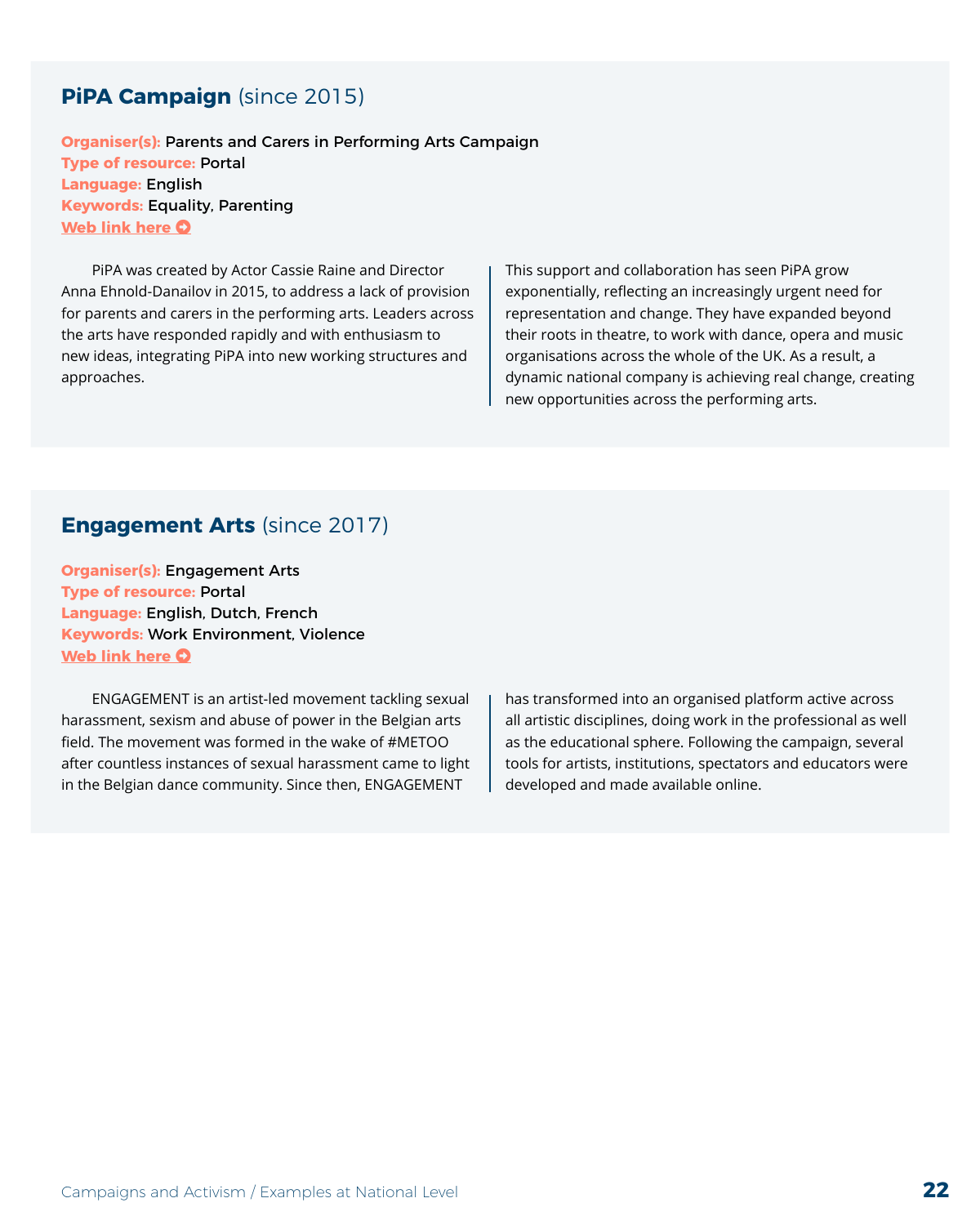# <span id="page-22-0"></span>EXAMPLES AT EUROPEAN LEVEL

## **European Gender Equality Week** (October 2020)

**Organiser(s):** FEMM, European Parliament **Type of resource:** Portal **Language:** English **Keywords:** Equality **[Web link here](https://www.europarl.europa.eu/committees/en/european-gender-equality-week-placing-ca/product-details/20201019CAN58024) O** 

The European Parliament's Committee on Women's Rights and Gender Equality (FEMM) invited all European Parliament committees to hold for the first time a European Gender Equality Week. 2020 marked the 25th anniversary of the Beijing Declaration and Platform for Action.

This important milestone provided an excellent opportunity to discuss the achievements and future challenges for the advancement of girls' and women's rights and gender equality.

### **Keychange** (since 2015)

**Organiser(s):** Reeperbahn Festival (Germany), PRS Foundation (UK), Musikcentrum Öst (Sweden) **Type of resource:** Portal **Language:** English **Keywords:** Equality, Music **[Web link here](https://www.keychange.eu/) O** 

Keychange aims to accelerate change and create a better, more inclusive music industry for present and future generations. Funded by the European programme Creative Europe, it is an international campaign which invests in emerging talent while encouraging music festivals, orchestras, conservatoires, broadcasters, concert halls, agents, record labels and all music organisations to sign up to a 50:50 gender balance pledge by 2022. Over 500 festivals and music companies have already signed the pledge.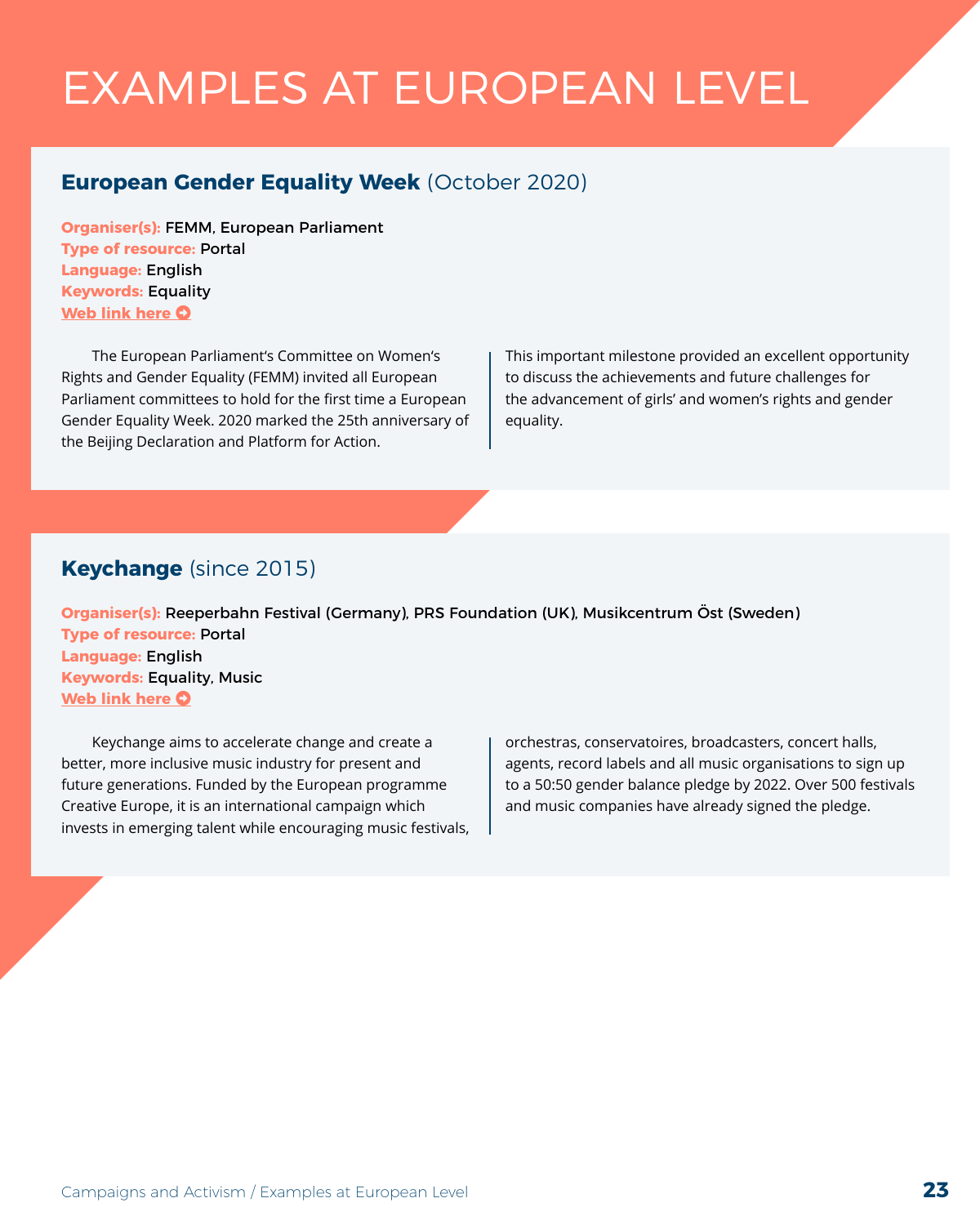#### <span id="page-23-0"></span>**CharactHer - Empowering All Talents in the Film and Media Industries** (2020)

**Organiser(s):** Le Collectif 50/50, European Commission **Type of resource:** Portal **Language:** English **Keywords:** Equality, Audiovisual **[Web link here](https://characther.eu/) O** 

The campaign focuses on gender equality in the European film and media industries: the key message is that in addition to the obstacles women may encounter throughout their careers, a well-known factor for these persistent imbalances resides in the fact that certain sectors are still considered to be predominantly or exclusively "masculine". The impact of such views has sustained widespread practice of self-censorship, discouraging some

women from pursuing a wide panel of jobs. The CharactHer campaign aims at debunking these stereotypes and promoting a wide range of professional opportunities that require a variety of different competences. The campaign comes with a toolkit summarising inequality facts and figures, pointing at many available resources and presenting job descriptions.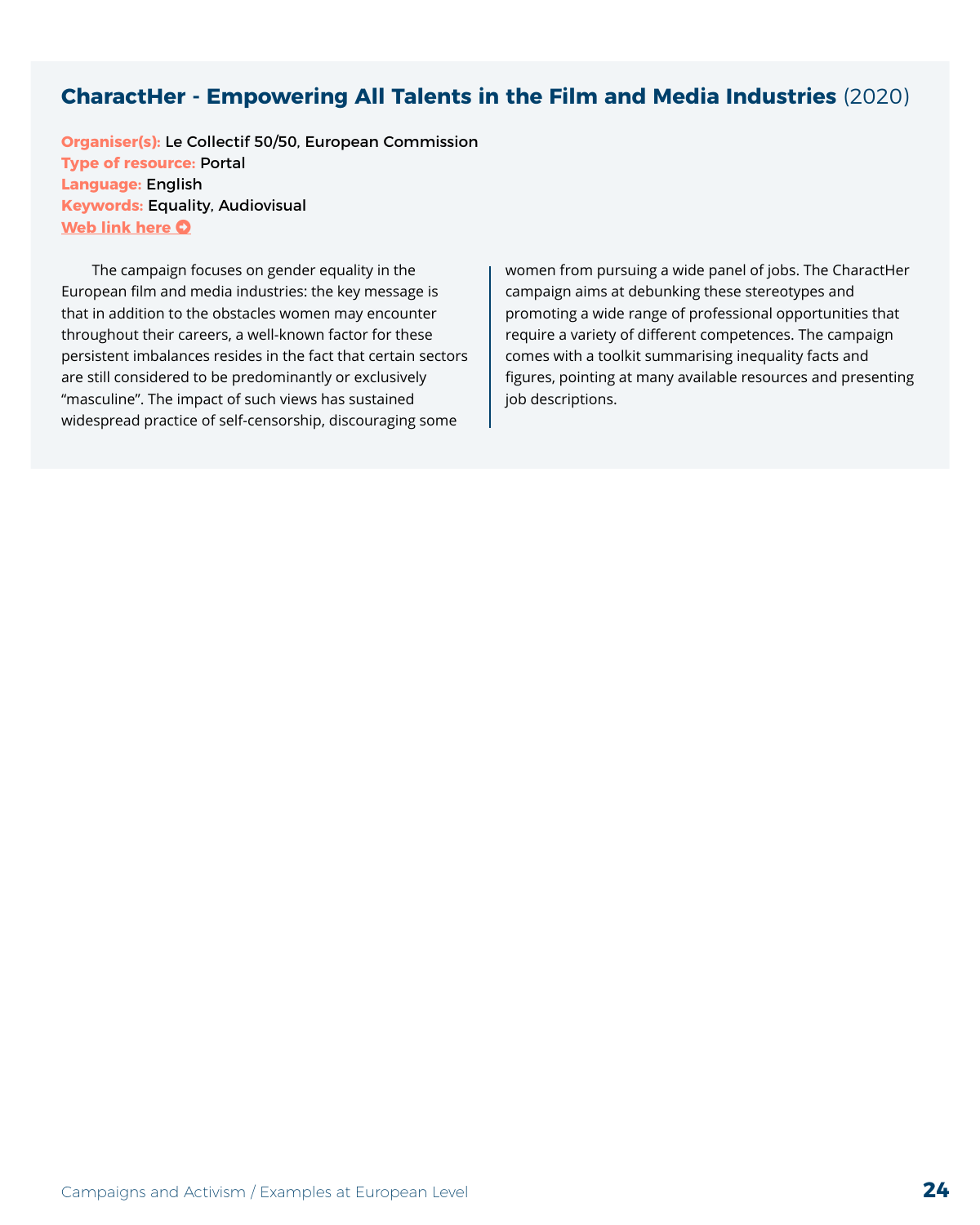## <span id="page-24-0"></span>EXAMPLES AT INTERNATIONAL LEVEL

### **16 Days** (since 1991)

**Author(s):** Center for Women's Global Leadership **Type of resource:** Portal **Language:** English **Keywords:** Violence, Global **[Web link here](https://16dayscampaign.org/about-the-campaign/) O** 

The Global 16 Days of Activism Against Gender-Based Violence against women is an international campaign originating from the first Women's Global Leadership Institute. It was launched and continues to be coordinated by the Center for Women's Global Leadership. The dates for the campaign were chosen to link violence against

women and human rights and emphasize that gender-based violence against women is a violation of human rights: since 1991, the campaign has been active between November 25, the International Day Against Violence Against Women, and December 10, International Human Rights Day.

#### **HeForShe** (since 2014)

**Author(s):** UN Women **Type of resource:** Portal **Language:** Turkish, English, French, Portuguese, Spanish, Arabic, Mongol, Russian, Japanese, Chinese **Keywords:** Equality, Global **[Web link here](https://www.heforshe.org/) O** 

Created by UN Women, the United Nations entity for gender equality and the empowerment of women, the HeForShe solidarity movement for gender equality provides a systematic approach and targeted platform where a global audience can engage and become change agents for the achievement of gender equality in our lifetime. HeForShe invites people around the world to stand together as equal partners to craft a shared vision of a gender equal world and implement specific, locally relevant solutions for the good of all of humanity. Since its launch at the United Nations, by then UN Secretary General Ban Ki-Moon and UN Women Global Goodwill Ambassador, Emma Watson, hundreds of thousands of men from around the world including Heads of State, CEOs, and global luminaries from all walks of life have committed to gender equality.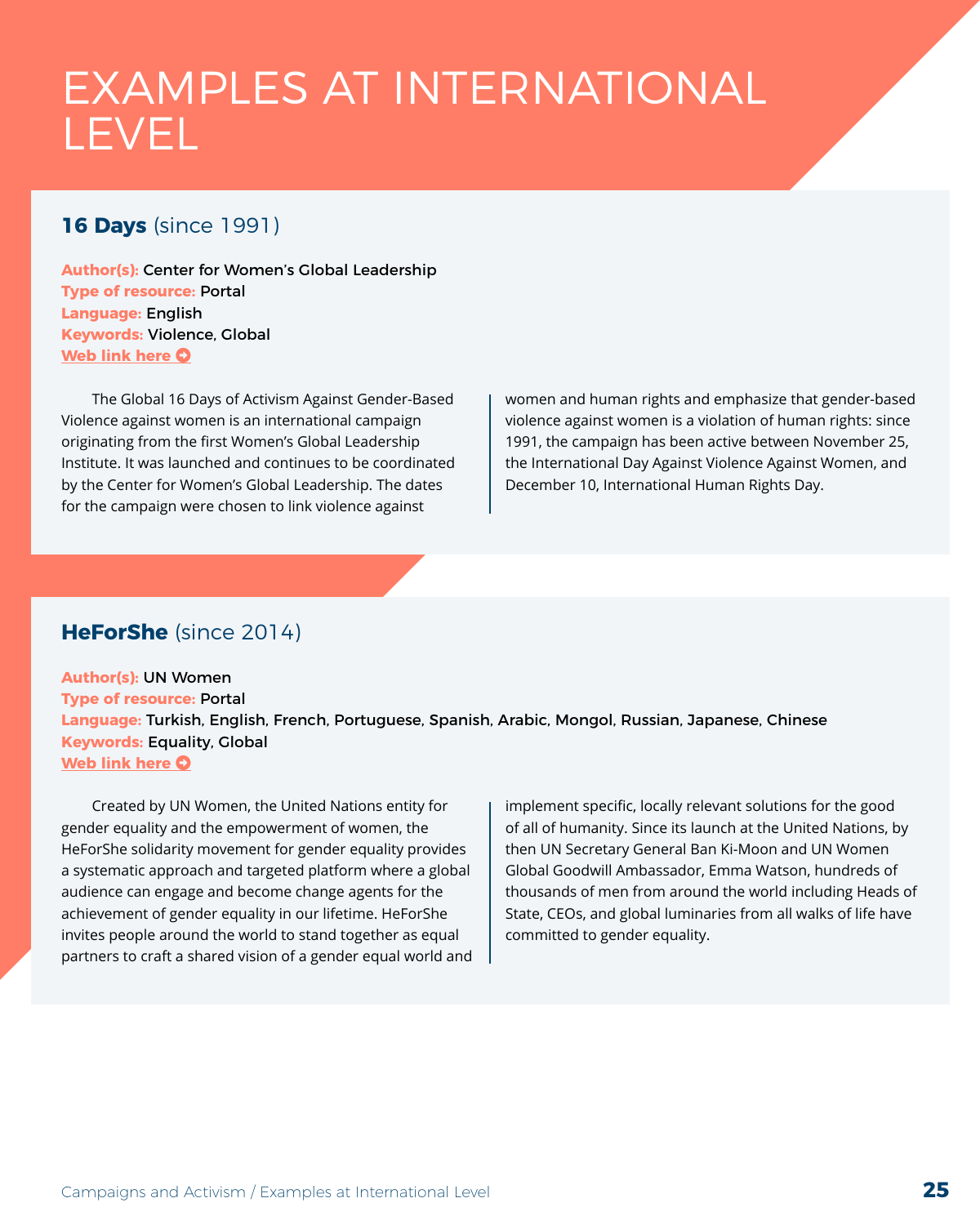#### <span id="page-25-0"></span>**#RatifyC190** (since 2019)

**Organiser(s):** International Trade Union Confederation (ITUC) **Type of resource:** Portal **Language:** English, Arabic **Keywords:** Violence **[Web link here](https://www.ituc-csi.org/GBV?lang=en) O** 

Whilst both women and men experience violence and harassment in the world of work, unequal status and power relations in society and at work often result in women being far more exposed to violence and harassment. In June 2019, the International Labour Conference adopted a set of robust and forward-looking international labour standards in the

form of Convention 190 (C190) and Recommendation 206 (R206) that aim at preventing and addressing violence and harassment in the world of work, including gender-based violence and harassment. The organisers provide campaign toolkits including for social media.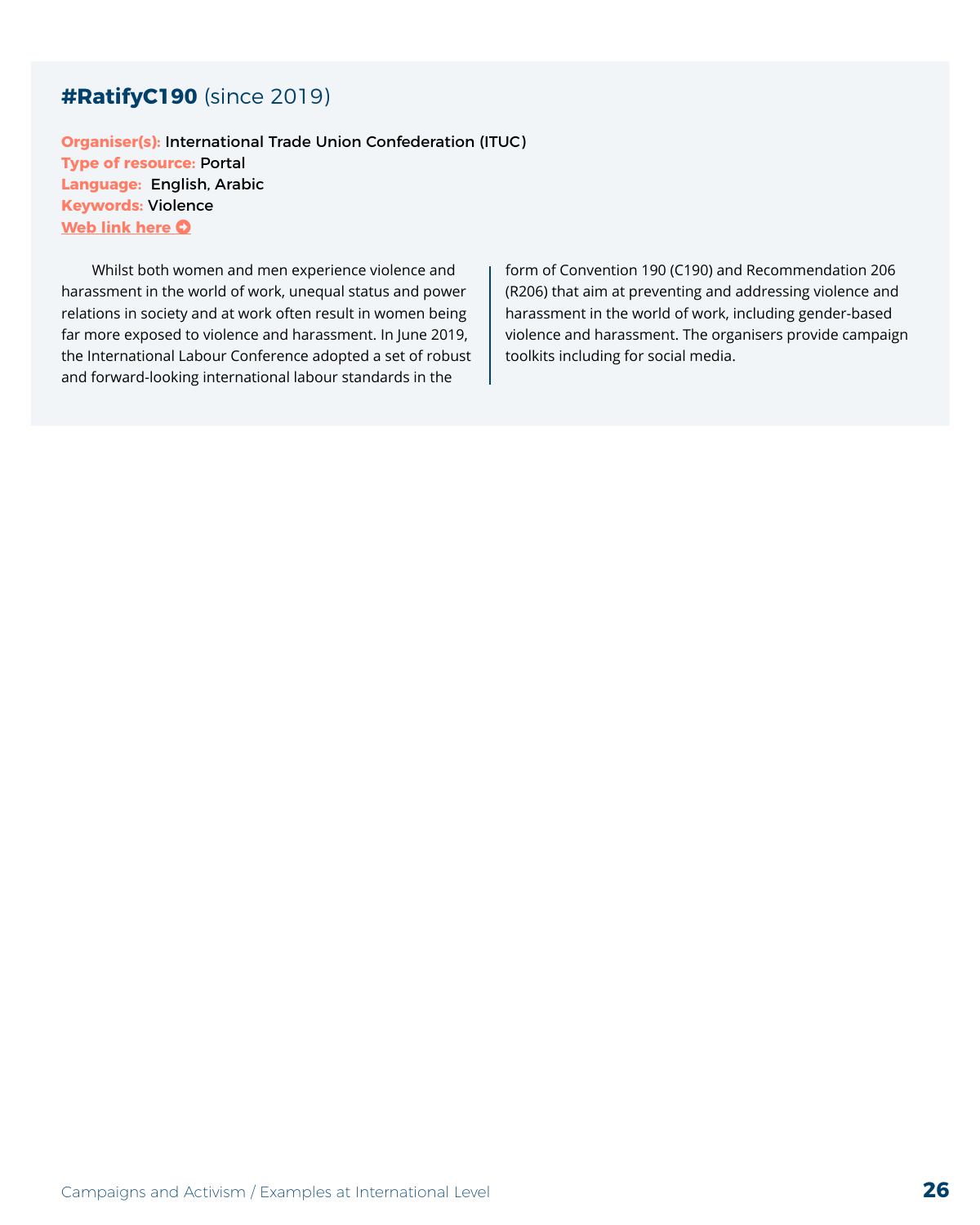<span id="page-26-0"></span>

# HANDBOOKS AND PRACTICAL GUIDES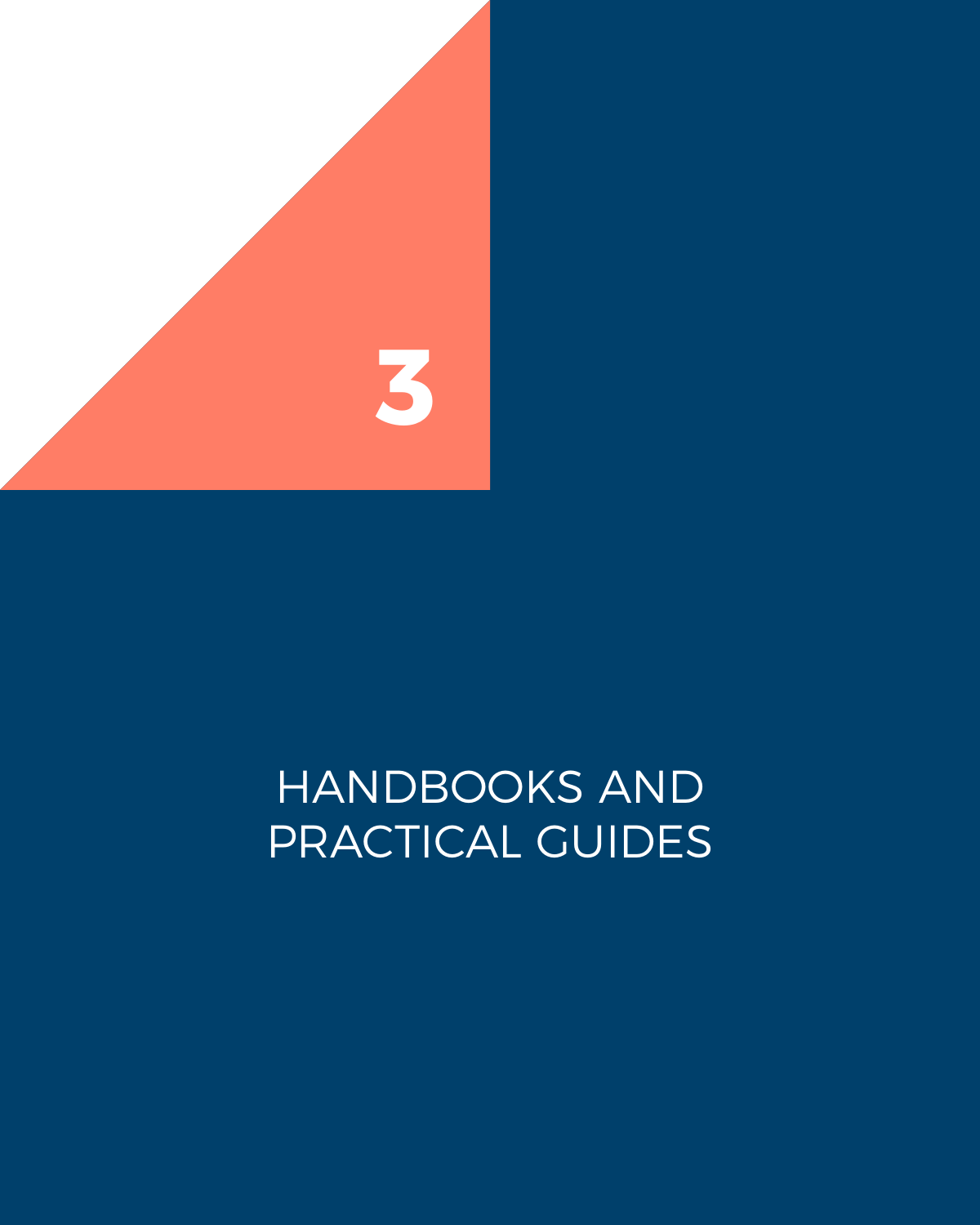# <span id="page-27-0"></span>EXAMPLES OF GUIDES FOR GENDER EQUALITY

**Protocole, Proposition d'Accompagnement des Acteurs du Secteur Musical dans la Lutte contre le Harcèlement Sexiste et les Violences Sexuelles / Protocol, Proposal to Support Players in the Music Sector in the Fight Against Gender-based Harassment and Sexual Violence** (2020)

**Author(s):** Centre national de la musique (CNM) **Type of resource:** Guide **Language:** French **Keywords:** Violence, Workplace, Education **[Web link here](https://cnm.fr/protocole-contre-le-harcelement-sexiste-et-les-violences-sexuelles/)**  $\Omega$ 

CNM initiated a protocol to help prevent and address gender-based violence in the field of music. In concertation with stakeholders, the institution provides concrete proposals to all public and private employers to implement gender equality and prevent harassment. The document tackles different situations and proposes measures to ensure safety and support victims.

#### **Handbook of Good Practices to Combat Gender Stereotypes and Promote Equal Opportunities in Film, Television and Theatre in Europe** (2020)

**Author(s):** International Federation of Actors (FIA) **Type of resource:** Toolkit **Language:** English, French, Spanish **Keywords:** Equality, Stereotypes **[Web link here](https://fia-actors.com/media/press-releases/press-releases-details/article/handbook-of-good-practices-to-combat-gender-stereotypes-and-promote-equal-opportunities-in-film-tel/) O** 

The handbook is a product of FIA's project on this issue "Engendering Change" that was structured around a series of 5 regional seminars and a final conference. The aim of these events was exchange and mutual learning; and the identification and sharing of good practice in this area. The focus was on coming up with strategies both at the level of performers' unions themselves and at the level of

political advocacy at national and EU level. It is a practical tool, intended to empower and support performers' unions to undertake action on this issue. Equally it can serve as a blueprint providing examples of possible effective political action that decision-makers can pursue. It also highlights ways in which the industry can work from within to change gender portrayal and do away with stereotyping.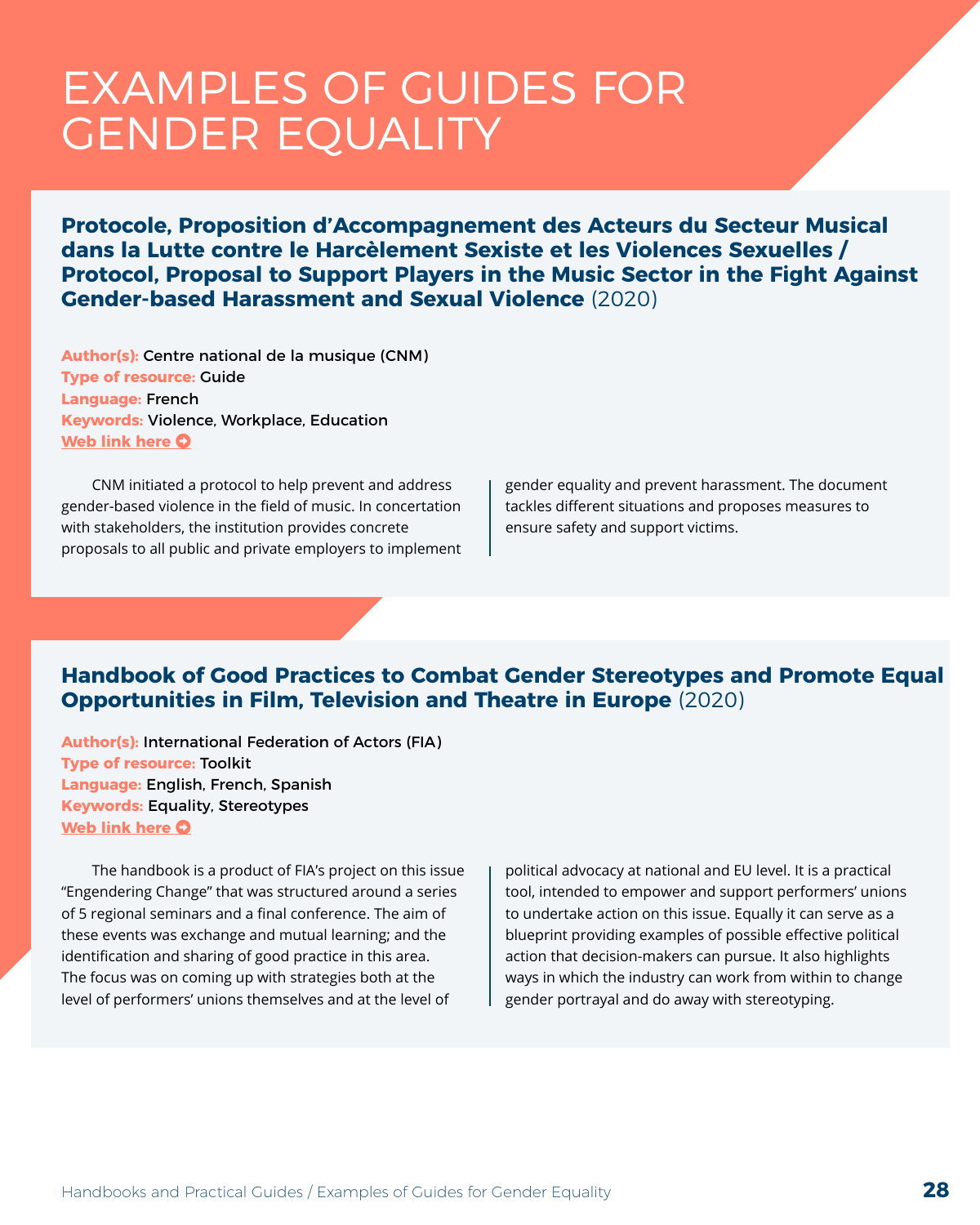#### <span id="page-28-0"></span>**Achieving Gender Equality and Promoting Diversity in the European Audiovisual Sector**

**Author(s):** Association of Commercial Television in Europe (ACT), Association of European Radios (AER), European Broadcasting Union (EBU), European Audiovisual Production Association (CEPI), European Federation of Journalists (EFJ), International Federation of Actors (FIA), International Federation of Film Producers Associations (FIAPF),

 International Federation of Musicians (FIM), UNI Europa – Media, Entertainment & Arts (EURO-MEI) **Type of resource:** Handbook

**Language:** French, German, English, Spanish **Keywords:** Equality, Diversity, Audiovisual **[Web link here](https://www.equalitydiversityinavsector.eu/) O** 

The handbook gives an overview of some of the available statistics on the presence of women in the European audiovisual sector. It also highlights initiatives taken by industry stakeholders in different European countries and at different places in the creative value chain to promote the presence of women and other

underrepresented groups on screen and on air, as well as in the workforce. The practices outline the wealth of actions that can be taken to address the different dimensions of gender inequality (structural discriminations in recruitment and career progressions, gender pay gap, unbalanced caring responsibilities, etc.).

#### **Promoting Women's Voices as a Male Ally** (2020)

**Author(s):** Brussels Binder **Type of resource:** Toolkit **Language:** English **Keywords:** Equality, Male Feminism **[Web link here](https://toolbox.brusselsbinder.org/male-ally/) O** 

The toolkit aims to provide practical advice to men in how to be an ally to promote women's voices as an individual, event participant, moderator and organiser. Men have a role to play in the pursuit for gender equality in not only supporting the women around them but to also recognise how gender equality benefits them and wider society.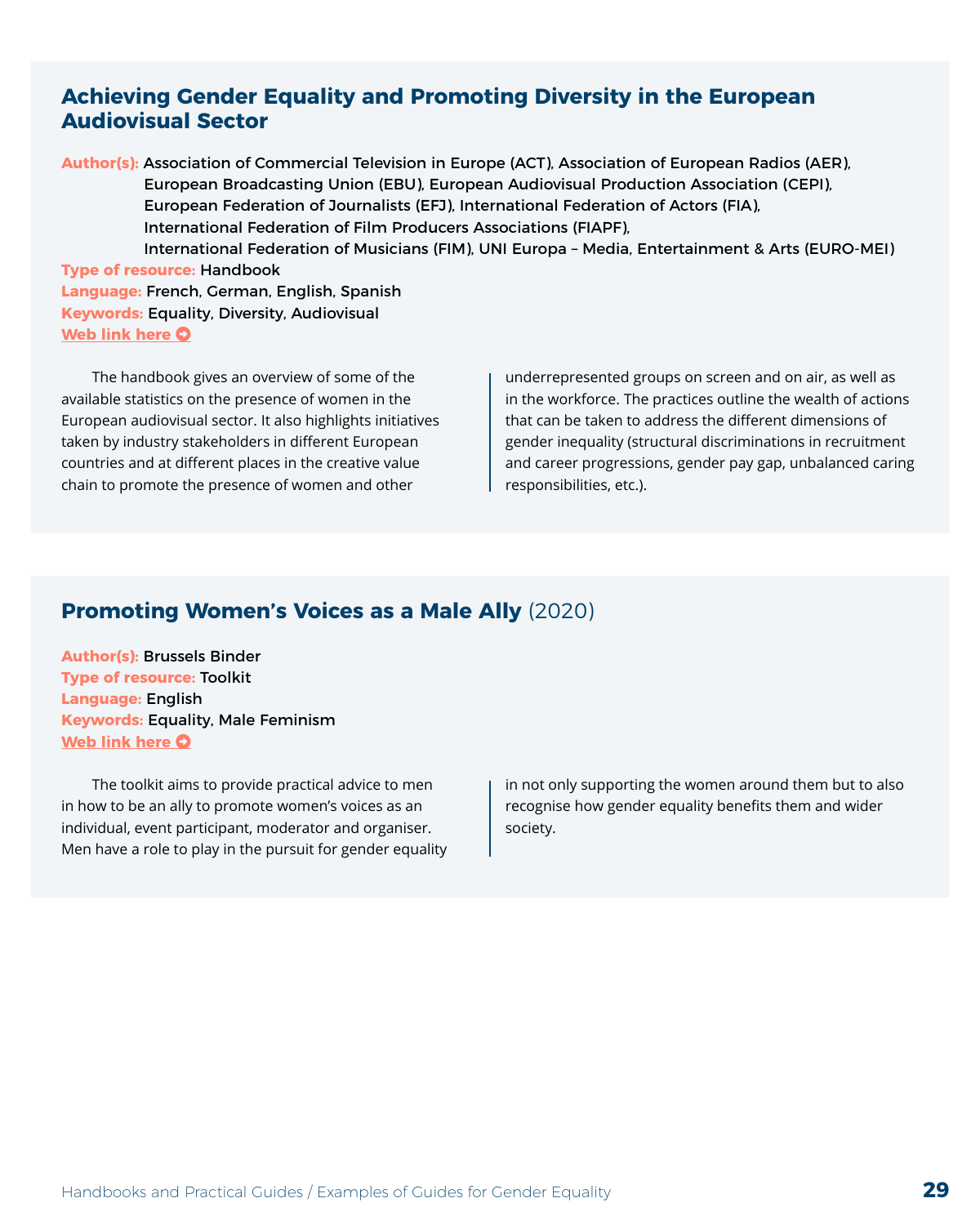#### <span id="page-29-0"></span>**How to Rock the Floor: Stepping Forward & Being Visible** (2020)

**Author(s):** Brussels Binder **Type of resource:** Toolkit **Language:** French, German, English, Spanish **Keywords:** Equality, Public Speaking **[Web link here](https://toolbox.brusselsbinder.org/stepping-forward/) O** 

The toolkit gives practical advice for female professionals to take the floor in public speaking events and develop self-confidence and speaking techniques in contexts where male colleagues lead discussions. The document helps to identify difficult situations such as being interrupted by a male colleague while speaking on a panel and explore experienced difficulties aligning personal life with participation in events. The guide also provides advice to journalists and event organisers.

#### **Gender-related Opportunities in the Audiovisual Sector** (2018)

**Author(s):** Women in Audiovisual in the Southern Mediterranean (SouthMed WiA) **Type of resource:** Handbook **Language:** English, Arabic **Keywords:** Audiovisual, Equality **[Web link here](http://www.smedwia.eu/fr/activities-2/publication/) O** 

The publication has been written to be a useful tool for any individual or organisation involved or willing to get involved into activities promoting the gender balance and gender awareness effort. The research combines information about best practices which may trigger the

establishment of synergies and networking opportunities, together with information on film industry institutions and opportunities with a direct or indirect link to gender which may be of benefit to film professionals.

#### **Guidelines for a Balanced Gender Approach in Audiovisual Training and Education** (2019)

**Author(s):** Women in Audiovisual in the Southern Mediterranean (SouthMed WiA) **Type of resource:** Handbook **Language:** English, Arabic **Keywords:** Audiovisual, Education, Representation **[Web link here](http://www.smedwia.eu/fr/activities-2/publication/) O** 

Guidelines for the inclusion of gender issues in audiovisual curricula have been produced, responding to the need to train a new generation of female filmmakers

and promote education that avoids negative stereotypes about women. Education is the key for changing stereotypes, attitudes and behaviours deeply entrenched in culture.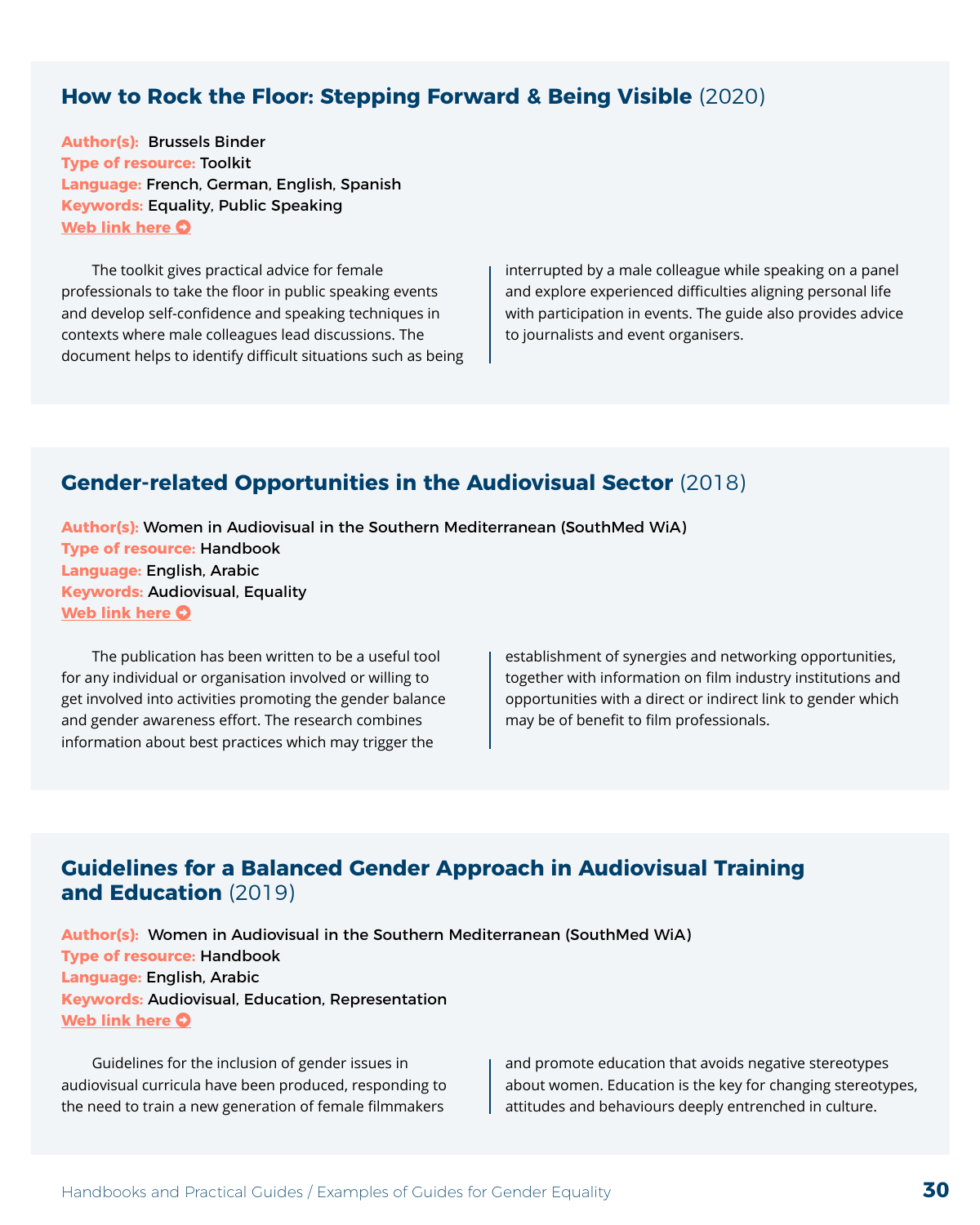#### <span id="page-30-0"></span>**Better Together: Strategic Network Building for Women & Initiatives** (2020)

**Author(s):** Brussels Binder **Type of resource:** Toolkit **Language:** English **Keywords:** Equality, Networking **[Web link here](https://toolbox.brusselsbinder.org/network-building/) O** 

This toolkit not only provides tips on strategic network building for women but also for women-led initiatives on how to build synergies and collaborations. The document

gives guidance on how to develop a strong strategic network that can get women ahead in their career and make an impact, especially for those in male-dominated sectors.

#### **The Silencing Effect: Digital Gender-based Violence Against Women in Leadership** (2020)

**Author(s):** Bruegel **Type of resource:** Video **Language:** English **Keywords:** Governance, Violence **[Web link here](https://www.bruegel.org/events/the-silencing-effect-digital-gender-based-violence-against-women-in-leadership/) O** 

Bruegel, the European think tank specialised in economics, organised an online talk on how women can remain engaged, visible, and relevant in their professional spheres in the context of Covid-19 and digital spaces becoming the main forum for public discussions. The conversation gathered Chiara De Santis, Chief Policy Officer, GenPol; Monika Ladmanova, Advisor to Vice-President Věra Jourová, European Commission; Michela Palladino, Public Policy Manager, EU Affairs, Facebook; Scarlett Varga, Head of Development. The discussion was chaired by Laura Groenendaal, Research and Projects Associate, the German Marshall Fund of the United States.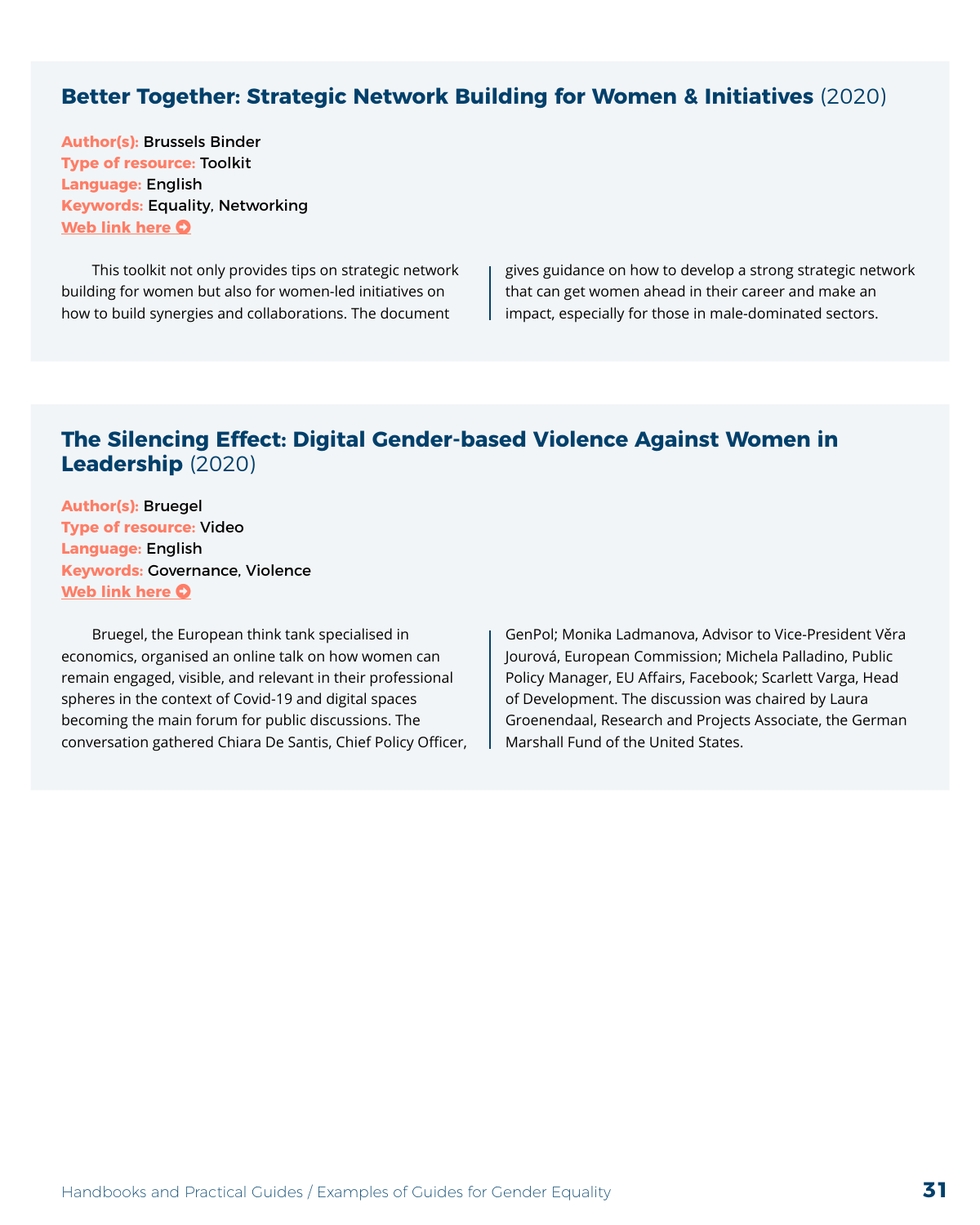#### <span id="page-31-0"></span>**Gender Equality – also a Matter for Men!**

**Author(s):** Collective of students, Studienstiftung des deutschen Volkes, Heinrich-Böll-Foundation **Type of resource:** Handbook **Language:** German, English **Keywords:** Equality, Male Feminism **[Web link here](https://zusammenfuergleichstellung.de/en/home/) O** 

Following the October 2018 event "Der Mann als Feminist!?" ("Men as Feminists!?") organised by the Studienstiftung des deutschen Volkes (German National Academic Foundation), a collective of five current and former scholarship holders of the Studienstiftung des deutschen Volkes and the Heinrich-Böll-Foundation investigated further

how men can contribute to a gender-equal society and designed a practical brochure. It explores the importance of men's commitment to gender equality and addresses several situations where they can act concretely (among men, in relationships and with family, in the public space and in discussions).

#### **La Question du Genre dans les Rencontres Interculturelles de Jeunes / The Gender Issue in Intercultural Youth Meetings** (2019)

**Author(s):** Handbook **Type of resource:** Handbook **Language:** French, German **Keywords:** Youngsters, Cross-sectoral **[Web link here](https://centre-francais.de/question-du-genre/) O** 

The French Centre of Berlin together with L'Union Peuple et Culture coordinated a working group to explore methodologies to address gender issues when organising intercultural youth exchanges. The guide is the result of their efforts to help raise awareness of youth workers

(leisure, education and training, social workers) of gender equality, combat gender stereotypes and discrimination. The document provides practical guidance to enhance intercultural competences and promote gender equality while respecting the diversity of cultural traditions.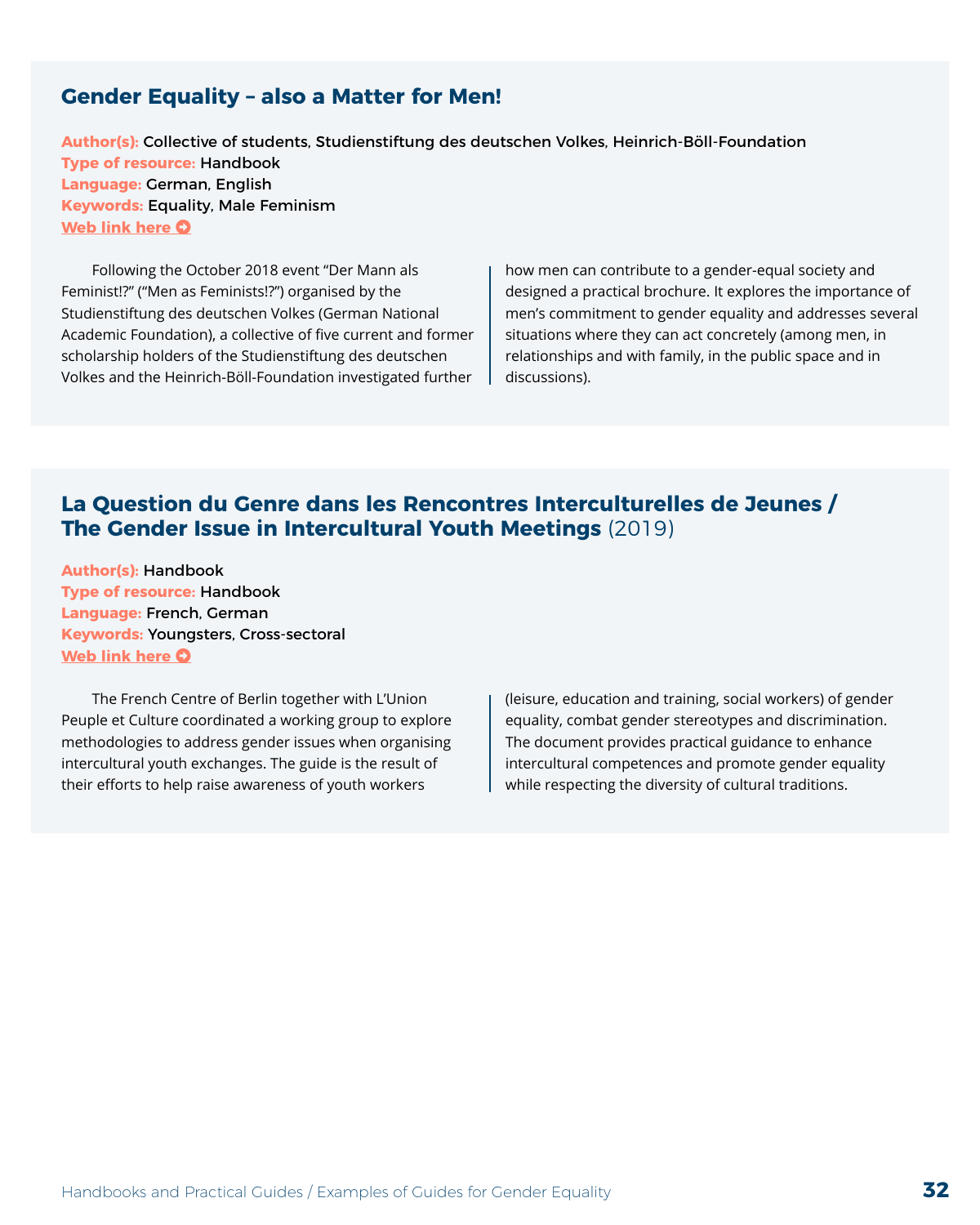#### <span id="page-32-0"></span>**Self-assessment Tool for Organisations** (2020)

**Author(s):** Diversity Roadmap, Helvetiarockt **Type of resource:** Handbook **Language:** English, French, German **Keywords:** Music, Evaluation, Equality, Diversity **[Web link here](https://diversityroadmap.org/fr/download/) O** 

The Diversity Roadmap provides simple recommendations for more diversity and equality in clubs and at festivals. The project encourages music stakeholders to take appropriate measures to create spaces that are more non-discriminatory and to actively promote respectful coexistence of different ways of living.

The Diversity Roadmap does not offer ready-made answers and solutions, but helps question, discuss and develop new attitudes and actions, in particular in relation to communication, governance, programming, access, sexual harassment, assault and discriminatory behaviour.

#### **It Stops Now. Ending Sexual Violence and Harassment in Third-Level Education** (2019)

**Author(s):** ESHTE project **Type of resource:** Handbook **Language:** English **Keywords:** Education, Violence, Universities **[Web link here](https://www.itstopsnow.org/sites/default/files/2019-03/It%20Stops%20Now%20Toolkit%20Web%20Version.pdf) O** 

The Stop It Now Toolkit shares learning generated through the Ending Sexual Harassment and Violence in Third-Level Education (ESHTE) project and offers a range of resources, covering areas such as policy development, training and campaigning. The Toolkit is designed to be adapted to needs of individual institutes and local

or national contexts. The project also generated the I Stops Now campaign aimed to create a zero-tolerance environment for sexual harassment and violence in tertiary institutions by introducing active campaign tools and organising training and policy-making resources for students and staff.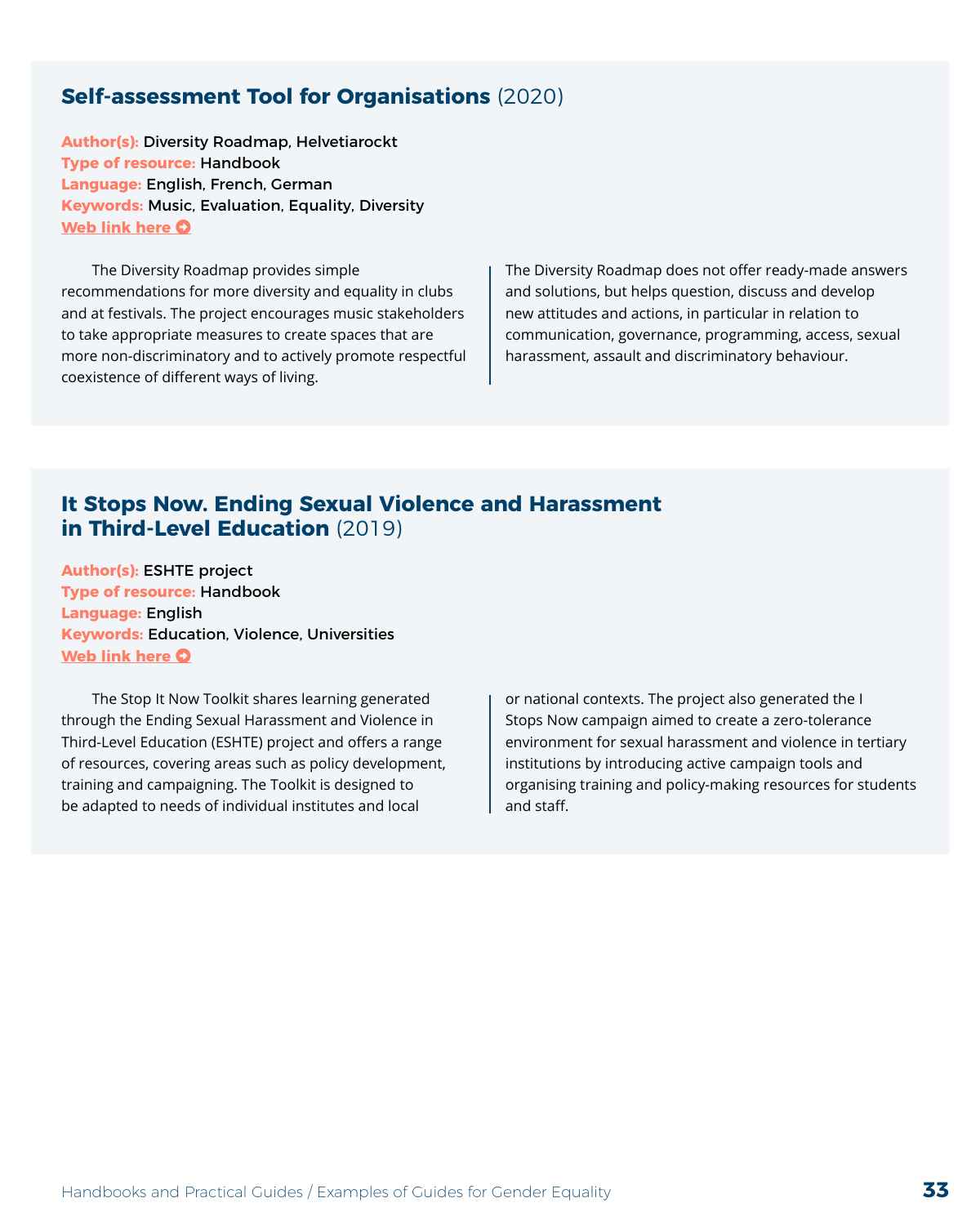## <span id="page-33-0"></span>EXAMPLES OF GUIDES AGAINST GENDER-BASED VIOLENCE

#### **Sexual Harassment, Groping and Assault at Gigs and Concerts What We Can Do About It** (2018)

**Author(s):** University of Leeds with Girl Gang Leeds, The Leeds Music Hub **Type of resource:** Handbook **Language:** English **Keywords:** Violence, Music, Audience **[Web link here](https://www.live-dma.eu/wp-content/uploads/2019/11/Sexual-violence-at-gigs-prevention-and-response-guidelines-20181123.pdf) O** 

In the short booklet, researchers present recommendations for different groups to help prevent and respond to incidents of sexual harassment, groping and assault at gigs and concerts. The publication was part of the Healthy Music Audiences research project that aimed to understand sexual harassment, groping and assault at live music events. It was conducted by popular music and gender scholars of the University of Leeds.

### **How to Deal with Sexual Harassment** (updated 2021)

**Author(s):** FairPlé **Type of resource:** Handbook **Language:** English **Keywords:** Violence, Music, Equality **[Web link here](https://www.fairple.com/sexual-harassment) O** 

FairPlé (Republic of Ireland) aims to achieve gender balance in the production, performance, promotion, and development of Irish traditional and folk music. It advocates for equal opportunity and balanced representation for all.

It published an online guide for sexually harassed workers and volunteers. The webpage also gathers resources available for people seeking advice and support, including for people based in Northern Ireland.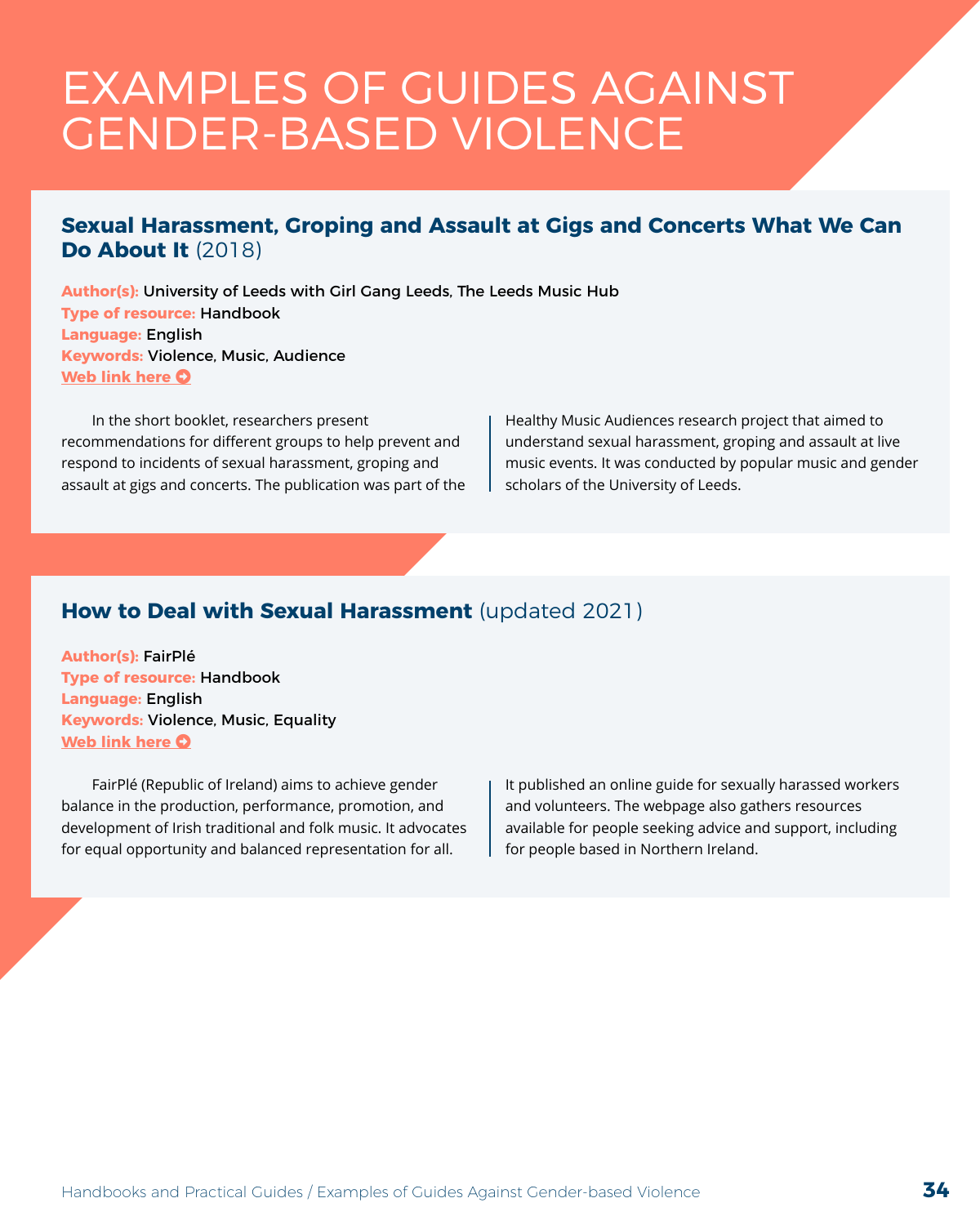#### <span id="page-34-0"></span>**It's Not That Grey. How to Identify the Grey Area, a Practical Guide for the Twilight Zone of Sexual Harassment** (2019)

**Author(s):** Period. Network **Type of resource:** Handbook **Language:** English, German **Keywords:** Violence, Cross-sectoral **[Web link here](https://periodbrussels.eu/guide/) O** 

Founded in 2016, Period. is a feminist network that connects, empowers and educates women in Brussels, Belgium. The grassroots movement designed a guide based on real-life stories and established a 'Red Flag System', an alert system to detect harassment. The document proposes readers to practice their alert system and compare red flags with an already established list to get an idea of what is not

acceptable. The handbook presents different ways to speak up against harassment, be an active bystander and support people around oneself. Authors discuss the ingrained images and narratives about sexual harassment that are prevalent in society, or how people can make women vulnerable and exploit their vulnerabilities.

#### **Bullying and Sexual Harassment in the Theatre Workplace** (2017)

**Author(s):** #WakingTheFeminists **Type of resource:** Handbook **Language:** English **Keywords:** Violence, Harassment, Theatre **[Web link here](http://www.wakingthefeminists.org/research/bullying-and-sexual-harassment-in-the-theatre-workplace/) O** 

Following the #WakingTheFeminists campaign, the umbrella group Amplify Women, published a practical toolkit on how to deal with harassment and bullying in the workplace. The guide aims to help theatre freelance workers and employees of any gender if they are experiencing

bullying or harassment. It provides advice on making a complaint at work, or a criminal complaint, and includes useful information on who to contact and links to further information.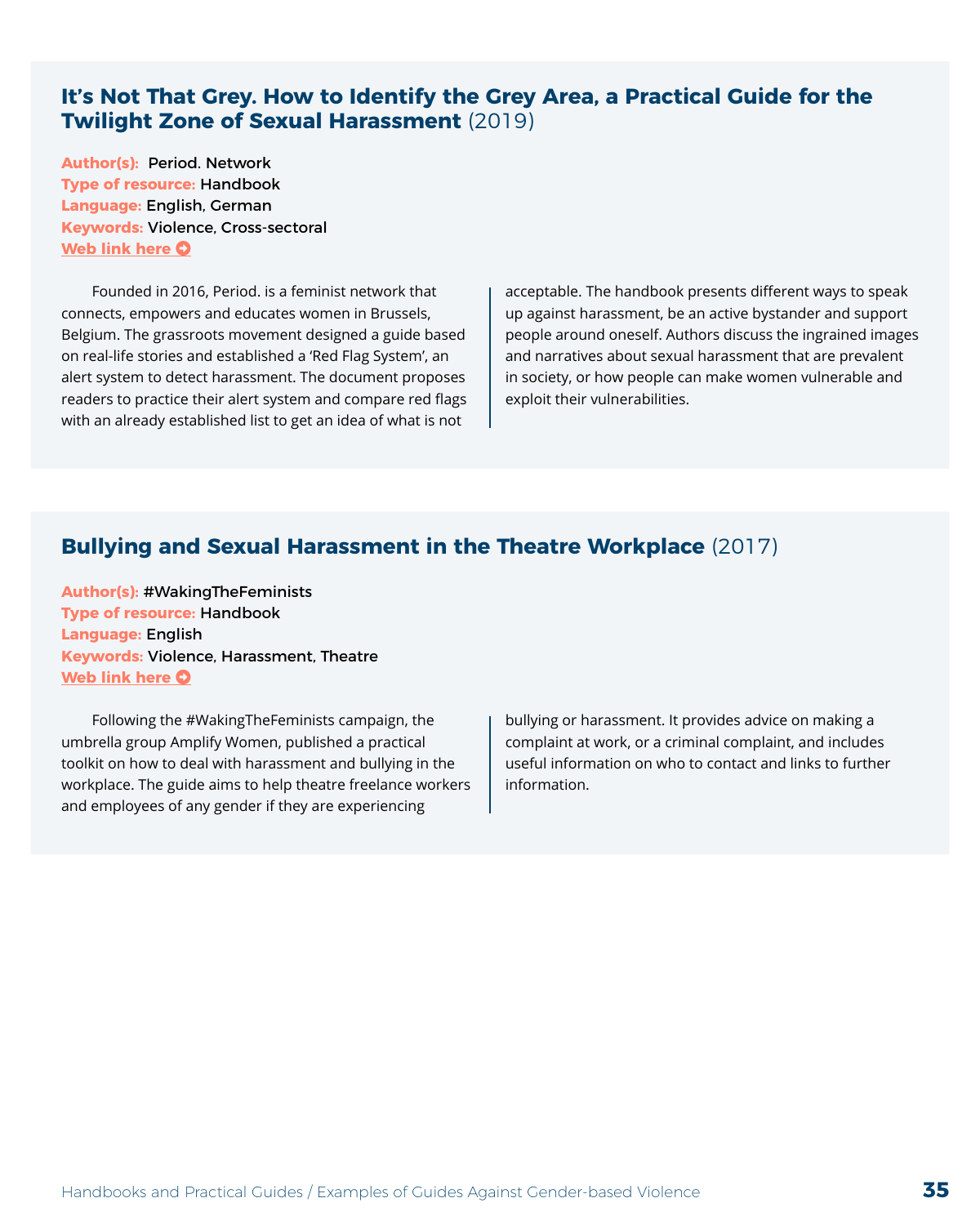#### <span id="page-35-0"></span>**An Opportunity to Create Change** (2018)

**Author(s):** Commission on Harassment in the Performing Arts, Svensk Scenkonst (the Swedish Performing Arts Association), Teaterförbundet (The Swedish Union for Performing Arts and Film) **Type of resource:** Report **Language:** Swedish, English **Keywords:** Violence, Performing Arts **[Web link here](https://scenochfilm.se/wp-content/uploads/2019/09/An_Opportunity_to_Create_Change_report-002.pdf) O** 

Put into place in November 2017, the Commission Against Harassment in the Performing Arts' task was to review and analyse the factors underlying the culture of silence in the field of performing arts, and to propose measures to break this cycle. The Commission was also tasked with proposing measures to create long-term

changes in attitudes that will lead to a complete halt to all forms of harassment. The report presents a number of conclusions regarding the situation of sexual harassment in the performing arts as well as identifies measures and tools to break toxic patterns.

#### **Hand Out Cards / What to Do If You Are Harassed**

**Author(s):** Whistle While You Work **Type of resource:** Handbook **Language:** English **Keywords:** Violence, Dance **[Web link here](https://drive.google.com/file/d/15jErl8UFCdoSXWn90bAFLntFRkvdFgOx/view) O** 

Whistle While You Work is a platform co-directed by Frances Chiaverini (dancer/choreographer) and Robyn Doty (writer/dramaturg) that promotes conversation around harassment, discrimination, and violence towards women and marginalised groups particularly while at work in the

arts, especially in professional dance and performance. The initiative provides guidance to empower women to recognise when they are in a questionable situation or when they are being targeted.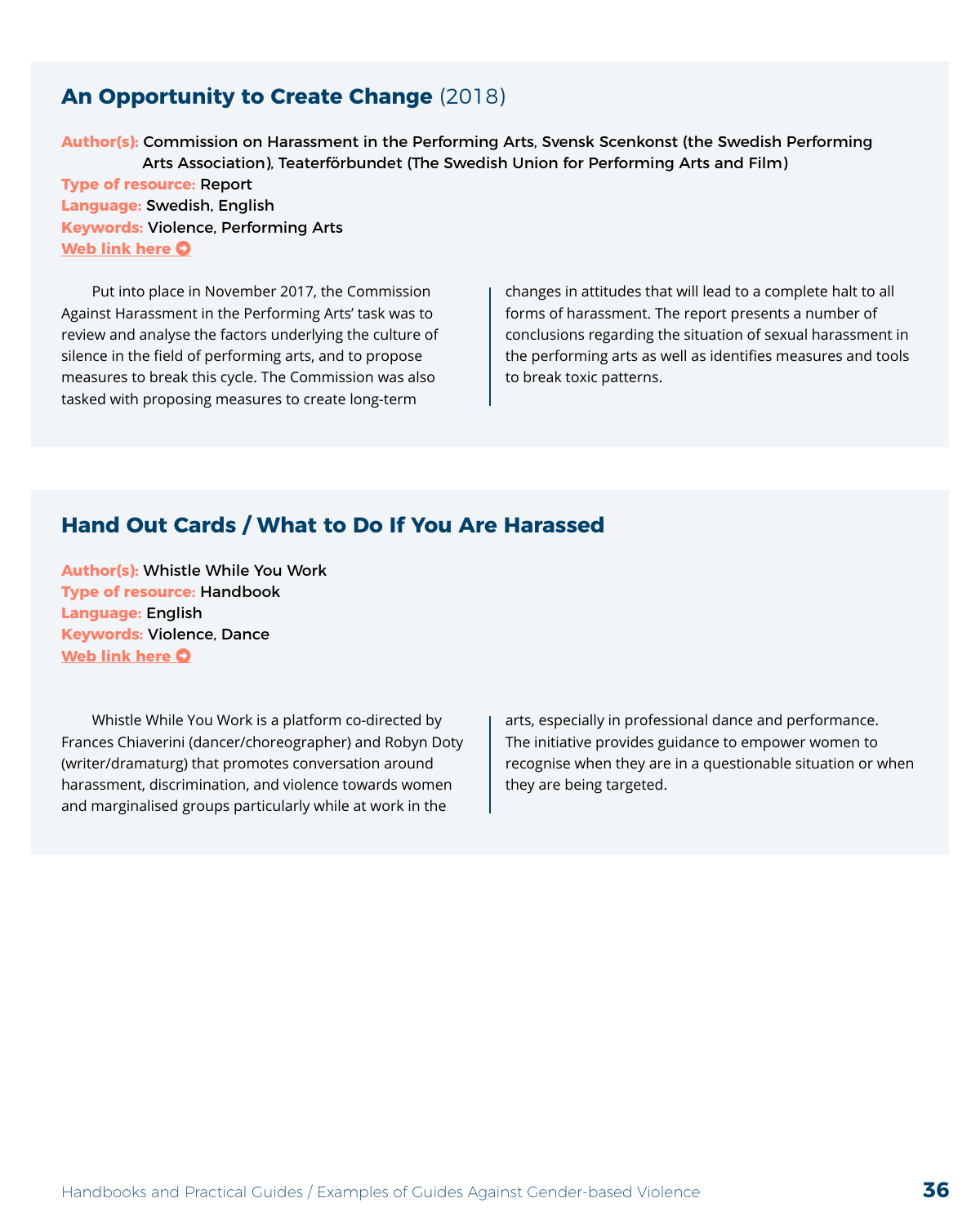#### <span id="page-36-0"></span>**Resources, Inspiration and Recommended Practices among Performer Unions for Combatting Sexual Harassment** (2019)

**Author(s):** International Federation of Actors (FIA) **Type of resource:** Handbook **Language:** English **Keywords:** Violence, Harassment, Performing Arts **[Web link here](https://fia-actors.com/resources/publications/fia-publications/fia-publications-details/article/fia-manual-on-combatting-sexual-harassment/) O** 

This manual is the result of FIA member unions' commitment to guarantee workplaces that are free of any form of discrimination, harassment or retaliation. Since October 2017, FIA sexual harassment working group has exchanged practices, strategies and tools to fight harassment and shared resources online. The publication

is intended to be a practical tool for advocacy and a useful model for any union in the sector wishing to develop its own strategy to fight sexual harassment at national level. This manual explores potential policies and tools that can be used and it provides the help and inspiration to get started and bring about change.

#### **Guide to the Prevention of Sexual Harassment** (2021)

**Author(s):** University of Warsaw **Type of resource:** Handbook **Language:** English, Polish **Keywords:** Violence, Education, Universities **[Web link here](http://en.rownowazni.uw.edu.pl/wp-content/uploads/2021/06/FIN_Guide-to-the-Prevention-of-Sexual-Harassment_elektro-1.pdf) O** 

The guide presents the values promoted by the university as well as the definition of sexual harassment and examples. It addresses related issues such as consent and provides concrete action to avoid problematic situations

and report cases as a victim or a witness. It describes the procedure within the institution and additional legal guidance and external support.

#### **Healing and Getting Closure After Harassment at Work** (since 2020)

**Author(s):** hollaback! **Type of resource:** Article **Language:** English **Keywords:** Harassment, Healing **[Web link here](https://www.ihollaback.org/healing-closure/) O** 

Hollaback! is a global, people-powered movement to end harassment. It collects testimonies, provides guidance and training for preventing all forms of harassment and bullying whether for being a woman, LGBTQ+, a person of

color, or any other marginalized identity. The organisation published an article dedicated to closure and healing after being the victim of harassment which describes the process and provides tips to embark on a recovery journey.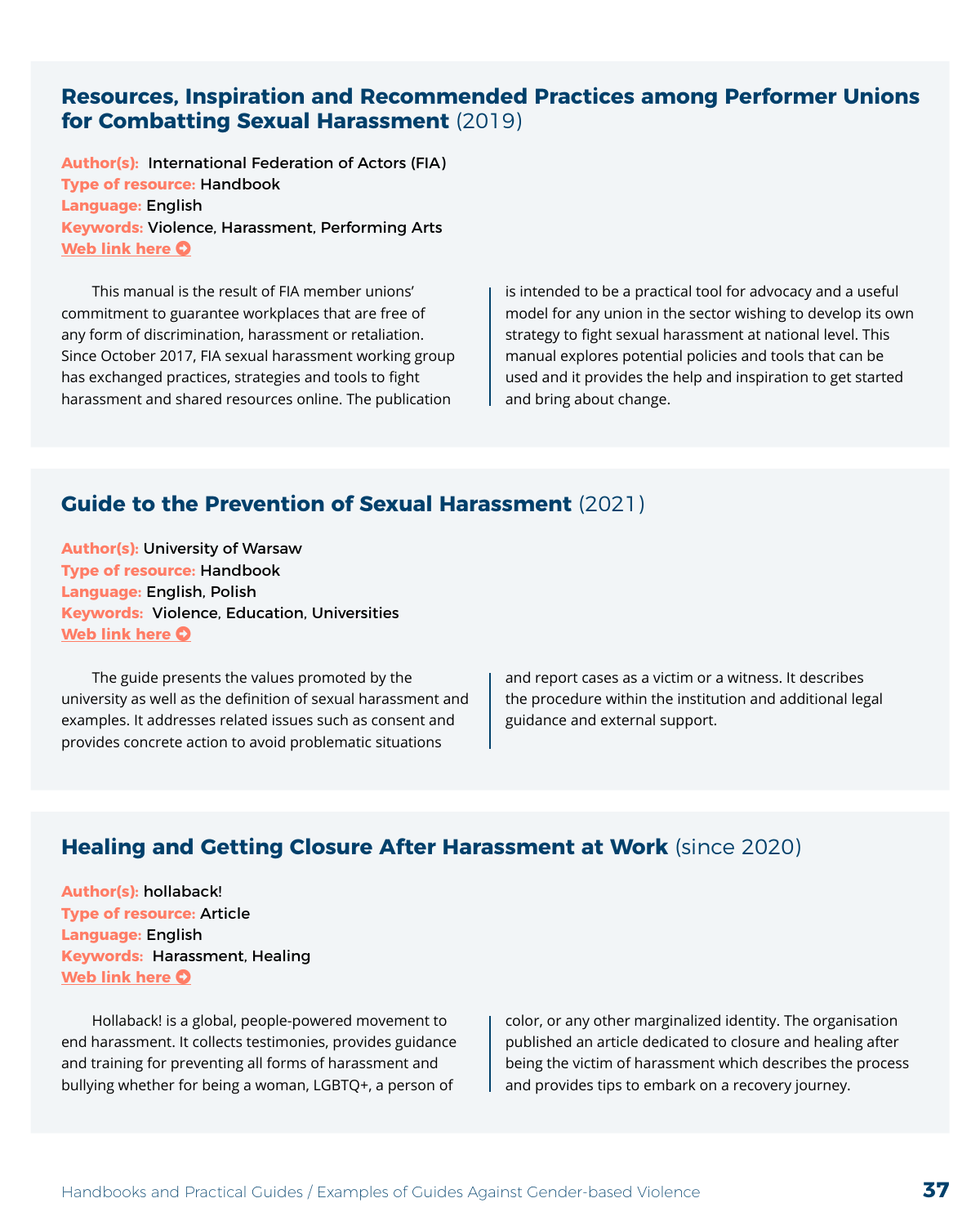## <span id="page-37-0"></span>EXAMPLES OF CODES OF CONDUCT

### **Canadian Code of Conduct for the Performing Arts** (2019)

**Author(s):** Respectful Arts Workplaces **Type of resource:** Code of Conduct **Language:** English, French **Keywords:** Harassment, Performing Art **[Web link here](http://respectfulartsworkplaces.ca/code-of-conduct) O** 

The Canadian performing arts sector organised itself to establish common values, expectations and voluntary commitments to create safer, more inclusive, respectful workplaces where artists can thrive, free from all forms of harassment, including sexual harassment, discrimination, bullying and violence. The code of conduct underlines that harassment can take many forms including unwanted sexual attention, inappropriate jokes or texts, threats, and other unwelcome verbal, written, visual, or physical communication or conduct. All employers can commit to adopting the code.

#### **Code of Ethics at the Aleksander Zelwerowicz Theatre Academy in Warsaw** (2019)

**Author(s):** Theater Academy **Type of resource:** Code of Ethics **Language:** Polish **Keywords:** Work Environment, Equality, Harassment, Universities **[Web link here](http://akademia.at.edu.pl/wp-content/uploads/sites/4/2019/07/kodeks-etyki-uchwalony-25.03.2019.pdf) O** 

The Code of Ethics of the Aleksander Zelwerowicz Theatre Academy defines the basic values, rights and liberties on which the social order and interpersonal relations at the Academy are based and addresses all

the Students and Employees of the Academy. It aims at guaranteeing such conditions of the educational process in which artistic freedom, creativity in teaching, and freedom of expression are exercised in a responsible, ethical manner.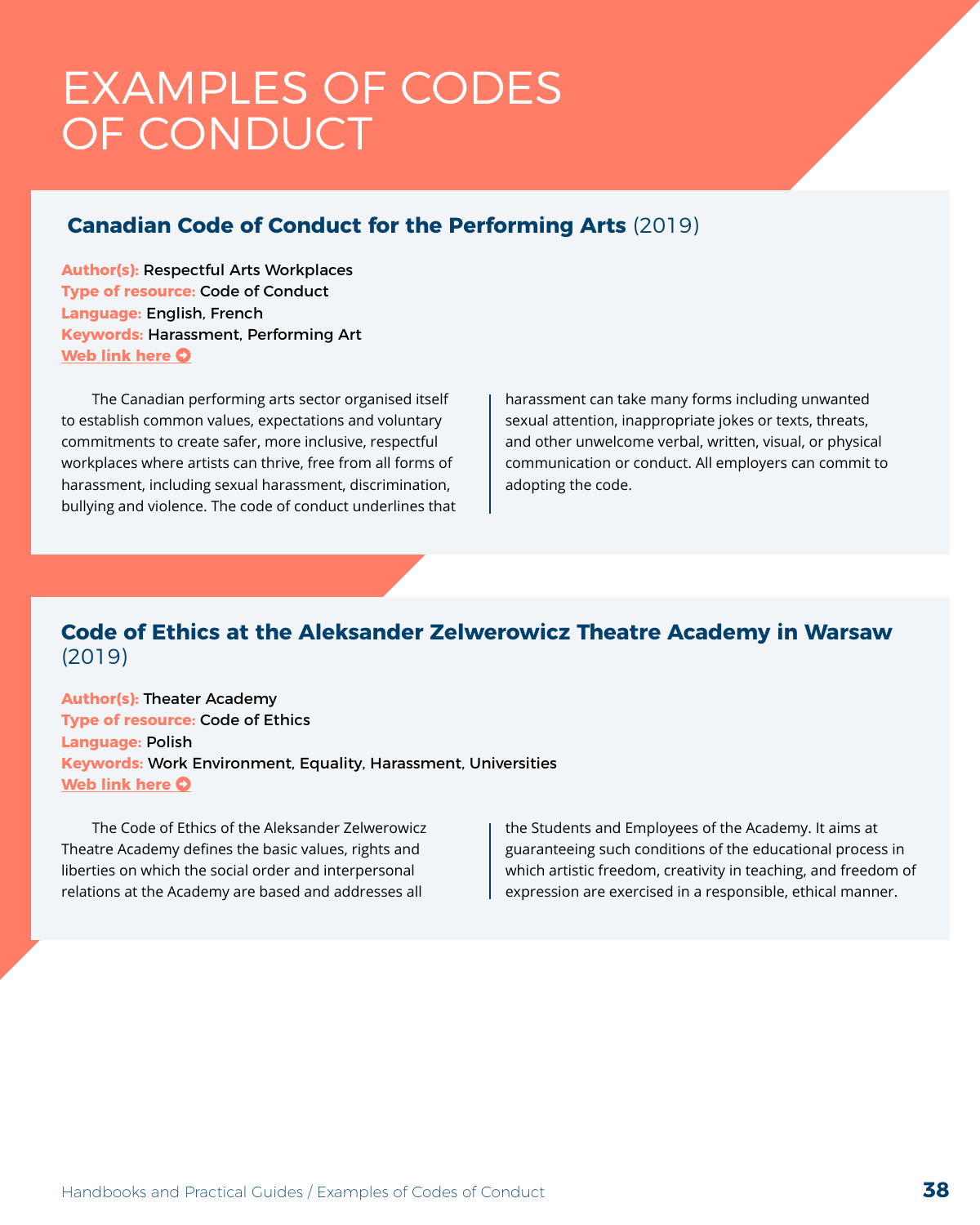#### <span id="page-38-0"></span>**Fair Practice Code: The Code of Conduct for Entrepreneurship and Working in Art, Culture and The Creative Industry** (2018)

**Author(s):** Kunsten '92 **Type of resource:** Code of Conduct **Language:** Dutch, English **Keywords:** Work Environment, Equality, Harassment **[Web link here](https://fairpracticecode.nl/nl/aan-de-slag/fair-practice-code-english-version) O** 

The Fair Practice Code is a code of conduct for entrepreneurship and work in art, culture and creative industries, based on five core values: solidarity, diversity, sustainability, trust and transparency. The code encourages critical reflection and serves as a guide on how the sector collectively creates a future-proof labour market and professional practice. The Fair Practice Code serves as an

umbrella under which regulations and guidelines can be developed for the various sectors which truly contribute to improving the earnings capacity and development perspectives for professionals in the cultural and creative sector. The Code also encourages the development of these perspectives, where needed.

#### **Code of Practice for the Feminist (Art) Institution** (2017)

**Author(s):** participants of the seminar organised by tranzit.cz **Type of resource:** Code of Practice **Language:** English **Keywords:** Feminist Institution, Working Environment, Visual arts **[Web link here](http://feministinstitution.org/code-of-practice/) O** 

Code of Practice is one of the outputs of a seminar held in spring as part of the tranzit.cz 2017 programme. The seminar examined the possible forms of organisations and collectives that wish to be seen as feminist. The Code of Practice for Feminist (Art) Institution translates the feminist

logic into the institutional structure and attempts to imagine how would the institution work if it have followed feminist principles. The Code of Practice has been signed by several (mostly visual arts) institutions and organisations, based in Czech Republic and Slovakia.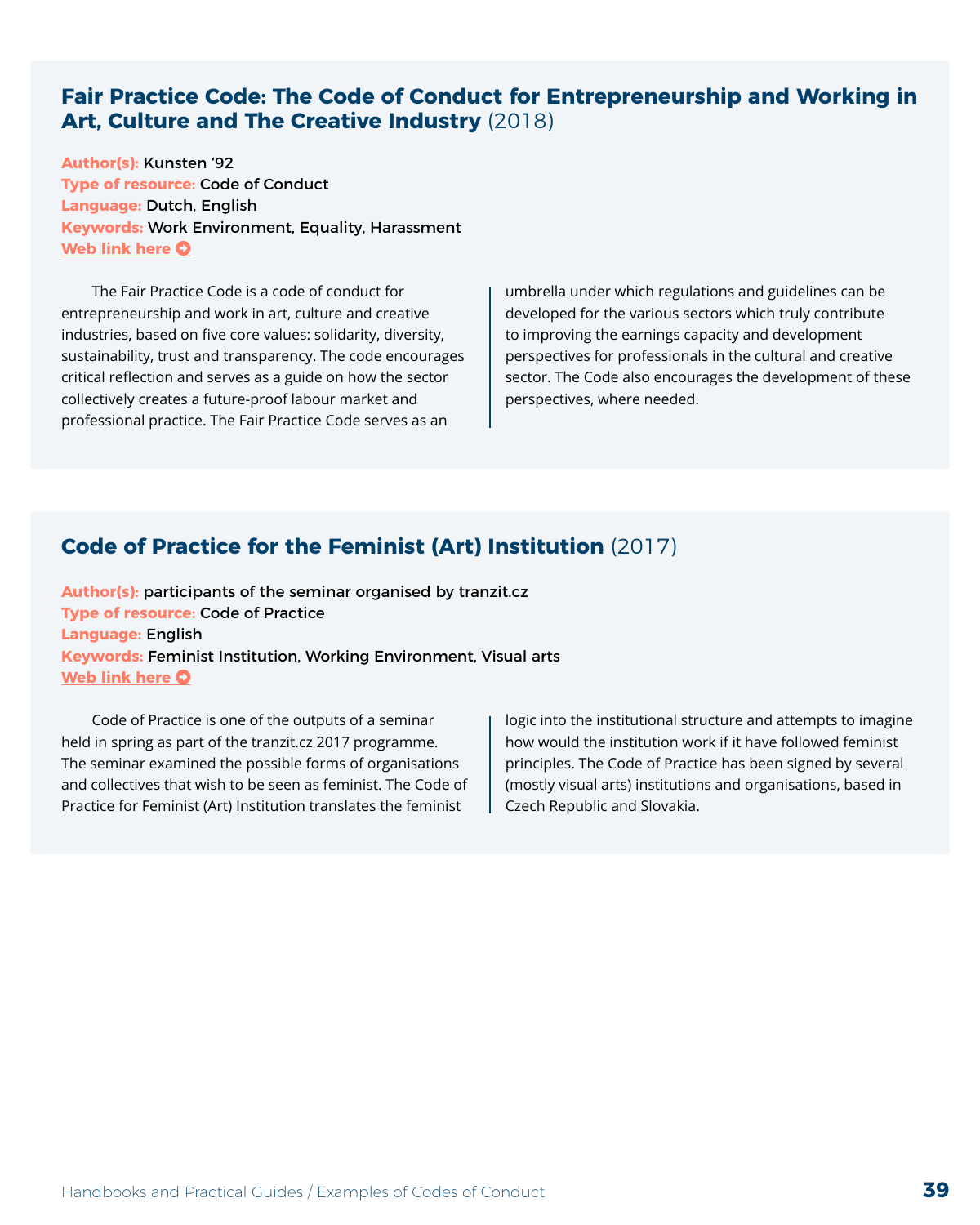#### <span id="page-39-0"></span>**Bullying, Harassment and Unwanted Sexual Attention Policy** (2017)

**Author(s):** Royal Court Theatre **Type of resource:** Code of Conduct **Language:** English **Keywords:** Theatre, Harassment, Violence **[Web link here](https://royalcourttheatre.com/bullying-harassment-unwanted-sexual-attention-policy/) O** 

This policy is an example of the ambitions for the best possible working environment for all employees and freelancers working with a performing arts institution. Encouraging respectful, considerate, dignified and nonsexualised working relationships, It provides useful

definitions and clear principles as well as reporting mechanisms for any threatening, aggressive, bullying behaviour, harassment or unwanted sexual attention, language or behaviour.

#### **Kit pour Agir Contre le Sexisme, Trois Outils Pour le Monde du Travail / Kit to Act Against Sexism. Three Tools for the Work Environment** (2016)

**Author(s):** Conseil supérieur de l'égalité professionnelle entre les femmes et les hommes **Type of resource:** Handbook **Language:** French **Keywords:** Legislation, Work Environment, Cross-sectoral **[Web link here](https://travail-emploi.gouv.fr/IMG/pdf/kit-sexisme.pdf) O** 

The handbook gives an overview of the French legal environment and particularly the employment legislation that explicitly refers to sexism since 2016. The document explores the multiple manifestations of sexism in the

workplace, from discrimination to sexual harassment, and provides concrete tools for employers, employees and union representatives on how to act within a company. It aims at reinforcing social dialogue and securing career paths.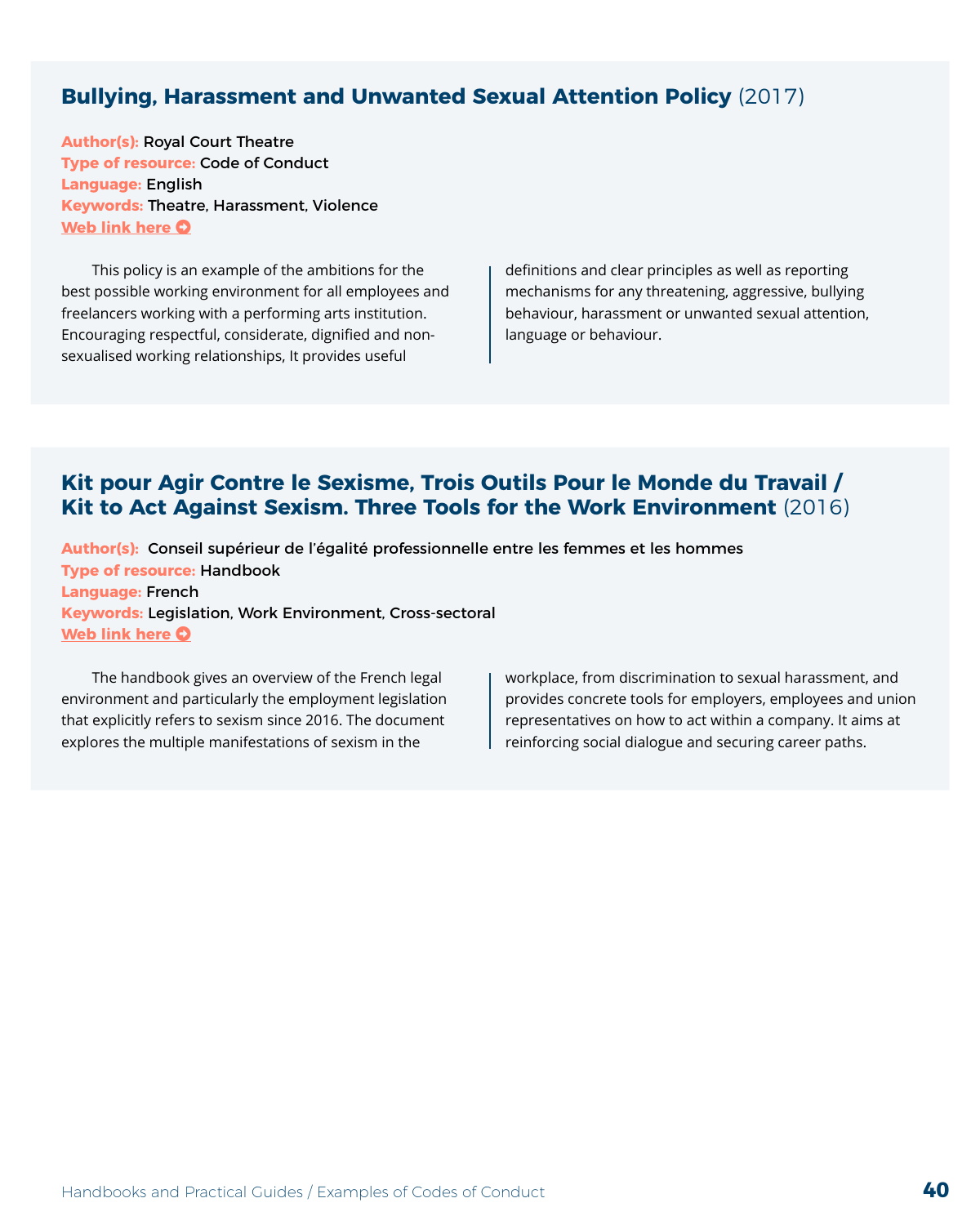#### <span id="page-40-0"></span>**Digital Code of Conduct** (2021)

**Author(s):** Safe The Dance **Type of resource:** Code of Conduct **Language:** English, German **Keywords:** Online, Sexism, Dance **[Web link here](http://safethedance.de/digital-code-of-conduct/) O** 

Safe The Dance focuses on raising awareness of sexism, violence, racism and inequalities in the music industry, particularly in clubs. This document was designed specifically for the digital space, e.g. for more inclusive video calls, online conferences, etc. that have been more and more used in

daily work practices. The authors, also providing lectures and workshops, gathered concrete advice for creating non-discriminatory and non-judgmental spaces where all participants feel welcome and respected.

**Hinweise zum Einsatz von Empfehlungen für Verhaltensregeln für Sportvereine zum Schutz vor sexualisierter Gewalt gegen Kinder und Jugendliche / Notes on the Use of Recommendations for Codes of Conduct for Sports Clubs to Protect Against Sexual Violence Against Children and Teenagers** (2020)

**Author(s):** Die Deutsche Sportjugend im Deutschen Olympischen Sportbund e.V. **Type of resource:** Handbook **Language:** German **Keywords:** Sports, Youngsters, Cross-sectoral **[Web link here](https://cdn.dosb.de/user_upload/SafeSport/Dateien/2020/Empfehlungen_fuer_Verhaltensregeln.pdf) O** 

The document gathers recommendations for establishing codes of conduct for sports clubs to protect children and teenagers against sexual violence. It provides recommendations both on general orientations and practical communication to sports associations and clubs. Authors underline that the rules are part of a broader prevention action plan.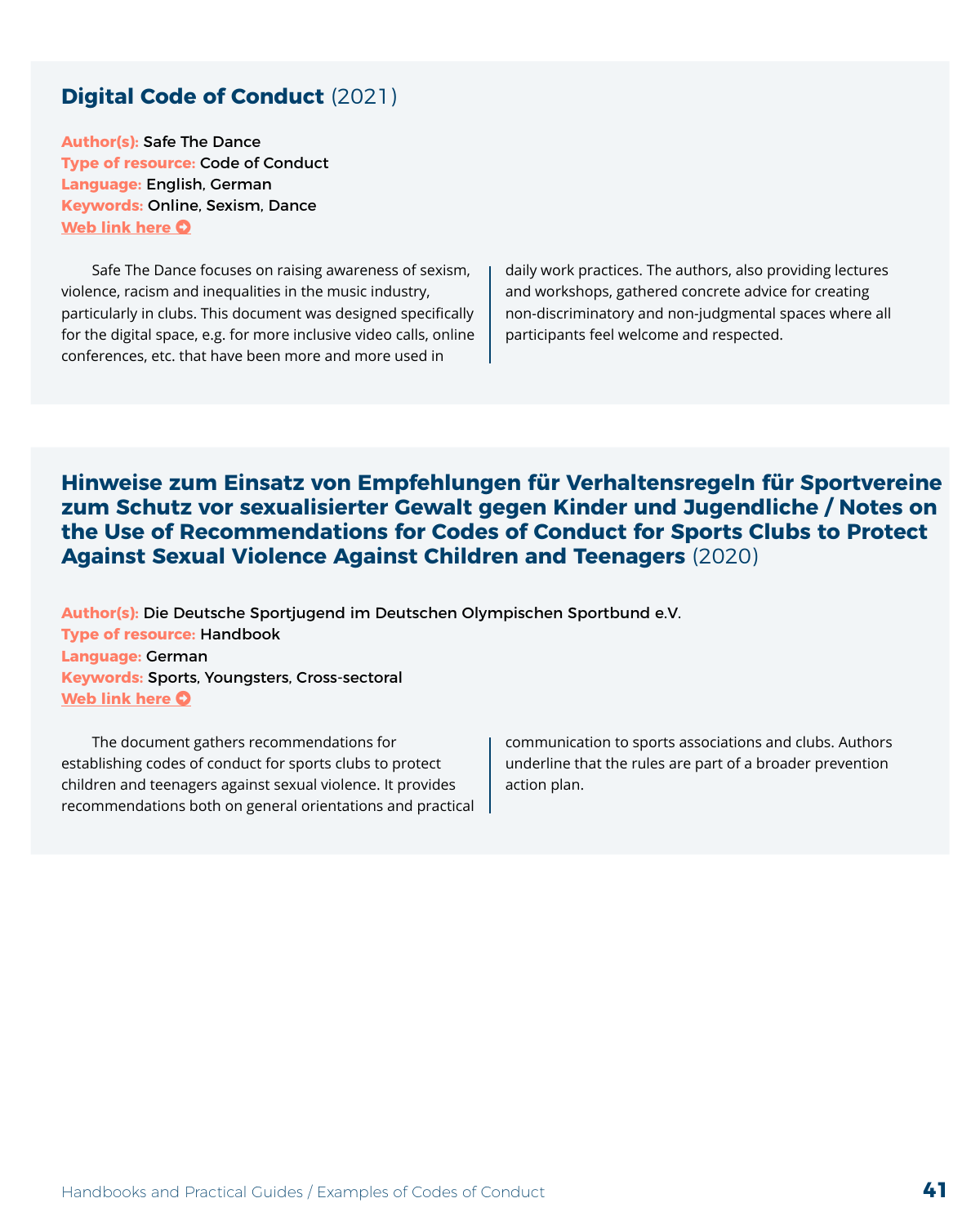<span id="page-41-0"></span>

# OTHER RESOURCES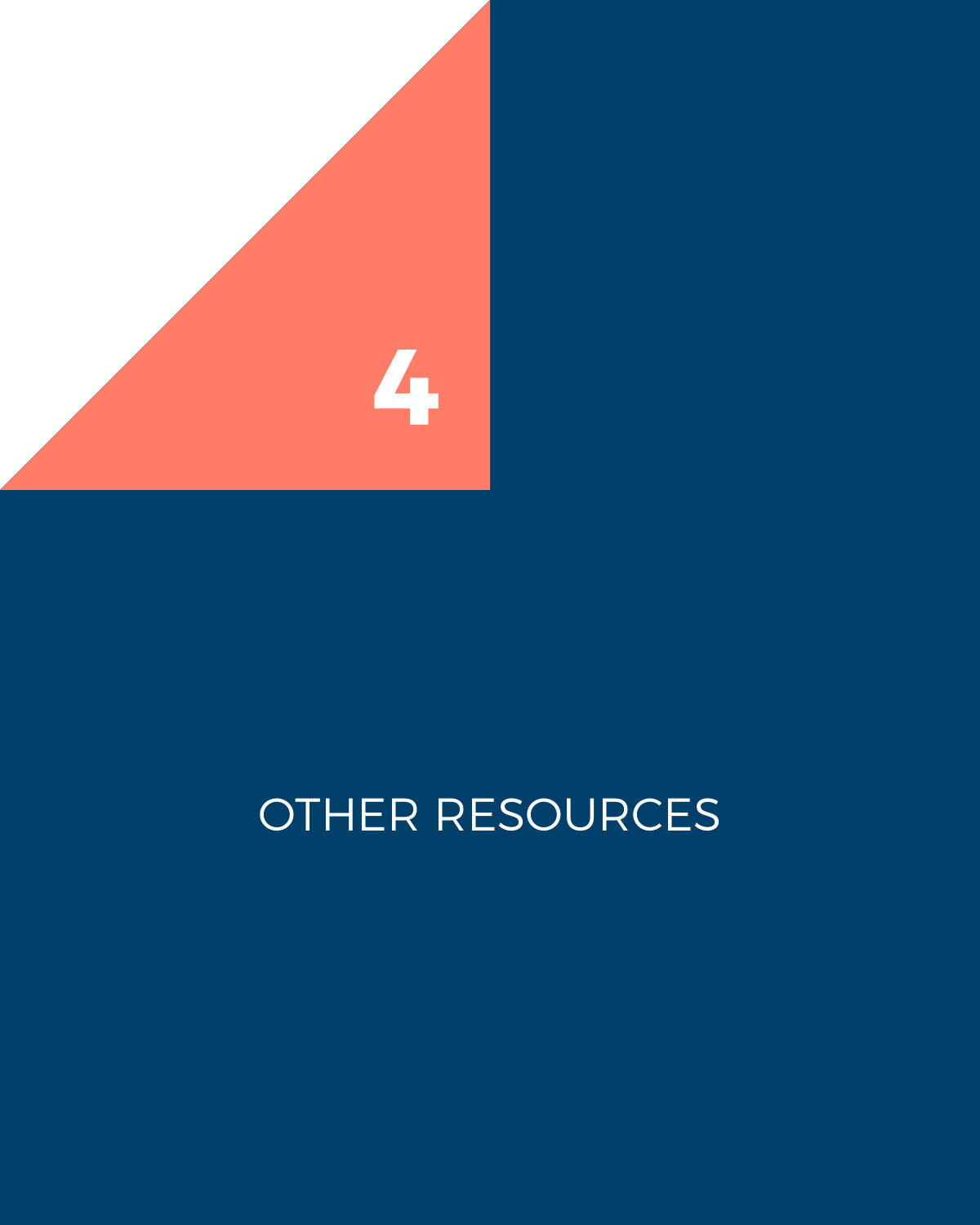#### <span id="page-42-0"></span>**170 Best Practice & Initiativen, 60 Netzwerke / 170 Best Practice & Initiatives, 60 Networks** (2020)

**Author(s):** Deutscher Kulturrat **Type of resource:** Portal **Language:** German, English **Keywords:** Equality, Campaign, Network, Project **[Web link here](https://kulturrat-eukonferenz-geschlechtergerechtigkeit.de/sponsor/research/) O** 

As part of the preparation of the conference Gender Equality in European Culture, a research was conducted to map European-wide best-practice examples as well as initiatives and women's networks which advocate for topics of gender. The online resource presents concrete and

transferable actions and projects, information portals and concrete guidance from across European countries. The archive is composed of 170 best-practice examples and 60 networks – 150 of the networks and best-practice examples are on an international or European level.

### **Whistle While You Work on Sexism, Harassment, Feminism**

**Author(s):** Whistle While You Work **Type of resource:** Portal **Language:** English **Keywords:** Violence, Workplace, Education, Dance **[Web link here](https://docs.google.com/document/d/1BzuGiTN-dWq1ucxzYuLCl0LJqC8lShODoRdFUdg9IvI/edit) O** 

Whistle While You Work is a platform co-directed by Frances Chiaverini (dancer/choreographer) and Robyn Doty (writer/dramaturg) that promotes conversation around harassment, discrimination, and violence towards women

and marginalised groups particularly while at work in the arts, especially in professional dance and performance. The initiative provides resources, coping strategies, and plans for action for artists seeking information and support.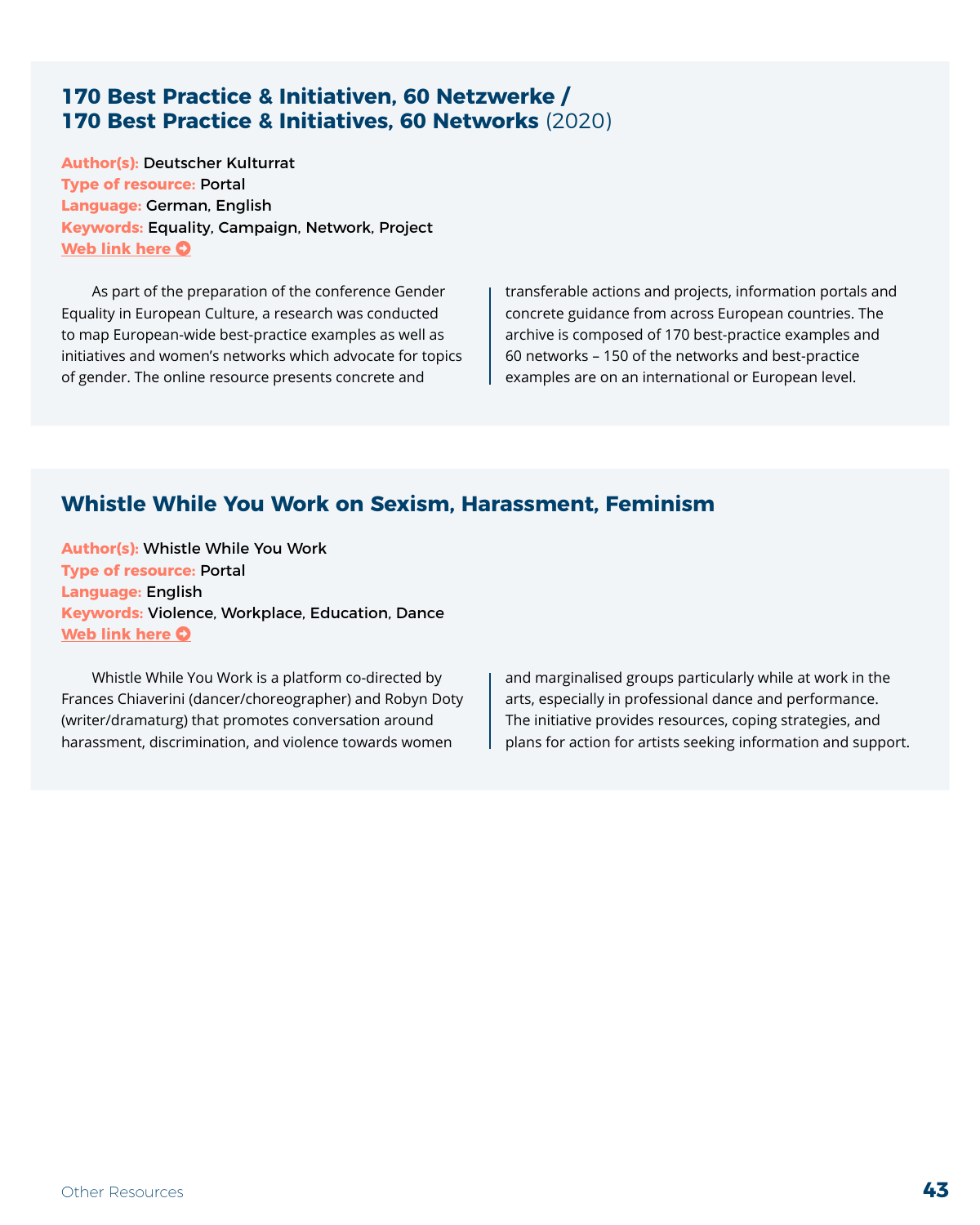#### <span id="page-43-0"></span>**WAH!**

**Author(s):** FEDELIMA **Type of resource:** Portal **Language:** French **Keywords:** Equality, Music **[Web link here](https://www.wah-egalite.org/) O** 

The resource platform Wah! has been created by FEDELIMA, the French federation of live music venues. It allows music stakeholders and their networks, their partners and more generally everyone to understand, reflect upon and analyse the realities, conditions, brakes and possible levers of gender equality in the music industry. It also

promotes initiatives that can inspire and help anyone wishing to engage in an equality process. The platform shares quantitative and qualitative data, good practices, inspiring experiences, contacts that can support people and structures in combating sexism and forms of discrimination.

#### **Sexism, Sexual Harassment and Abuse of Power in the Arts. A Suggestion Towards Understanding Terminology** (2020)

**Author(s):** Ilse Ghekiere **Type of resource:** Article **Language:** English **Keywords:** Terminology **[Web link here](https://www.kunsten.be/nu-in-de-kunsten/sexism-sexual-harassment-and-abuse-of-power-in-the-arts-a-suggestion-towards-understanding-terminology/) O** 

After the ENGAGEMENT statement was published (Belgium), confusion was expressed regarding the use of certain words and the sudden appearance of terminology interwoven in this dense piece of writing. Published in the wake of #METOO and departed from an urgency to address the widespread issue of sexual harassment in the field of

arts and elsewhere, the author wants to define terms in a broader context, more precisely as "an artist-led movement tackling sexual harassment, sexism and power abuse in the Belgian arts field." These three terms are seen as keys for unlocking the hidden forces behind the gender inequality that is present in the arts.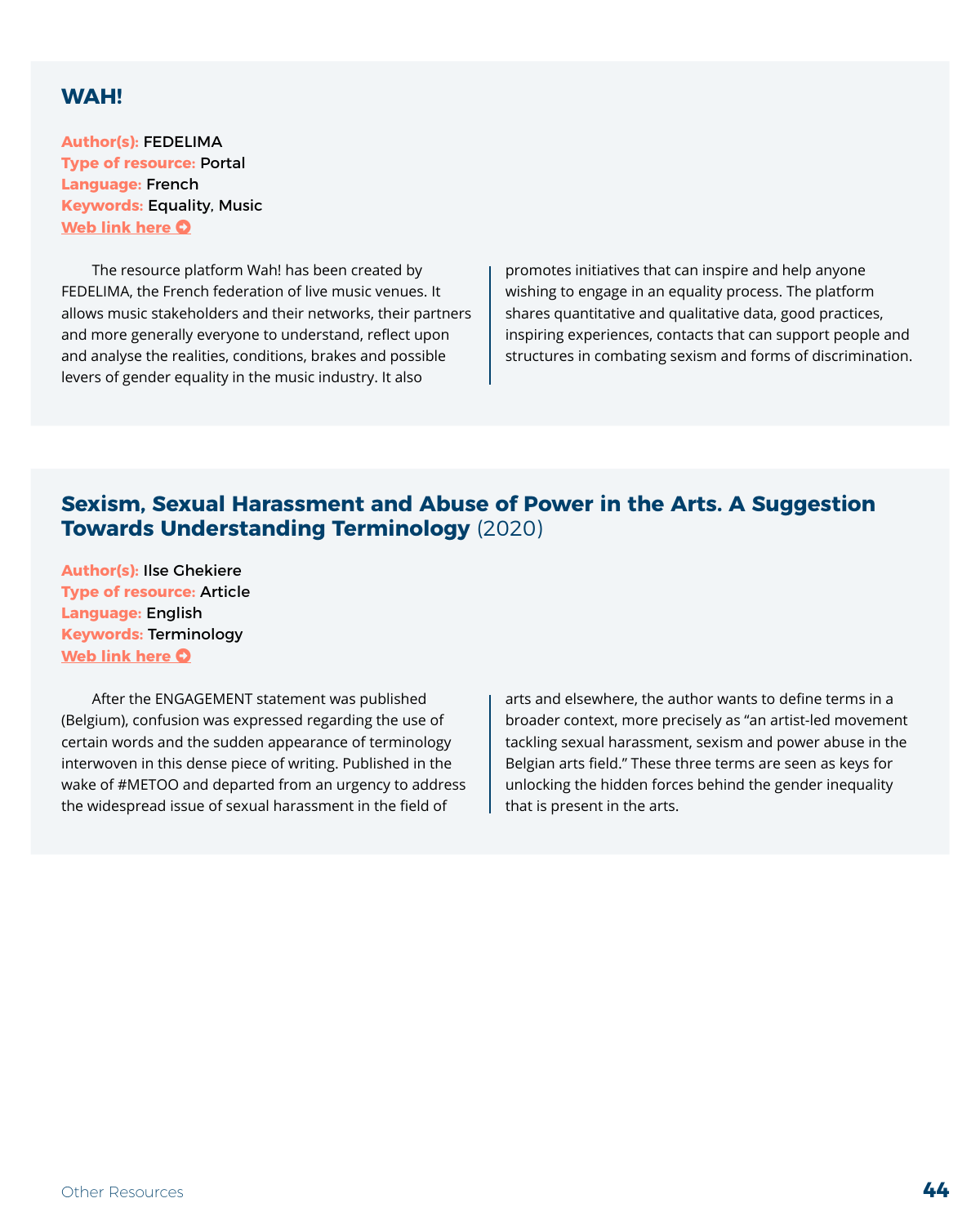#### <span id="page-44-0"></span>**Understanding the #METOO Movement: A Sexual Harassment Awareness Guide**

**Author(s):** Maryville University **Type of resource:** Article **Language:** English **Keywords:** #METOO, USA, Cross-sectoral **[Web link here](https://online.maryville.edu/blog/understanding-the-me-too-movement-a-sexual-harassment-awareness-guide/) O** 

The #METOO movement, which focuses on the experiences of sexual violence survivors, has earned a large response in part because sexual harassment and sexual assault impact people every day. By sharing their own experiences, the movement's proponents make clear just how common sexual harassment is. The article helps understand the origins of the #METOO movement, facts about sexual harassment in America, and the options available for someone who has been sexually harassed.

#### **Encouraging Safer and More Supportive Working Practices in Theatre**

**Author(s):** UK Theatre **Type of resource:** Portal **Language:** English **Keywords:** Dignity, Equality, Violence, Performing Arts **[Web link here](https://uktheatre.org/theatre-industry/guidance-reports-and-resources/safe-and-supportive-working-practices/) O** 

UK Theatre and SOLT are coordinating industry-wide action to ensure that everyone in theatre and performing arts can prevent and tackle harassment and abuses of power and ensure theatre and the performing arts is a safer, more

supportive and inclusive working environment for all in the future. The leading theatre and performing arts membership organisation provides online information, training and legal checklists.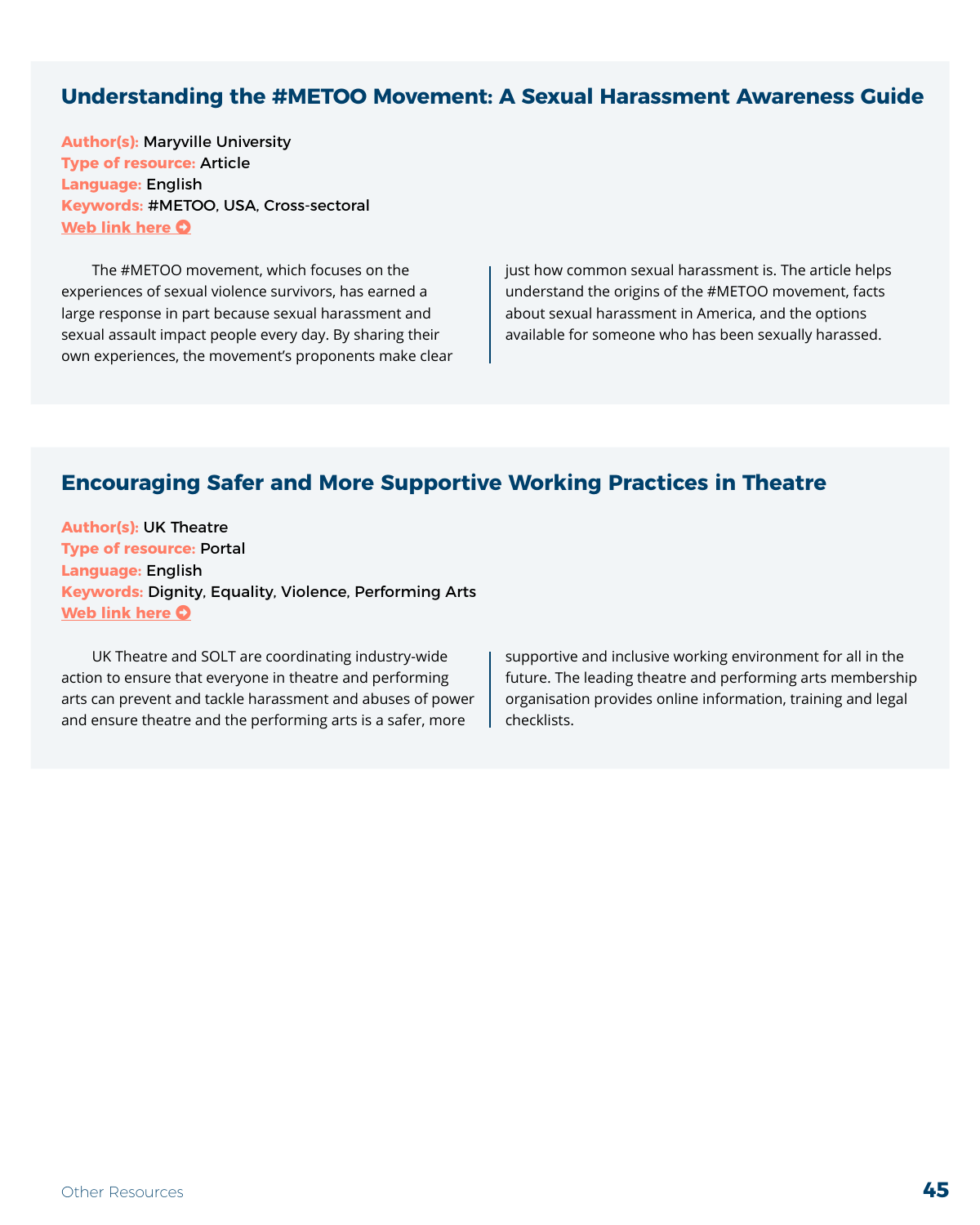#### <span id="page-45-0"></span>**Sustainability in the Arts – Gender and Power Relations** (2020)

#### **Author(s):** IETM, ELIA

**Type of resource:** Video (The recording presents two SHIFT topics,

please start at 1:28:18 to dive directly in the Gender and Power Relations topic)

#### **Language:** English

#### **Keywords:** Education, Case Studies, Power Relations **[Web link here](https://vimeo.com/480482440/f92e0ac66d) O**

ELIA - European League of Institutes of the Arts and IETM - international network for contemporary performing arts conducted a survey amongst ELIA members, in-depth interviews with a few key ELIA members and a seminar done in connection with ELIA's Biennial Conference in November 2020. The pilot was made possible via the valuable contribution of Carla Delfos, former director of ELIA and founder of the Disorderly Women Alliance, and Fríða Björk

Ingvadóttir, rector of the Iceland University of the Arts. The pilot exposed how complex the Power and Gender Relations topic is for arts universities to deal with, all the while highlighting how strong the need is for art universities and other cultural organisations to re-examine work practices and methodologies and jointly work on effectives tools to tackle gender inequalities, outdated power relations and sexual harassment and violence within our structures.

#### **Návrh Genderové Reformy Na Akademii Výtvarných Umění V Praze / Proposal for Gender Reform at The Academy of Fine Arts in Prague** (2020)

**Author(s):** Alma Lily Rayner **Type of resource:** Article **Language:** Czech **Keywords:** Education, Equality, Universities **[Web link here](https://www.advojka.cz/archiv/2020/22/navrh-genderove-reformy-na-akademii-vytvarnych-umeni-v-praze) O** 

The text was created as part of the project Strengthening Gender Equality at Art Universities. The text was available at the Academy of Fine Arts (AVU) to a working group that dealt with gender equality issues throughout 2019 within the project. The result was not only a gender audit, which was discussed with the management of the AVU and the Academic Senate of the AVU, but also

a proposal for the anti-discrimination platform of the AVU, which is currently being discussed. The document contains proposals for changes that are needed to eliminate genderbased violence at the AVU and gradually build a safe and supportive environment for all students as well as AVU staff through a gender reform plan.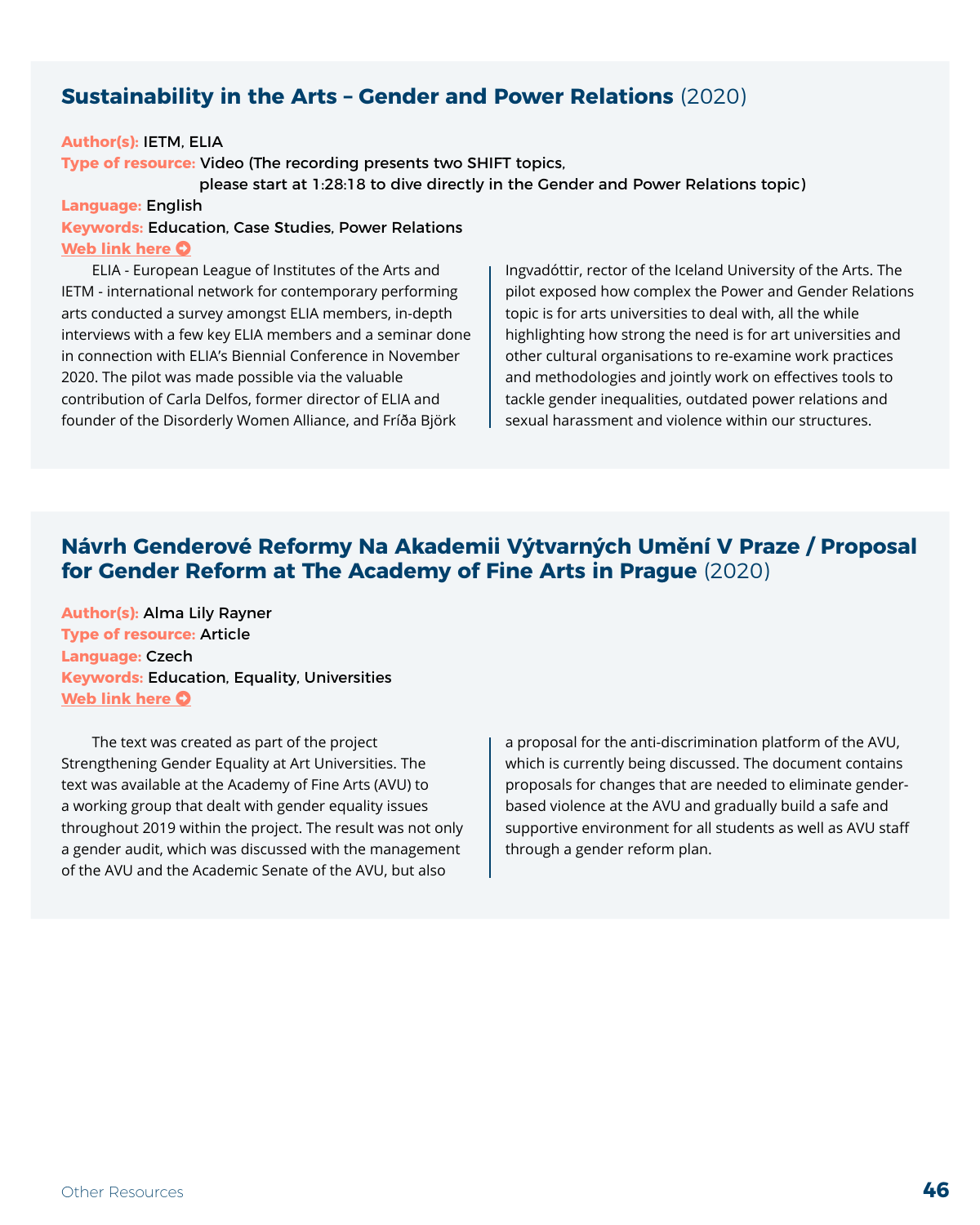### <span id="page-46-0"></span>**Nismo tražile! (We didn't ask for this!)**

**Author(s):** Academy of Dramatic Arts, University of Zagreb **Type of resource:** Portal **Language:** Croatian **Keywords:** Transgressive Behaviour, Harassment, Universities **[Web link here](https://nismotrazile.adu.hr) O** 

A website dedicated to the topic of gender equality and sexual harassment, power abuse, blackmail and discrimination at the Academy of Dramatic Art, University of Zagreb. Initiated by Jasna Žmak, dramaturg, Student

Support Coordinator at the Academy, it serves as a resource of information and practical guidelines on how to react and whom to address if any student or professor has been confronted with transgressive behaviour.

### **Harassment and Bullying in the Icelandic Performing Arts**

**Author(s):** RIKK – Institute for Gender, Equality and Difference, Kristín A Hjálmarsdóttir (Iceland) **Type of resource:** Research **Language:** Icelandic **Keywords:** Study, Statistics, Harassement, Bullying **[Web link here](https://rikk.hi.is/wp-content/uploads/Einelti-og-areitni-i-starfsumhverfi-svidslista-RIKK-Rannsoknastofnun-i-jafnrettisfraedum.pdf?fbclid=IwAR3TxAGBAWbsCs0FF3ay-EPqrvrtV8QesRMD5nA2nKxeZ-7L3XN35Yu3-_o) O** 

RIKK - the University of Iceland Institute for Gender, Equality and Difference, published a research in November 2020 on sexual and gender-based harassment and bullying in the Icelandic Performing Arts. Researchers conducted

a survey among all members of the performing arts labor unions in the whole of Iceland. The results show that 52% of professionals have been sexually harassed in connection to their work or studying.